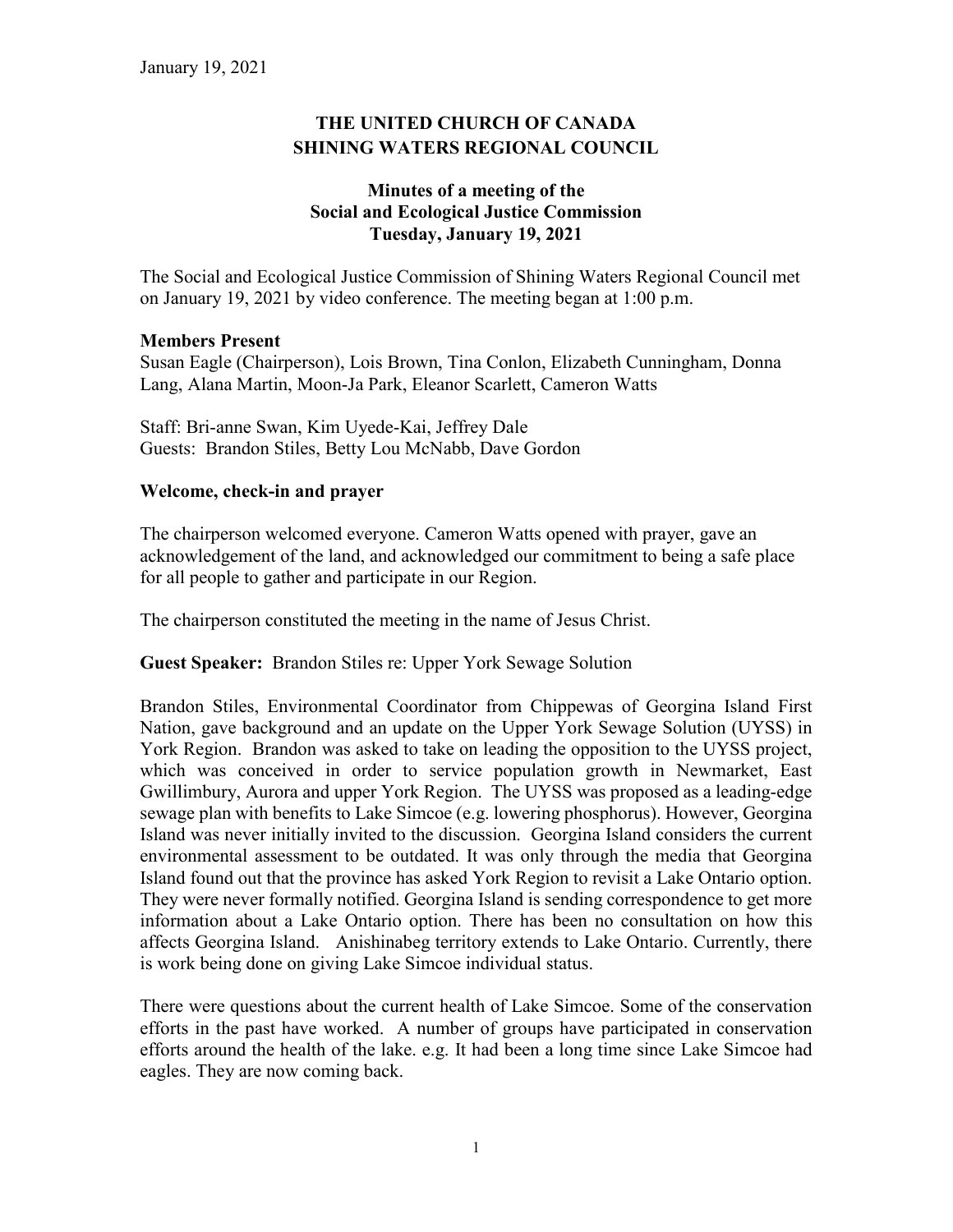What do we do next? Brandon says there is no one answer. Best thing to do is stay informed. There was a petition to oppose the UYSS which received over 35,000 signatures which did get the attention of the government. Georgina Island may opt to do something like that again.

The Commission thanked Brandon Stiles for joining them.

**Guest Speaker:** Jeffrey Dale, Minister for Faith Formation, Youth and Young Adults

Jeffrey gave an update on his work advocating for safe consumption sites, especially within the Barrie area. He described the opioid and toxic drug crises we find ourselves within, giving a brief overview of The United Church of Canada's policy from the 1980s through today. Out of a proposal from British Columbia Conference to GC43, Jeffrey has been working with General Council to create a three-part conversation for the wider United Church:

- 1. Harm reduction and what is The United Church of Canada's involvement
- 2. A theology of harm reduction
- 3. Why it matters to decriminalize illicit substances for personal use

These conversations will be hosted by United-in-Learning, but they would like to partner with Shining Waters Regional Council. There is no cost to Shining Waters.

**MOTION** by Tina Conlon/Eleanor Scarlett that Shining Waters Regional Council co-sponsor a three-part conversation around substance use and safe consumption sites, in partnership with General Council/United-in-Learning.

#### **MOTION CARRIED**

#### **Agenda**

**MOTION** by Cameron Watts/Moon-Ja Park that the agenda be approved as circulated

# **MOTION CARRIED**

#### **Minutes**

**MOTION** by Elizabeth Cunningham / Donna Lang that the Minutes of the meeting of the Shining Waters Social and Ecological Justice Commission held December 8, 2020 be adopted as circulated.

**MOTION CARRIED**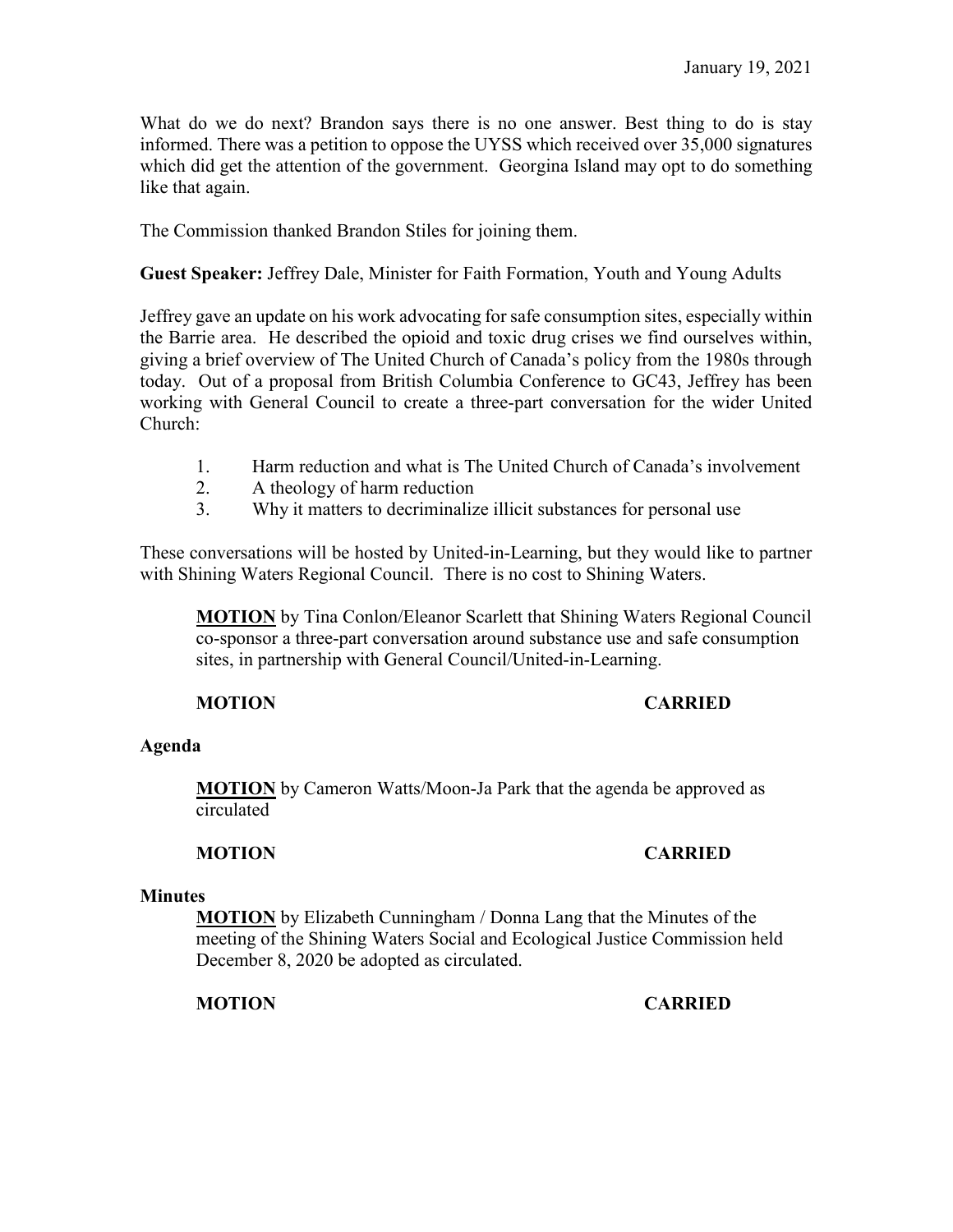January 19, 2021

#### **Business Arising**

*Christian University Letter* 

Bri-anne Swan has written a letter outlining concerns about legislation being passed allowing Canada Christian College to grant degrees in arts and sciences, particularly as this legislation passed before the proper assessment and accreditation process had been completed. (attached as Appendix A)

**MOTION** by Moon-Ja / Lois Brown that Shining Waters Regional Council send a letter to the Government of Ontario in opposition to Canada Christian College being granted university status.

# **MOTION CARRIED**

# **United Network for Justice and Peace in Palestine and Israel (UNJPPI) - request from Brian McIntosh**

UNJPPI is looking to create a more formalized relationship with the Social and Ecological Commission and the Regional Council.

There was recognition that this is a group that's already gathering and working together.

The Palestine/Israel subgroup will connect with UNJPPI to clarify questions around their ask for funding, reporting, staff support and further explore what a relationship might look like.

#### **Reports back from sub-committees**

*Anti-Racism* Have not yet met. There was recognition that February is Black History Month and there is a need to highlight the work that Black Canadians have done.

*Poverty/Income Inequality* Have not yet met.

Guaranteed Livable Income: Susan Eagle has been part of two conversations. One was with the national UCC network, identifying smaller networks of people to work on a strategy re: guaranteed livable income. The second was a senate poverty gathering.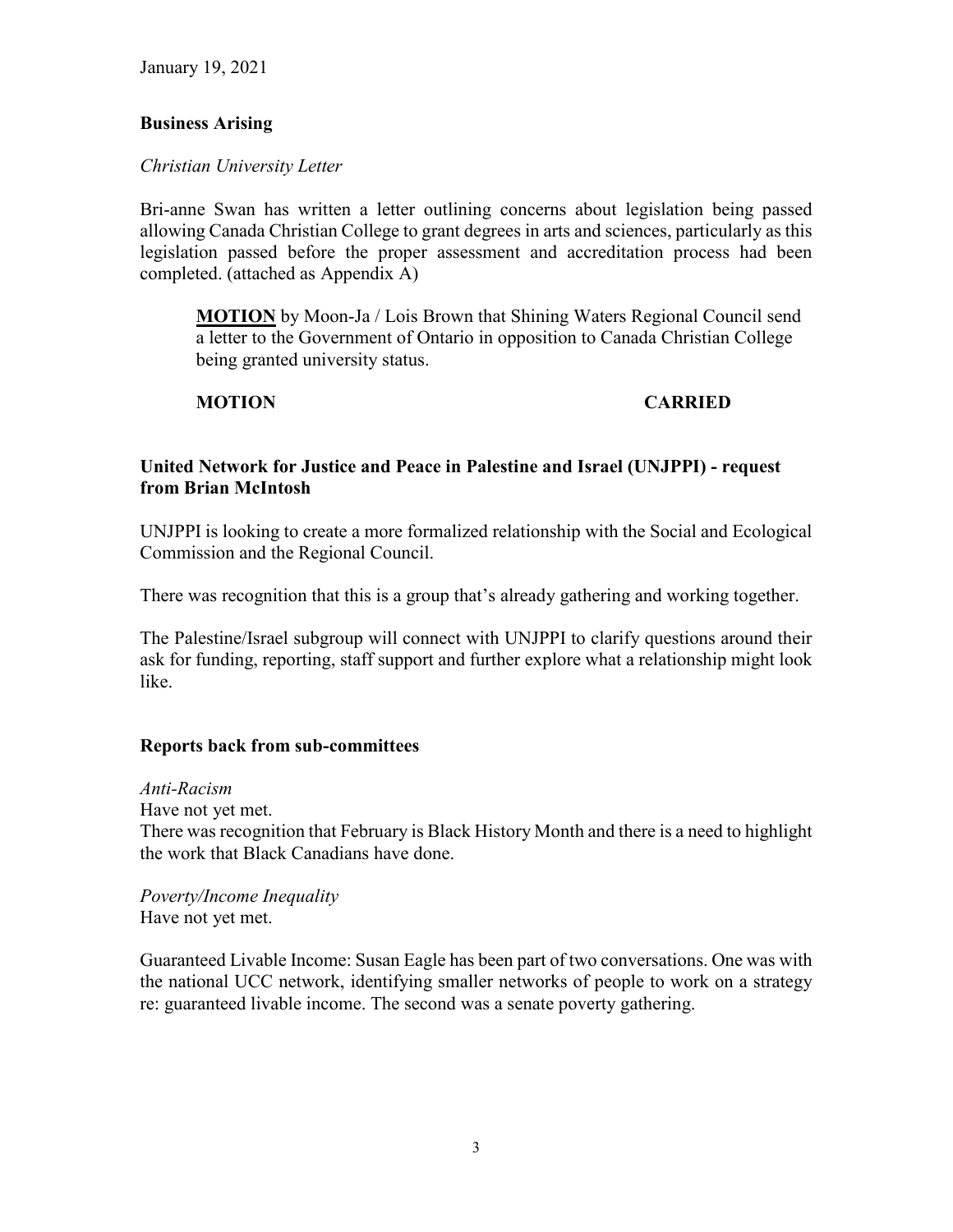# **Correspondence**

# *Letter to the City of Toronto*

A joint letter with dozens of Toronto community partners was written and sent to Toronto City Council on January 15th in anticipation of Toronto City Budget talks. (Appendix B)

There was discussion about the communication streams in Shining Waters Regional Council, and that it is not easy to send out an email exclusively to ministers and communities of faith within the City of Toronto. Currently, lists are divided into North and South of Hwy 407. Bri-anne Swan, along with Susie Henderson, has started on a list of media for the Regional Council.

There needs to be some discussion about when and how Regional communication channels are utilized, particularly for calls to action originating from outside the church.

Cameron Watts and Susan Eagle will have a conversation about communication.

**MOTION** by Tina Conlon/Alana Martin that the Open Letter to the City of Toronto be distributed to communities of faith south of Hwy 407 encouraging them to contact their local councillors in support of the open letter.

**MOTION CARRIED**

**Closing –** The meeting closed with prayer.

**Next Meeting:** February 16, 2021, 1 p.m.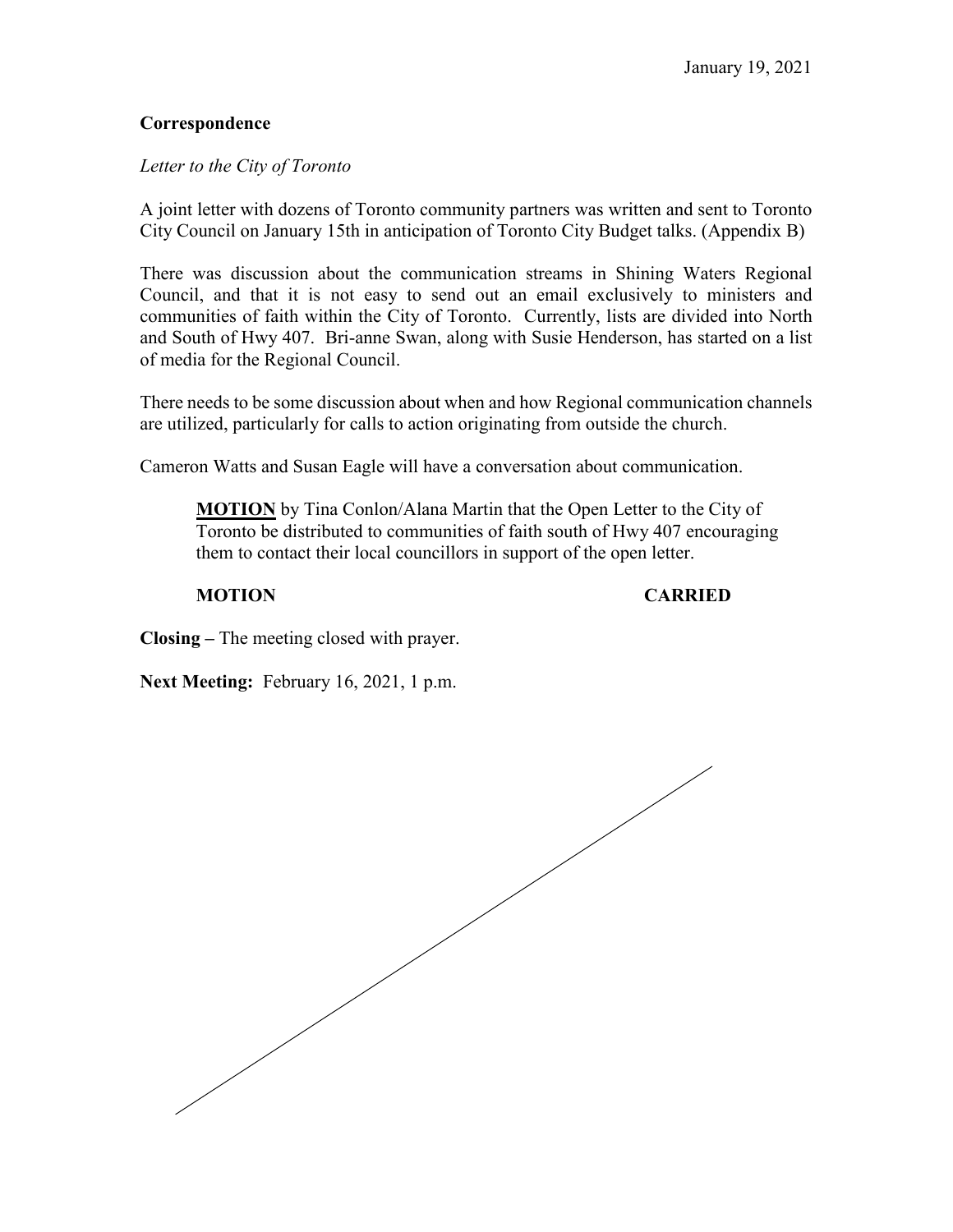# **Appendix A**

by email only: ross.romano@pc.ola.org

Honourable Ross Romano, MP Minister of Colleges and Universities Ministry of Colleges and Universities 5th Floor, 438 University Ave. Toronto, ON M7A 2A5

Dear Sir;

On behalf of Shining Waters Regional Council, I am writing to express our dismay and disappointment that your government has passed legislation making it possible for Canada Christian College to be granted university status with the ability to award degrees in arts and sciences.

Charles McVety, president of Canada Christian College, is well known for his Islamophobic, homophobic and transphobic comments — views that are also espoused by the College. As he is a close ally to Premier Ford, we are additionally concerned that the government is granting political favours and disregarding the college and its founder's troubling record of advocating for discrimination. We are not only concerned with the proposal that McVety's College secure University status in Ontario, but we are also deeply concerned about the undemocratic process utilized by your government to fast track Mr. McVety and Canada Christian College's request for degree-granting status. The proposal for re-designating the name change for the College into a University was buried in Omnibus Bill 213, *Better for People, Smarter for Business Act*. The very fact that this bill was carried before Canada Christian College had even completed the process of applying for re-designation is both alarming and undemocratic.

Shining Waters Regional Council is one of 16 administrative groupings within The United Church of Canada, with approximately 170 congregations spanning an area from the shores of Lake Ontario to northern Muskoka. We come from a tradition that understands God's deep love and affirmation for those of us within queer communities, as well as our neighbours who belong to traditions outside the Christian faith. It is heartbreaking to watch this government cater to the whims of hatred and exclusion, all the while not even following its own established protocols.

Yours truly,<br>I the town

David Leyton-Brown, President Shining Waters Regional Council

c.c. The Honourable Doug Ford, Premier of Ontario [\(doug.ford@pc.ola.org\)](mailto:doug.ford@pc.ola.org)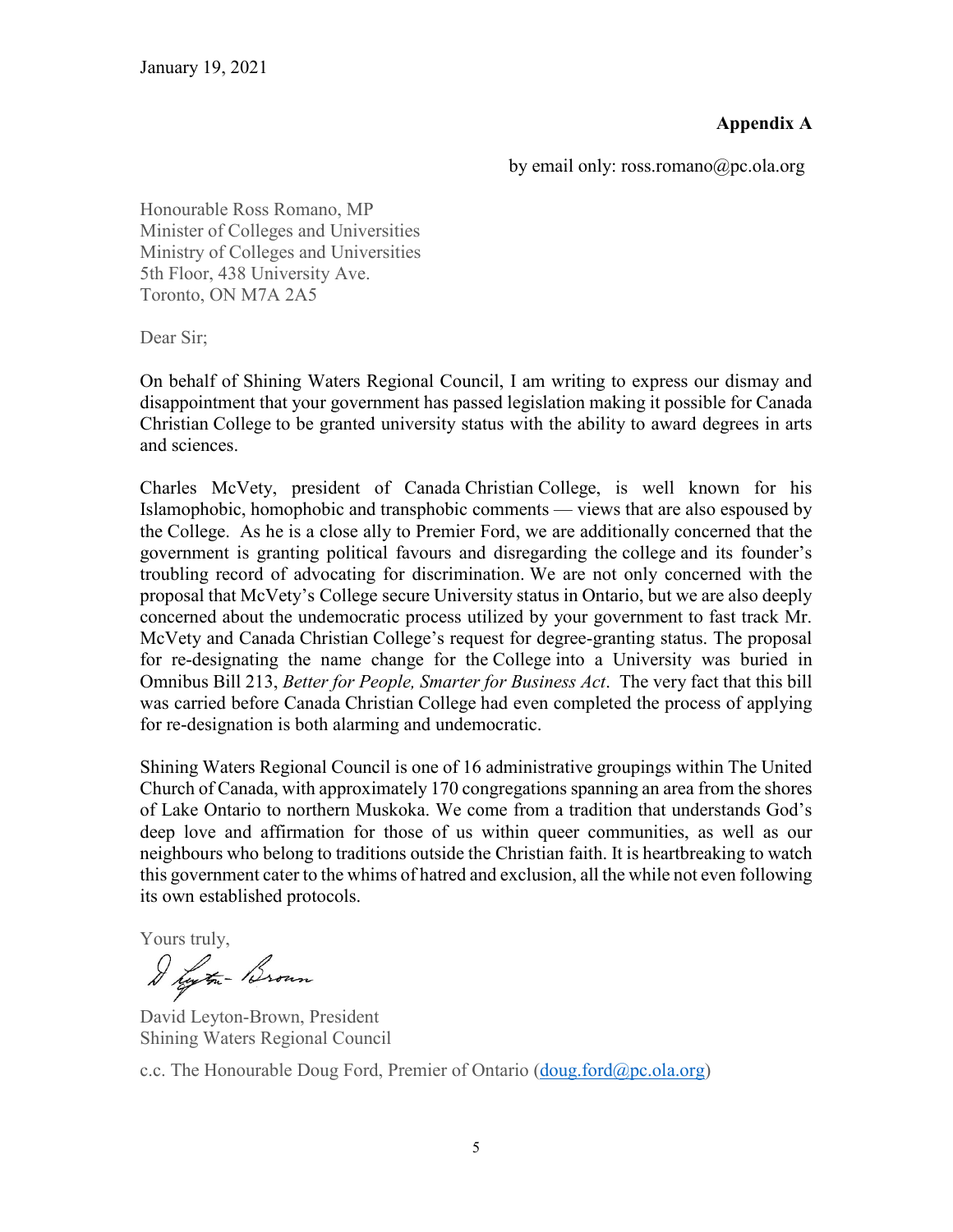# **Appendix B**

# **Open Letter to Toronto City Council**

January 15, 2021

#### **It's 2021. Toronto's budget must tackle inequality.**

This is no time for business as usual at City Hall.

As Mayor John Tory and Councillors ponder the next municipal budget, our city's decision-makers need to be brave, and bold.

The draft 2021 budget presented yesterday fails to respond to the dire emergency impacting communities across our city.

Since last March, the COVID-19 pandemic has revealed our city to us as never before. In the shadows of gleaming office towers, we see tent cities. In the midst of incredible wealth and comfort, we see poverty and distress.

Inequality and systemic racism are defining our city. We can no longer let this continue.

So much is at stake for so many community members: For persons with disabilities. For members of Black, Indigenous, and racialized communities. For women. For youth. For seniors. For essential workers and for those who have lost jobs. For all who have been disproportionately impacted by the pandemic.

Our city faces many challenges, and the 2021 budget is a unique opportunity to tackle them as part of the pandemic rebuild. With insight, compassion, and energy, we can make the changes we've needed for so long. We propose that the mayor and council do three things in their budget deliberations:

- **First**, focus on inequality. Council must identify new spending to tackle the inequality crisis, and make sure the scale of investment matches the scale of the problem.
- **• Second**, focus and move resources to where they are needed most. This is especially important with regard to community-led alternatives to policing that will make life safer for persons with disabilities, Black, Indigenous, and racialized community members, the LGBTQ2S+ community, people experiencing genderbased violence, and people with lived experience of mental health issues.
- **Third**, develop a budget based on what our community needs during this crisis. Some voices in the budget debate will demand that we ignore great suffering in order to balance the budget. Instead, we urge you to listen to residents who are disproportionately impacted by COVID-19 and ongoing inequities. We encourage you to make the needed investments and balance the budget through "assumed revenues" from the provincial and federal governments, even if those revenues are not yet committed.

We'd like to draw attention to the [ten principles for a bold, green, and just Toronto,](https://www.progresstoronto.ca/letter-bold-green-just-recovery) which were communicated to Council in April 2020 (summarized in the Appendix). Thousands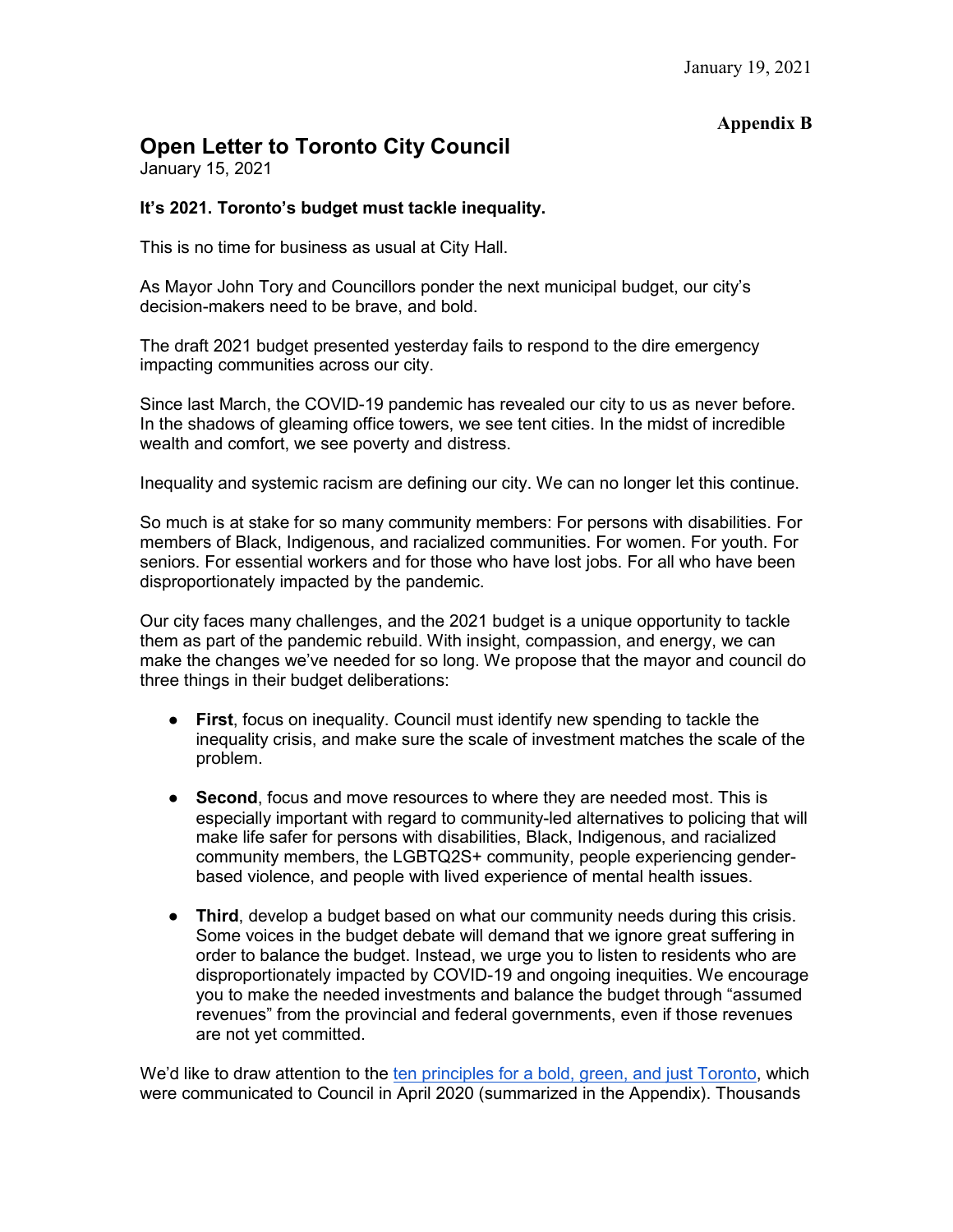of residents and organizations took part in the Toronto Office of Recovery and Rebuild's (TORR) process to create a vision for truly building back better in Toronto. The 2021 budget summary, released today, all but ignores the vision articulated by communities and residents through this work. We ask Council to try again to better align the budget with this vision.

As part of this work, we also urge the City to three lenses to guide the budget decisions:

- Equity with an intersectional perspective race, gender, disability, economic/poverty, age
- Indigenous self-determination services developed by and for Indigenous people are a critical component, instead of simply providing equitable access to colonial systems
- Climate an existential threat is posed by the climate emergency

As the pandemic grinds on, our Mayor and Councillors must bring their most courageous selves to the budget table. This is no time for half measures or mere good intentions.

Governments at all levels have recognized the need for exceptional measures during the pandemic. In December 2020, the federal and provincial governments funnelled an additional \$1.2 billion to the city to help address pandemic-related shelter and transit costs. That support helped avert a financial crisis. Our provincial and federal governments know that supporting municipal systems and services is key to protecting the health and well-being of Canadians. City decision-makers must continue to insist that higher orders of government, with the revenue streams to support our city, provide the necessary funding to fill operating and capital gaps and enhance investments.

City council has relied on assumed revenues to balance the books in the past. On two occasions, when confronted with extraordinary costs associated with refugee settlement supports, Council passed a balanced operating budget that assumed it would get \$45 million in 2019 and \$77 million in 2020 from the federal government – funds that had not yet been approved. The TTC's 2021 budget already assumes funding from other levels of government will cover their extraordinary pandemic-related costs. Council needs to be bolder in assuming revenues for vital services and its negotiating position and should address shortfalls by drawing down on its under-resourced capital budget.

Council must also commit to expand programs and redesign systems at the scale needed to start to address the racial disparities of the pandemic, the death toll of seniors in long-term care and, the lack of supports for persons with disabilities and people on fixed incomes, and the climate emergency. Given years of chronic under-investment in community infrastructure and social supports, these needs are large and include:

- Civilian crisis response programs to replace our expensive and too-often-harmful policing responses to people experiencing mental health crises. Investing \$150 million in safe beds, consumer/survivor initiatives, and other crisis services could move us quickly toward community-led alternatives.
- Over-policing of Black, Indigenous, and racialized youth must end. For \$65 million, the City could double the number of youth hubs and youth outreach workers and also provide peer mediation and alternative conflict-resolution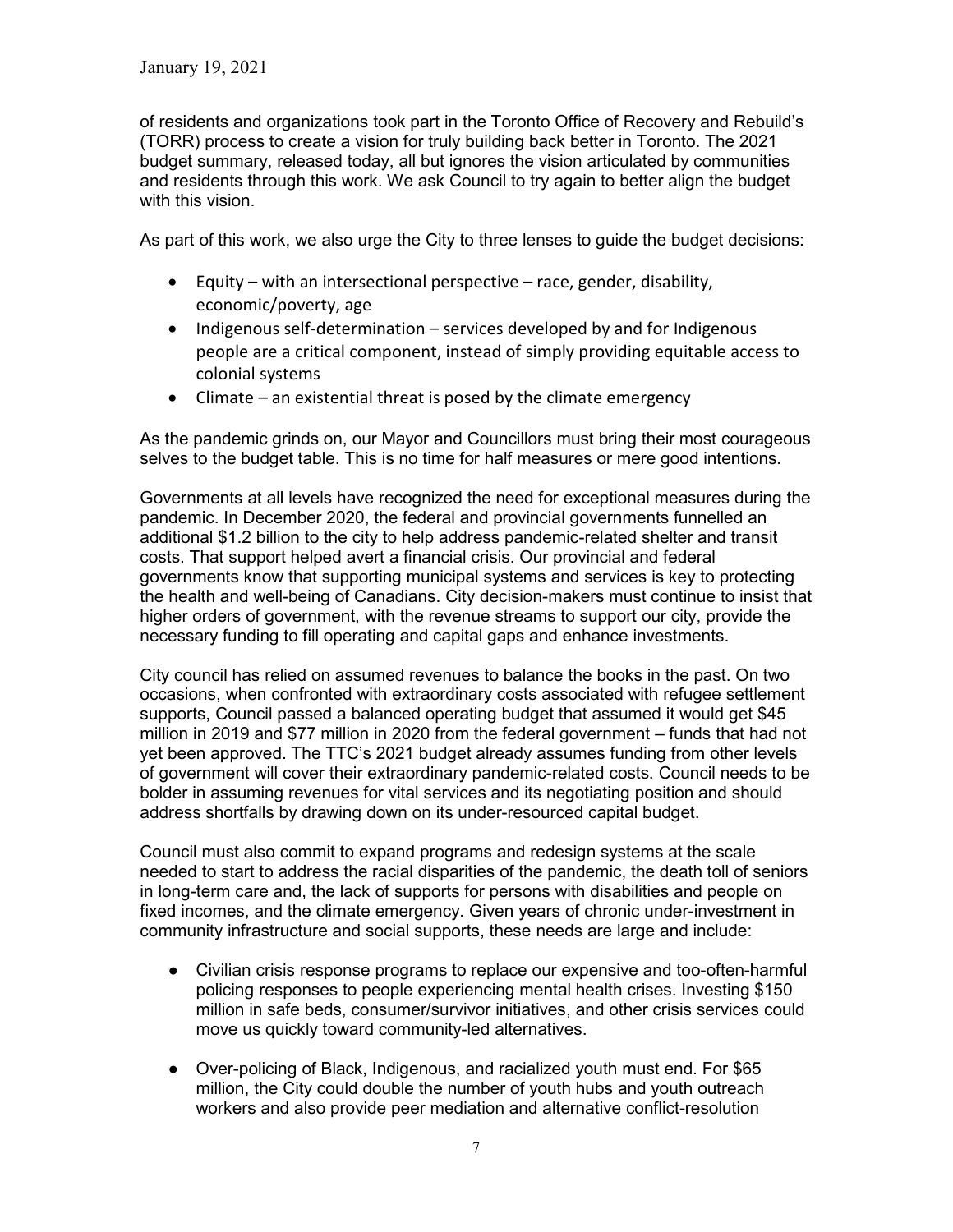supports in all Toronto secondary schools. Such peer-led and community-led supports would work better and cost less than what the city does now.

- Addressing homelessness through policing is not working. For \$100 million, we could significantly expand homeless outreach, drop-ins, and safe consumption sites, and help more homeless Torontonians make the transition to supportive and affordable housing.
- Gender-based violence has increased during the pandemic. For \$25 million we could expand programs to support survivors and fund transformative justice to prevent future violence.
- The \$860 million in support that the City is assuming from the provincial and federal governments in 2021 will contribute to important transit, road, housing, and environmental projects (creating jobs and economic spinoffs, when work is safe to proceed). However, that level of support is not enough to support investments in services, programs and infrastructure to address the urgent, unmet health and survival needs of residents during the pandemic and to begin the planned recovery.
- The threat of climate change is not abating: a key learning from the current pandemic is that there is an unacceptably high human cost to inadequate preparation for crises (health or climate-related). Progress on Toronto's Climate Emergency commitments were largely delayed in 2020, and the proposed 2021 budget for the lead Climate department - Environment and Energy Division - is \$6M (or 33%) below the previously projected spending level. We must not lose another year in tackling the climate crisis. Effective and equitable climate action can protect residents, generate benefits for communities, and create good green jobs.
- The child care crisis must be addressed. [The City of Toronto Licensed Child](https://www.toronto.ca/legdocs/mmis/2017/cd/bgrd/backgroundfile-102626.pdf)  [Care Growth Strategy](https://www.toronto.ca/legdocs/mmis/2017/cd/bgrd/backgroundfile-102626.pdf) needs to continue, and be modernized and expanded to provide the benchmarks, costs, and direction for new funding. The Safe Restart funding provided by the federal government was meant to sustain non-profit child care programs, however, the City needs to provide further funding dedicated to operating costs; increase affordability for families; decent work/wages for Early Childhood Educators; expand inclusion for all young children; and expand nonprofit child care programs. [27 child care centres have permanently closed since](https://www.toronto.ca/community-people/community-partners/early-learning-child-care-partners/training/reopening-of-early-learning-child-care/)  [the initial mandated closures in March, 2020.](https://www.toronto.ca/community-people/community-partners/early-learning-child-care-partners/training/reopening-of-early-learning-child-care/) 40 child care centres remain closed with no known reopen date. Without significant funding from the City, and bold advocacy from the City to the provincial government, child care centres will continue to close permanently.
- If other orders of government do not provide appropriate funding to address the budget shortfall, the City plans to gut the capital plan for essential infrastructure. This will set the city back a decade or more and reduce the employment and economic benefits from needed infrastructure projects. Council needs to immediately take that option off the table.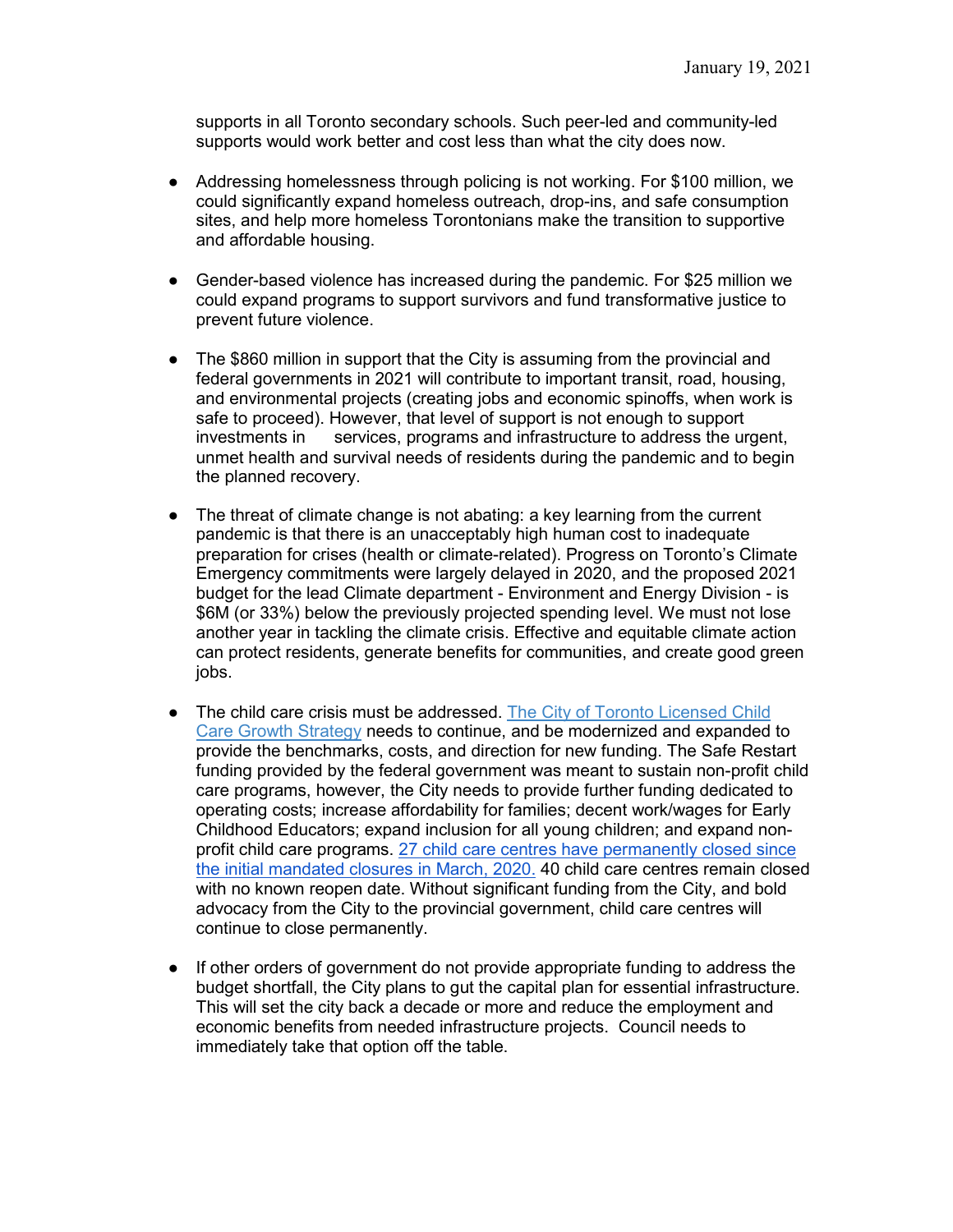Looking ahead, Toronto City Council must continue to advocate for funding from other levels of government. However, in addition, Council must not hesitate to raise additional revenues in ways that push back against inequality.

Recovering from COVID-19 and building back better calls for a bold vision and must include major, transformative investments. It is time to raise our expectations for our city's budget.

Toronto depends on it.

Signed,

Labour Community Services East Scarborough Storefront North York Community House Centre for Connected Communities Toronto & York Region Labour Council Good Jobs for All Coalition Toronto Neighbourhood Centres TTC Riders Parkdale Activity – Recreation Centre Toronto Seniors' Forum Shelter & Housing Justice Network Health Providers Against Poverty Toronto Aboriginal Support Services Council (TASSC) Open Policy Ontario Dixon Hall Neighbourhood Services Faith in the City Findhelp | 211 Central West Scarborough Neighbourhood Community Centre Times Change Women's Employment Service YWCA Toronto Working Women Community Centre Scadding Court Community Centre Birchmount Bluffs Neighbourhood Centre Lady Ballers Camp FCJ Refugee Centre Barbra Schlifer Commemorative Clini[c](https://www.schliferclinic.com/) Margaret's Housing and Community Support Services Access Alliance Multicultural Health & Community Services North York Women's Shelter Toronto Aboriginal Support Services Council (TASSC) Syme Woolner Neighbourhood and Family Centre Woman Abuse Council of Toronto (WomanACT) Evelyn Fox - Mother of Kiesingar Gunn, Founder of Communities for Zero Violence Afghan Women's Organization Refugee and Immigrant Services South Asian Women's Centre Redwood Shelter Toronto Community for Better Child Care GTA Disability Coalition Social Planning Toronto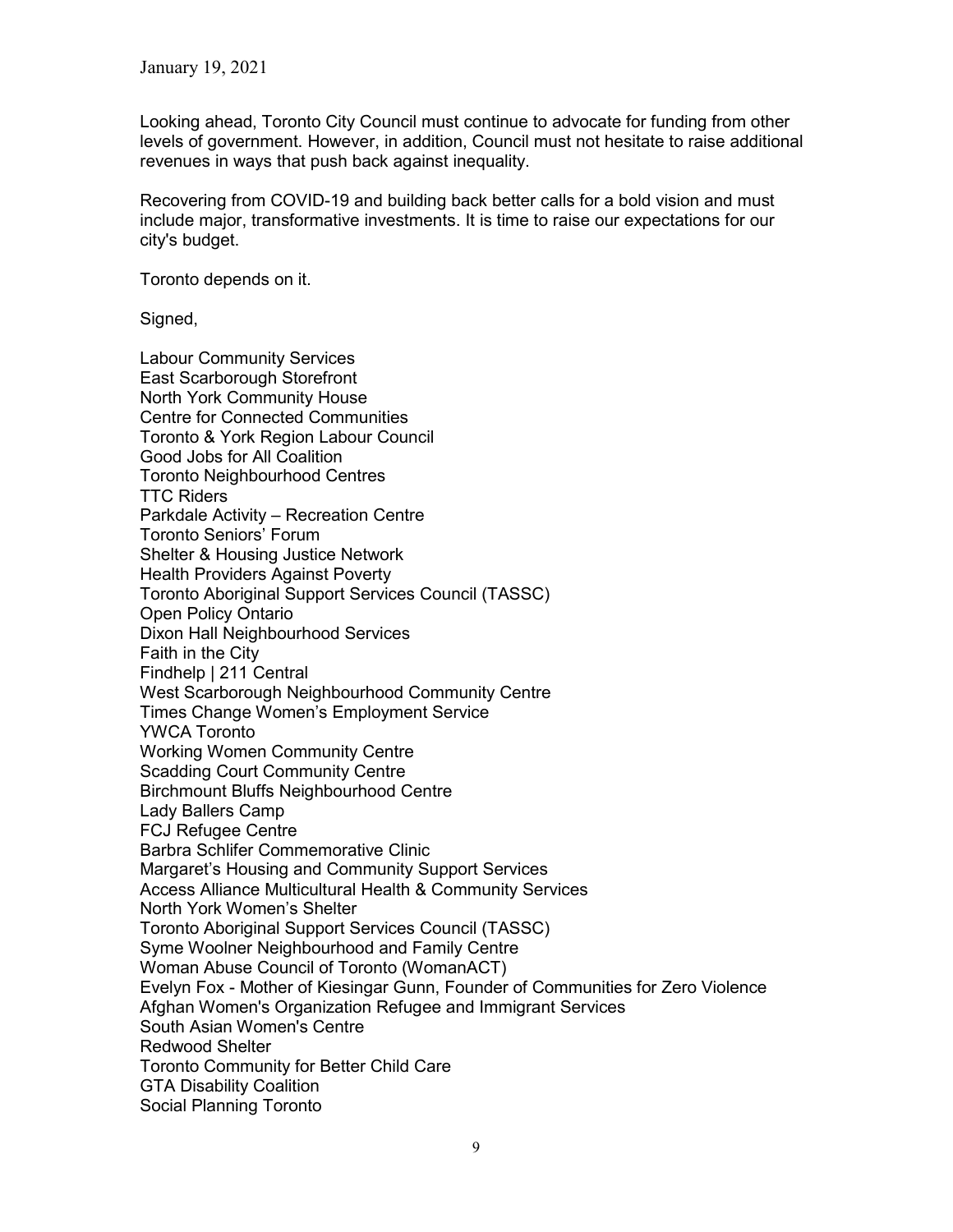Toronto350 Black Legal Action Centre The Windsor Women Working With Immigrant Women The Centre for Independent Living in Toronto North York Community House KCWA Family and Social Services Louis March - Zero Gun Violence Movement Rexdale Women's Centre The Neighbourhood Group Toronto Environmental Alliance (TEA)

#### **Appendix: 10 Recommended Principles for a bold, green, and just recovery for Toronto:**

- 1. For best results, ensure the recovery and rebuilding process is transparent and community-led
- 2. Make evidence-based decisions, informed by disaggregated race-based and sociodemographic data collection
- 3. Advocate immediately and powerfully to secure a *New Deal* for Toronto from our Federal and Provincial Governments
- 4. Fast-track and improve Toronto's existing strategies, plans, and commitments in Toronto's recovery and rebuilding plans, in order to build a more equitable, healthy and climate-resilient city
- 5. Invest in, protect, and centre workers in recovery and rebuilding plans
- 6. Prioritize low-carbon infrastructure, social procurement, and equitable local job creation in recovery and rebuilding
- 7. Invest in public and community ownership of land and housing to ensure everyone is permanently housed, local food production is increased, and jobs are created
- 8. Support and sustain the community infrastructure that has developed in response to COVID-19 for ongoing response and recovery work
- 9. Encourage and prioritize community support and discontinue programs that increase surveillance and harm social cohesion and solidarity
- 10. Make permanent and expand the public supports and services that have been put in place to respond to this pandemic, rather than cutting services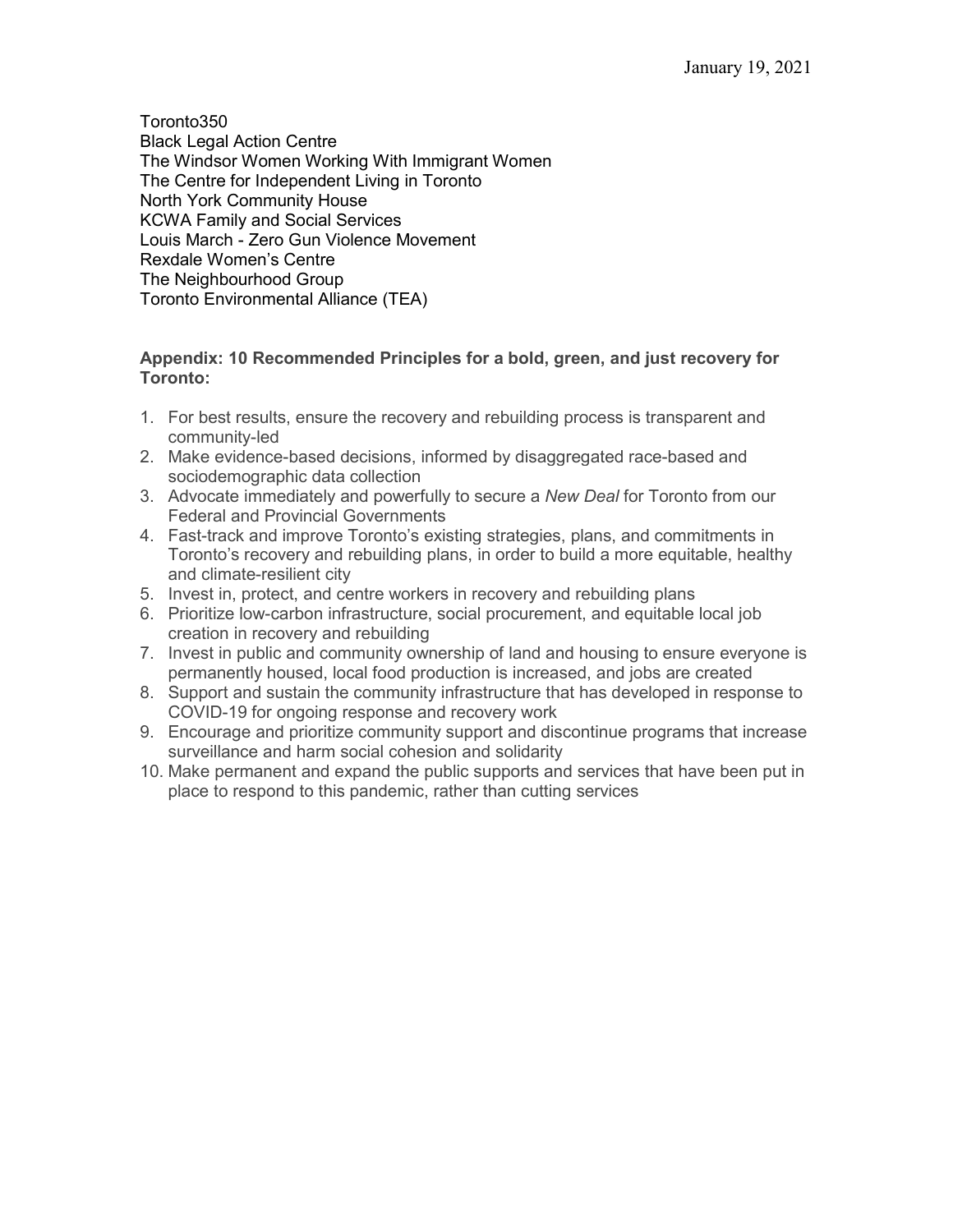### **THE UNITED CHURCH OF CANADA SHINING WATERS REGIONAL COUNCIL**

# **Minutes of a meeting of the Social and Ecological Justice Commission Tuesday, February 16, 2021**

The Social and Ecological Justice Commission of Shining Waters Regional Council met on February 16, 2021 by video conference. The meeting began at 1:10 p.m.

# **Members Present**

Susan Eagle (Chairperson), Lois Brown, Tina Conlon, Elizabeth Cunningham, Moon-Ja Park, Eleanor Scarlett (joined at 2:10 p.m.), Cameron Watts (joined at 1:35 p.m.)

Staff: Jeffrey Dale. Kim Uyede-Kai (notetaker).

Guest: Brian McIntosh (joined from 1:45-2:45 p.m.)

Regrets: Bri-anne Swan, Alana Martin

Absent: Donna Lang

#### **Welcome, check in and prayer**

The chairperson welcomed everyone, Elizabeth Cunningham opened with an acknowledgement of the land, prayer, and acknowledged our commitment to being a safe place for all people to gather and participate in our Region.

The chairperson constituted the meeting in the name of Jesus Christ.

#### **Agenda**

Agenda addition: Brian McIntosh will join the meeting at 1:45 to give an update on United Network for Justice and Peace in Palestine and Israel (UNJPPI) and outreach ministries.

**MOTION** by Tina Conlon / Moon-Ja Park that the agenda be approved as revised. **MOTION CARRIED**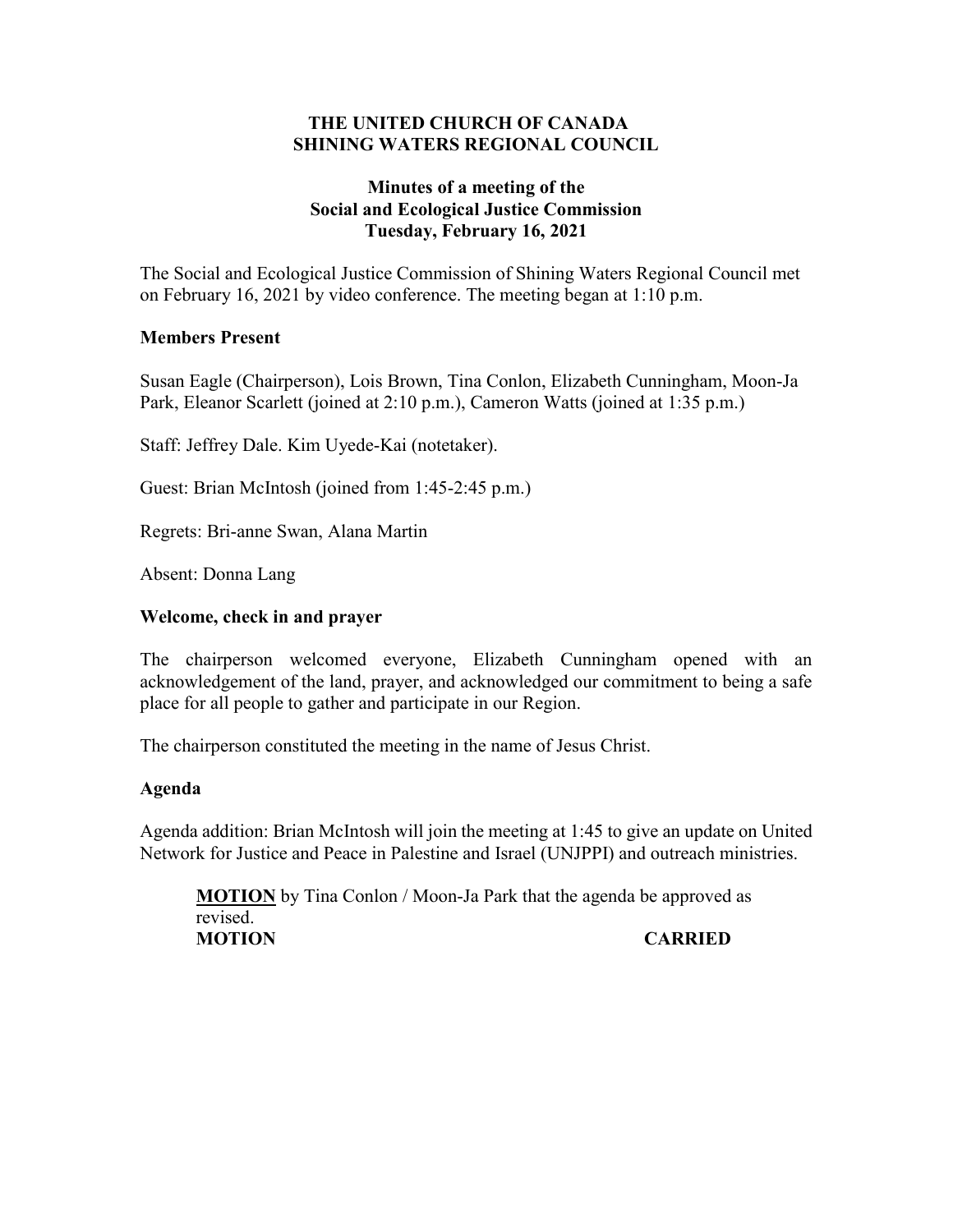### **Minutes**

**MOTION** by Elizabeth Cunningham / Lois Brown that the minutes of the meeting of the Shining Waters Social and Ecological Justice Commission held January 19, 2021 be adopted as circulated. **MOTION CARRIED**

There was a brief time of check in.

#### **Business Arising**

The commission chair received a request from the Executive Minister asking that the Social and Ecological Justice Commission write a letter to Mayor John Tory urging action on warming centres, shelters, encampments, and resources for the homeless population. Because of the urgency of the issue, the commission chair worked in consultation with Jeffrey Dale and drafted a letter to Mayor Tory dated January 29, 2021, which was circulated to Commission members for email approval and then forwarded to David Leyton-Brown and Peter Hartmans to be signed by the Regional Council President. (Appendix A)

Commission members agreed that urgent actions such as this could be drafted and sent by the Chair on behalf of the commission between meetings.

#### **United Network for Justice and Peace in Palestine and Israel (UNJPPI)**

Brian McIntosh was welcomed to the meeting. He spoke to the UNJPPI request for a more formalized relationship with Social and Ecological Justice Commission and the region. The request is for an organic connection to the region, advocacy for policies that government does not yet have in place, and lines of communication with the region to share resources, campaigns, information, avoid duplication, and to encourage advocacy that doesn't bear the name of UNJPPI but to speak as a regional network.

Brian noted updated wording to the request to two actions: 1. Establish Recognize the existing network of PALNET.; Delete 6. Ensure and adequate form of Regional funding and staff assistance for this new Regional Network.

Anticipating that the Social and Ecological Justice Commission will potentially receive additional requests for recognition from various networks, including other networks on Palestine Israel issues, the Commission agreed to recognize this network as one network, to receive and request information and updates from them, and consider requests for action. The Commission's sub-group on Palestine Israel could connect them if other regional groups emerge doing similar work.

Brian requested a copy of the survey list of congregations who expressed interest in Palestine Israel in order to build capacity in this network/movement.

**Agreed by consensus**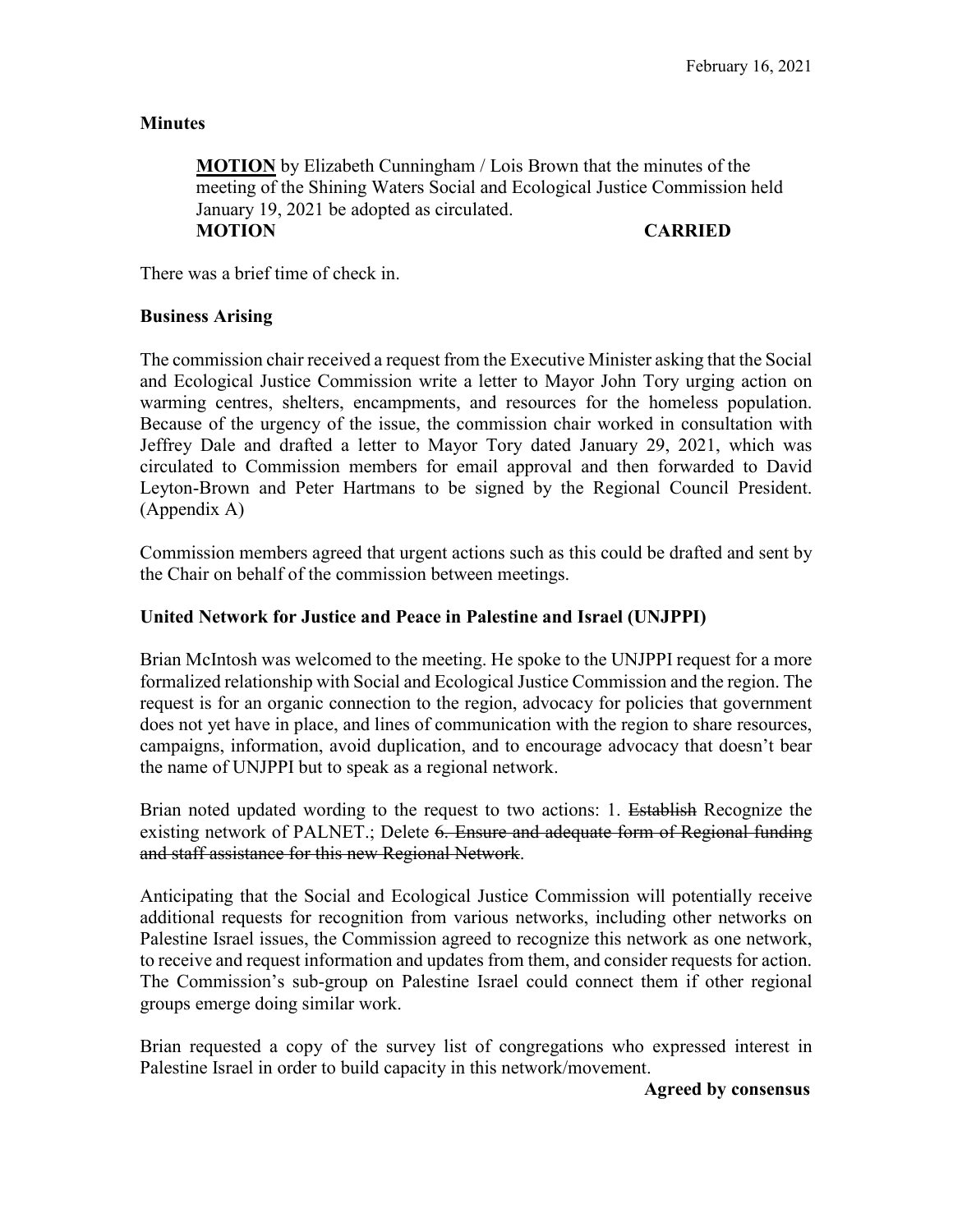# **Community Outreach Ministries update**

As a board member, Brian McIntosh reported on behalf of community ministries board which had engaged in a three-year long strategic planning process. Unable to find ways to make the two ministries financially sustainable beyond 2022 (\$200,000/year), the boards made the decision to close the ministries and develop legacy plans.

A lengthy discussion took place, noting that both ministries work with primarily non-White communities, with the poor, and are ministries that change lives. It was noted that the regional priorities need to match the budget allocations.

Cam Watts offered to write a letter on behalf of the Commission to express the Commission's concerns and to engage the Executive.

It was suggested that the Fall regional council meeting highlight outreach ministries and connect to other work such as anti-racism, housing, etc. Susan Eagle, Tina Conlon, Cameron Watts, and Lois Brown offered to form a strategy group.

The Commission thanked Brian for joining them.

# **Harm Reduction Update**

Jeffrey Dale gave an update on harm reduction, safe consumption, decriminalization of illicit substances. Statistical data has been gathered and Moon-Ja Park asked about data and educational materials for other language groups.

Jeffrey will work on this next month before national conversations happen and bring an update to the March meeting. He will explore ways to engage other language groups. Moon-Ja offered Jeffrey the name of an Asian group working with these issues.

**MOTION** by Elizabeth Cunningham / Tina Conlon that the Shining Waters Regional Council publicly endorse and support organizations that work toward education and community development on harm reduction efforts. **MOTION CARRIED**

#### **Poverty, Income Security Inequality**

The chairperson reported that the Livable Income group is asking regions to help organize another vigil. The date is Saturday, April 10, the week after Easter. More details to come.

#### **Deferred issues**

Reports from sub-committees. The chairperson asked that sub-committees send their updates in writing to be attached with the Minutes.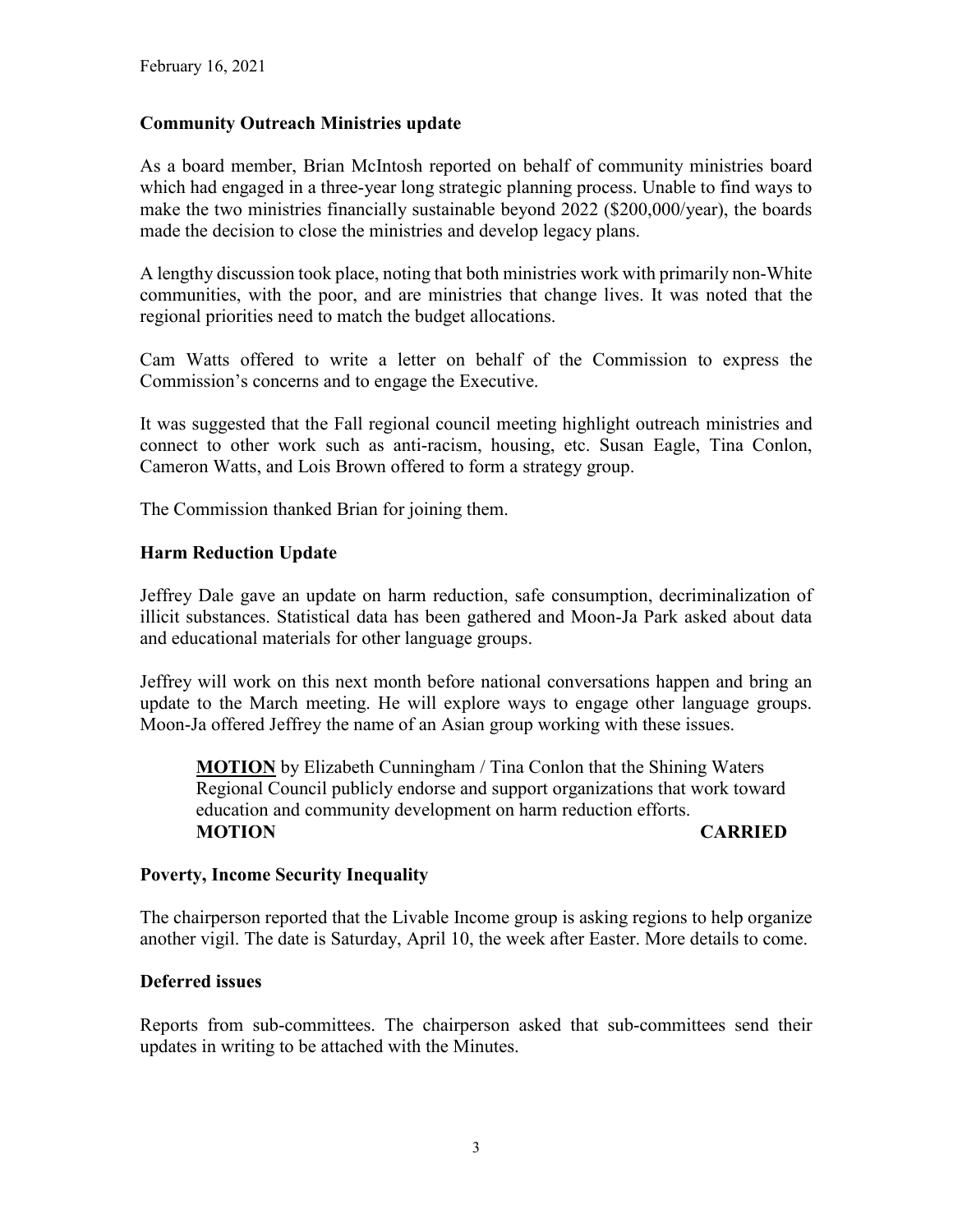**Closing:** The meeting closed with prayer led by Cameron Watts.

**Next Meeting:** Tuesday, March 16, 2021, 1 p.m.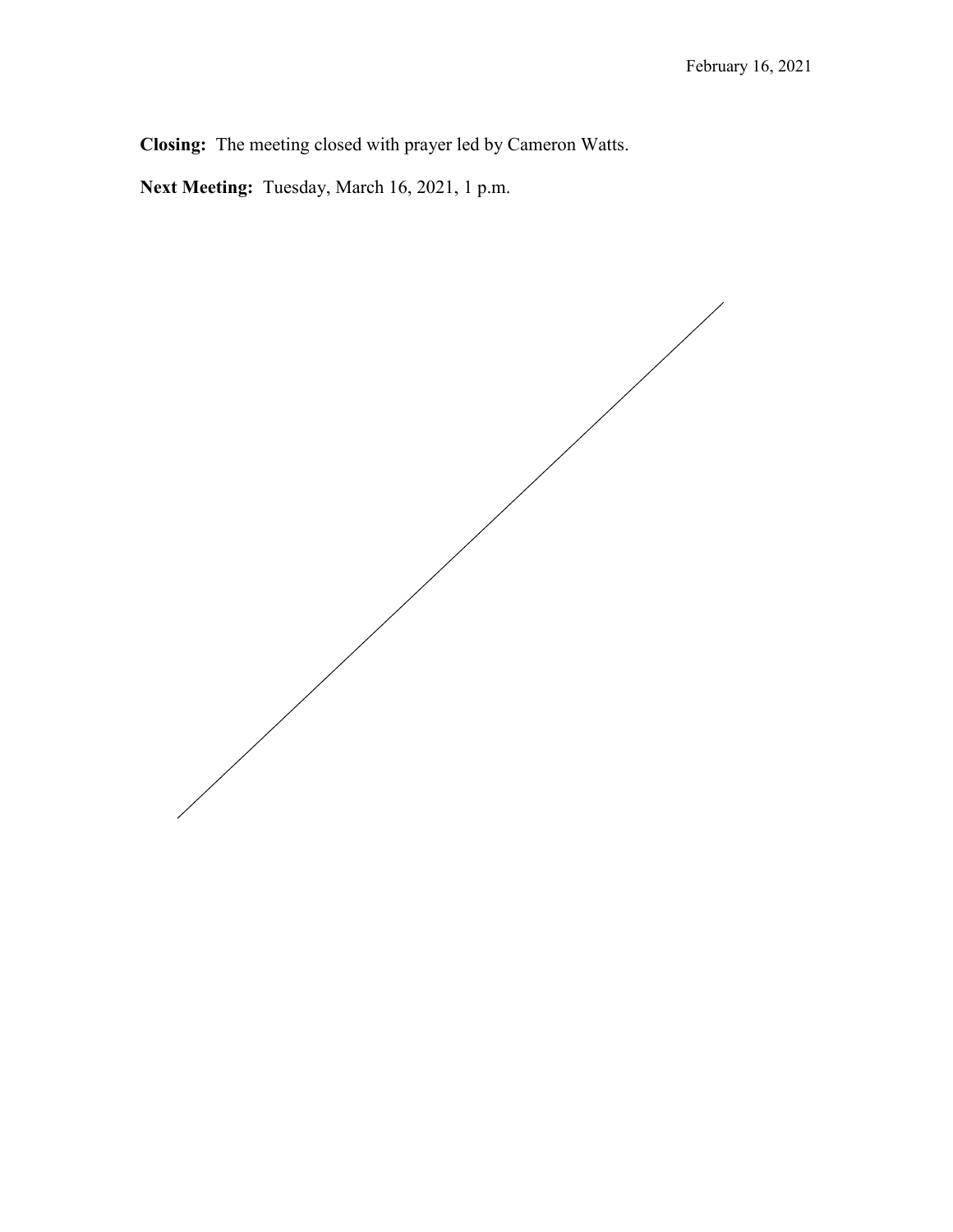**Appendix A**

January 29, 2021 Via: email and regular mail Email: mayor\_tory@toronto.ca

His Worship, John Tory Mayor, City of Toronto City Hall, 2nd Floor 100 Queen St. W. Toronto, ON M5H 2N2

Dear Sir:

On behalf of The United Church of Canada communities of faith in greater Toronto, I am writing to urge that more proactive initiatives be taken to support the homeless population of Toronto, particularly during this crisis time of freezing temperatures, snow and freezing rain.

The urban Toronto region for The United Church of Canada includes 83 congregations and ministries in the GTA as part of the larger Shining Waters Regional Council.

It is a scandal and a shame to us all that in a country of enormous first world affluence we have so many destitute and vulnerable citizens who rely on charity for survival. While we commend the city for actions already taken through the many shelter spaces provided and staff working to assist people in need, we know that this is not nearly enough.

We urge you to take action in the following areas:

# **Warming Centres**

The closure of many public and commercial indoor spaces because of the pandemic has created an urgent need for more warming centres throughout the city. These centres need to be open beyond the normal times established by the cold weather alert protocols. As well, and hence the need for more centres, these need to allow for longer visiting times by those who need them. We understand that currently visiting times are limited to two hours. This is not nearly long enough for someone who literally has nowhere else to go for the remainder of the day and night.

Already front-line workers are drawing attention to the increasing cases of frost-bite because of the inadequate provision of time and space at warming centres.

# **Shelters**

A review of recent accommodation statistics for homeless shelters, as well as conversations with front-line staff, indicates that shelters are at or near capacity each night. And some who choose not to use shelters point to overcrowding and lack of safety as ongoing issues that prevent their stay.

cont'd …

There needs to be more safe space immediately created for overnight shelter stays. We write this as very cold weather descends on the city and urge that immediate action be taken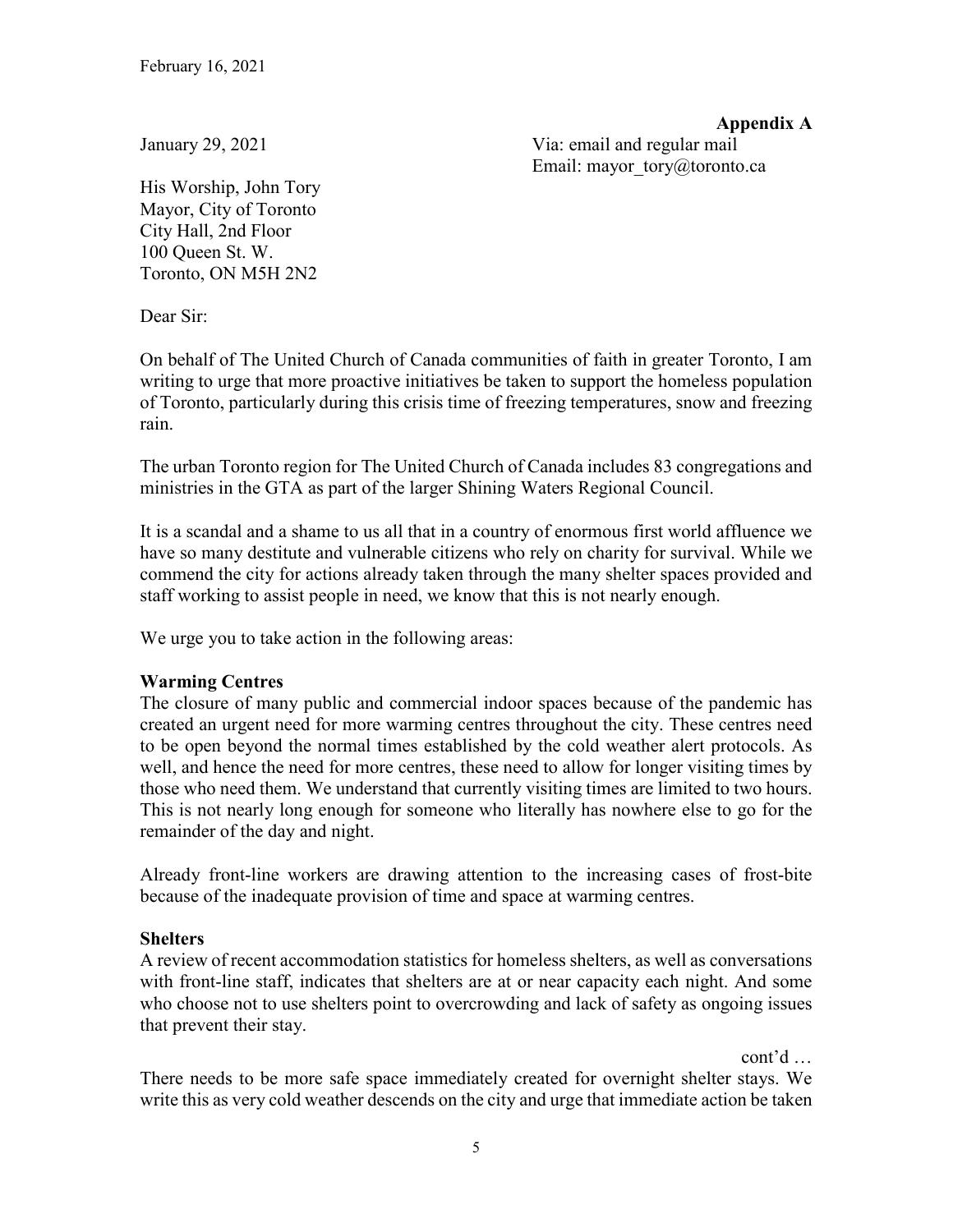to address this critical need before it reaches crisis proportions with fatal consequences. Already the city has a tragic death statistic for victims of homelessness.

#### **Encampments**

We hear from volunteers and front-line workers and advocates that there are currently an estimated 1,200-1,500 residents living in encampments, and that when you factor in those sleeping on crates and transit, it is closer to 2,000 people, not the 300-400 statistic that has been offered through official channels.

While we can agree with the city that "the safest place for anyone experiencing homelessness in Toronto is inside, in a shelter, hotel or, ultimately, housing," we urge that those safe spaces be created before encampments are dismantled. We call on the city to stop dismantling tiny shelters, provide support for people living in encampments and create rapid re-housing options for people living without shelter.

This would mean more and better access to public washrooms, the provision of more hotel spaces and using a harm reduction approach for all support services.

We encourage the city to work more cooperatively with the many agency and volunteer front-line workers who have daily contact with, and are trusted by, those who live in encampments.

#### **Resources**

We concur with the recent open letter to the City of Toronto on January 15, 2021, signed by many community organizations which stated that "for \$100 million we could significantly expand homeless outreach, drop-ins and safe consumption sites, and help more homeless Torontonians make the transition to supportive and affordable housing." We agree that this kind of pro-active initiative would, in the long run, be more successful and humane than short-term efforts to use policing to deal with the symptoms of homelessness.

We know that the pandemic has created financial challenges that will affect us and our economy for many years to come. However, the burden of cutbacks should not be borne by the most vulnerable in our community who are already in crisis.

As we believe we are called to care for our neighbour in need, we urge the city to step up its care for the marginalized with immediate implementation of supports and emergency housing. We urge you to support all citizens' rights to self-determination, security, and dignity.

Yours truly,

I hytm- Brown

David Leyton-Brown, President Shining Waters Regional Council The United Church of Canada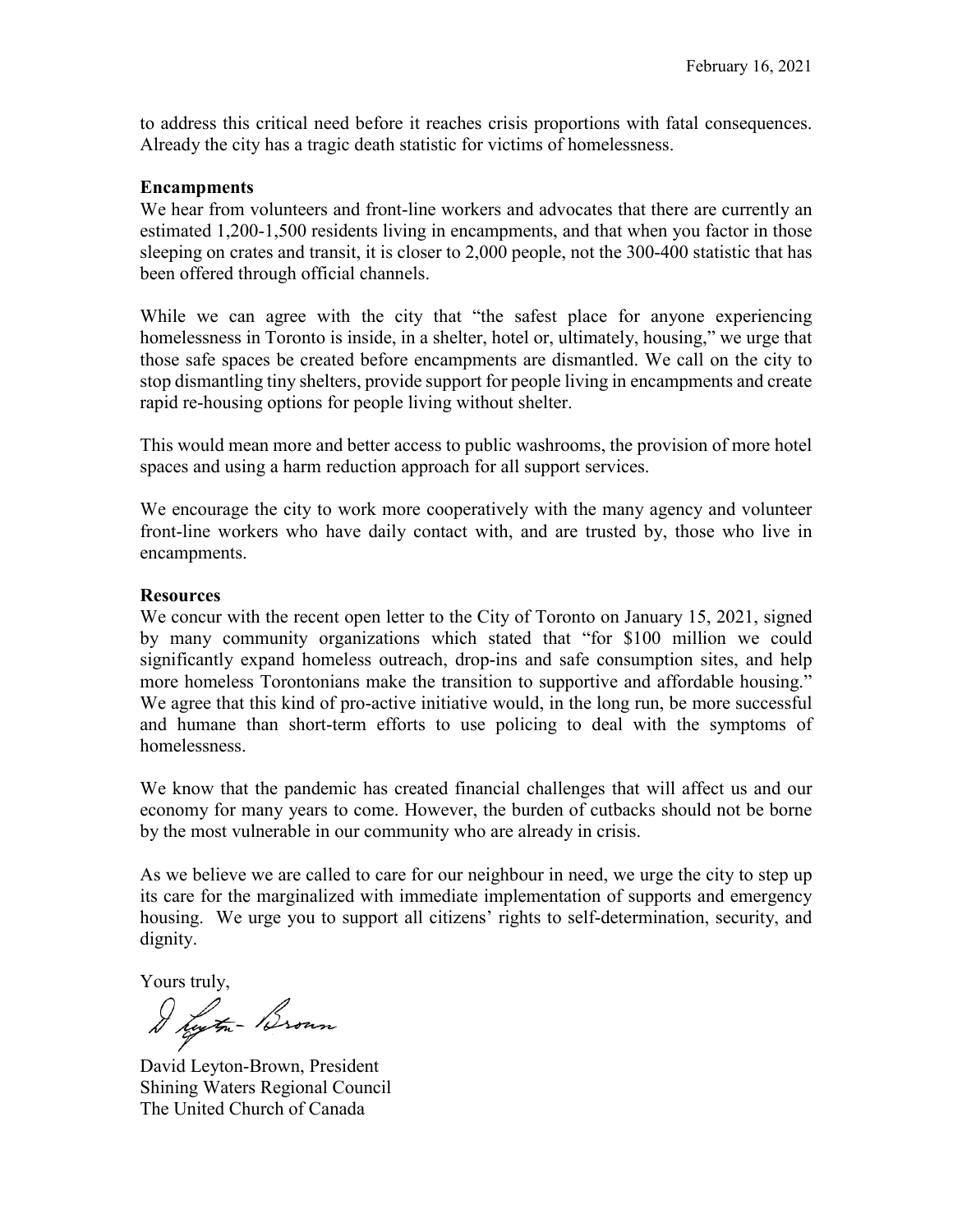# **THE UNITED CHURCH OF CANADA SHINING WATERS REGIONAL COUNCIL**

# **Minutes of a meeting of the Social and Ecological Justice Commission Tuesday, March 16, 2021**

The Social and Ecological Justice Commission of Shining Waters Regional Council met on March 16, 2021 by video conference. The meeting began at 1:00 p.m.

#### **Members Present**

Susan Eagle (Chairperson), Lois Brown, Tina Conlon, Elizabeth Cunningham, Donna Lang, Alana Martin, Moon-Ja Park, Eleanor Scarlett, Cameron Watts

Staff: Bri-anne Swan, Jeffrey Dale, Kim Uyede-Kai

Regrets: Eleanor Scarlett

#### **Welcome, check-in and prayer**

The Chairperson welcomed everyone. Lois Brown opened with prayer, gave an acknowledgement of the land, and acknowledged our commitment to being a safe place for all people to gather and participate in our Region.

The chairperson constituted the meeting in the name of Jesus Christ.

There was a time of check-in.

#### **Agenda**

**MOTION** by Elizabeth Cunningham / Tina Conlon that the agenda, be approved as circulated.

#### **MOTION CARRIED**

#### **Minutes**

**MOTION** by Moon-Ja Park / Lois Brown that the Minutes of the meeting of the Shining Waters Social and Ecological Justice Commission held February 16, 2021 be adopted as circulated.

#### **MOTION CARRIED**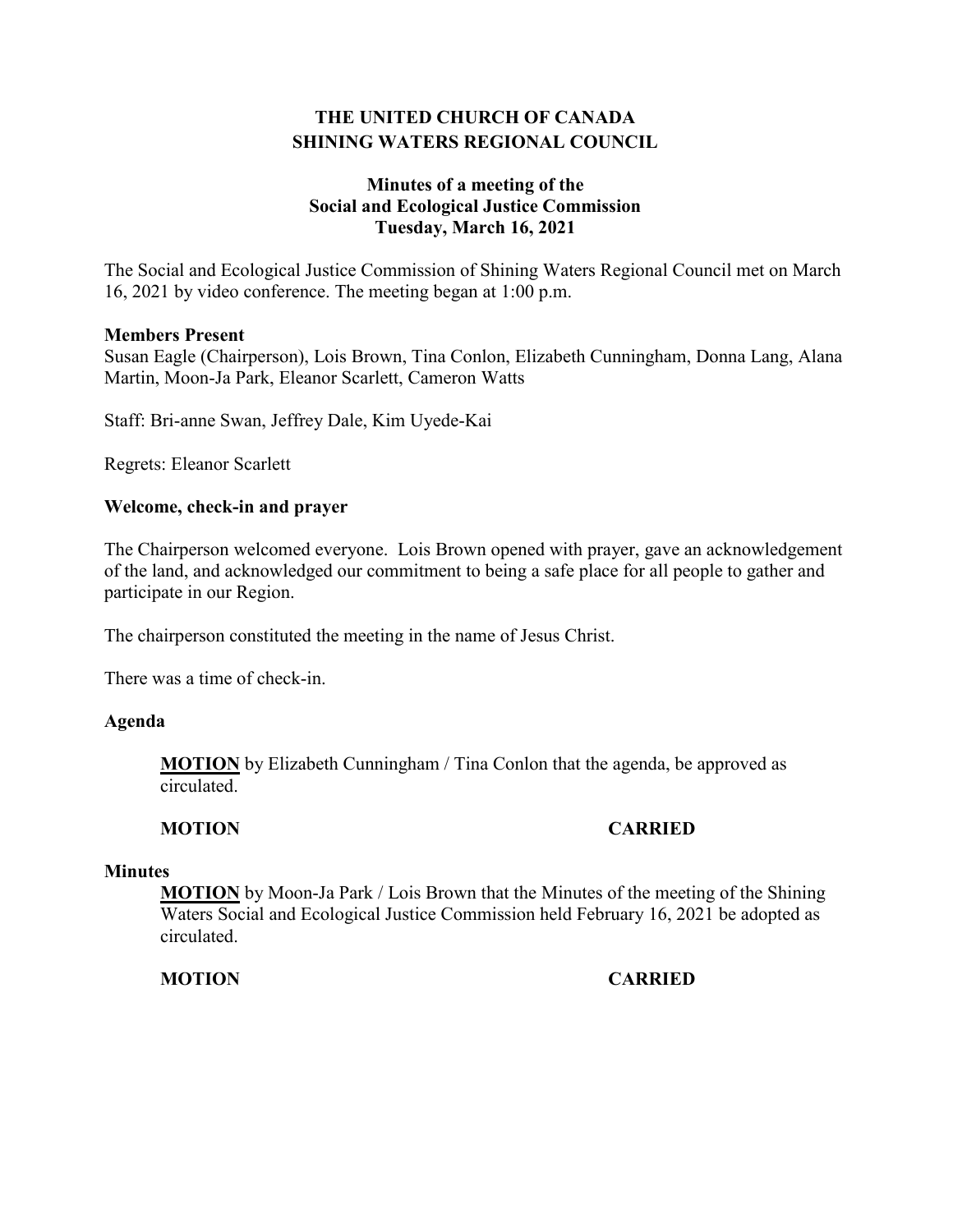# **Business Arising**

*Vote to endorse letter re: cessation of Ontario Works (OW) and Ontario Disability Support Program (ODSP) Benefits*

On March 10th, the Commission voted via email to:

Endorse the attached letter from the Social Assistance Coalition of Scarborough asking the Ministry of Children, Community and Social Services (MCCSS) to update their policy regarding social assistance recipients and their collection of the Canadian Recovery Benefit.

Forward the letter with an endorsement to MCCSS, the Premier and leaders of the opposition parties.

The Commission had conducted an email vote endorsing a letter of concern regarding the cessation of benefits to OW and ODSP recipients by the Ontario government. Before the end of the voting process, the government backtracked on its plans. The Commission accepts the vote and is placing it in the minutes as part of their official record. There is concern that the Ontario government merely postponed the removal of benefits until the fall.

#### *Letter to Executive re: Community Ministries*

A letter expressing the Commission's concern about the closing of Davenport Perth and Jane Finch Community ministries was written and presented to the Commission for review. Susan Eagle has had a conversation with Peter Hartmans regarding the Community Ministries and has requested time on the next Executive meeting agenda. There will be a conversation with the Communities of Faith Commission to talk about how communication happens between the two groups and how the commissions resolve challenges that arise. The Community Ministries Board has made it clear that it is a lack of secure funding, rather than the energy to keep going, which has led to the decision to close the ministries.

**MOTION** by Cameron Watts / Elizabeth Cunningham that a letter expressing the concern of the Social and Ecological Justice Commission regarding the closure of Community Ministries be forwarded to both the Executive Minister and Regional Executive of Shining Waters Regional Council with a request for time on the agenda at their next meeting.

#### **MOTION CARRIED**

Tina Conlon abstained from the vote due to a conflict of interest.

# *Update from Jeffrey Dale re: Harm Reduction*

Seven Regional Councils, in addition to United-in-Learning, are now co-sponsoring the Seeking to Reduce Harm series of workshops. Bri-anne Swan is working on advertising materials and will offer tech support at the gatherings. Guest speakers are coming both from within and beyond Shining Waters Regional Council.

April 14: Karen Orlandi, Evan Smith, Sackville United Church April 21: Gordon Casey, app for illicit drug use, mental health crisis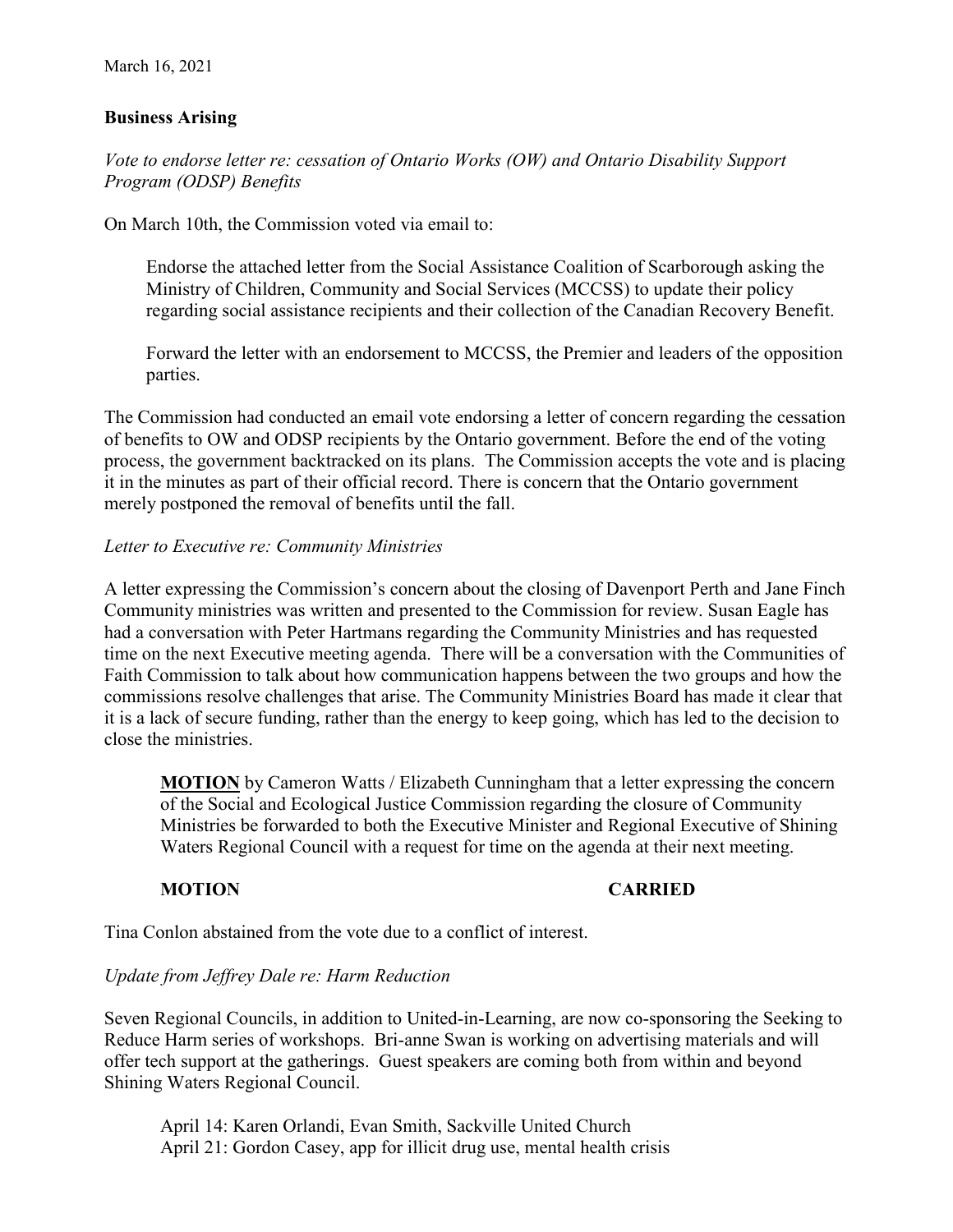# **Report from Bri-anne Swan**

Bri-anne has recently returned after a leave to care for her father and has taken on the lead role for communications within the Region.

Highlights within her Social & Ecological Justice portfolio have been:

- developing an Action Page where people can go to customize and sign letters/petitions to their MPs or MPPs. To the right of the action is a list of everybody who has signed or taken action using the portal. It is meant to streamline how petitions and letters can be sent.
- continuing to release *do justice. the podcast*. Lent has featured interviews conducted by Rev. Alexa Gilmour.
- working with Peter Hartmans to create a directory for the Regional Council
- creating a Regional Council media list
- supporting Jeffrey Dale with Seeking to Reduce Harm and the subcommittee working on Good Friday worship materials re: homelessness

# **Reports/Updates from sub-committees**

#### *Anti-Racism (Eleanor, Elizabeth, Moon-Ja, Lois)*

The subcommittee has not yet met as an entire group. Moon Ja Park has been part of a Korean language group talking about anti-racism work and microaggressions.

A short conversation took place about books members of the Commission have found helpful. Bri-anne Swan will place them on the Regional Council website.

#### *Poverty/Income Inequality (Susan, Moon-Ja, Tina, Elizabeth)*

On April 8th, on the eve of the Liberal National Convention, General Council Office will be holding a cross-country campaign in support of a Guaranteed Livable Income. In-person vigils are being limited to five people each. There will be a vigil outside Finance Minister Cynthia Freeland's office in Toronto. Those who are not able to meet in person will be able to participate by lighting a candle at 12:30pm and posting the photo to social media.

#### *Homelessness (Elizabeth, Eleanor, Cameron, Susan)*

The subgroup has been working on a Good Friday liturgical resource centred around homelessness. Bri-anne Swan will be posting the resources to the Regional Council website. Jeffrey Dale has completed video interviews with a number of UCC ministers engaged with Community Ministry.

#### *Israel / Palestine (Tina, Lois)*

Palnet has requested a list of the communities of faith who have indicated (via the December 2019 survey) their interest in issues related to Palestine/Israel. Bri-anne Swan will compile a list and forward it on.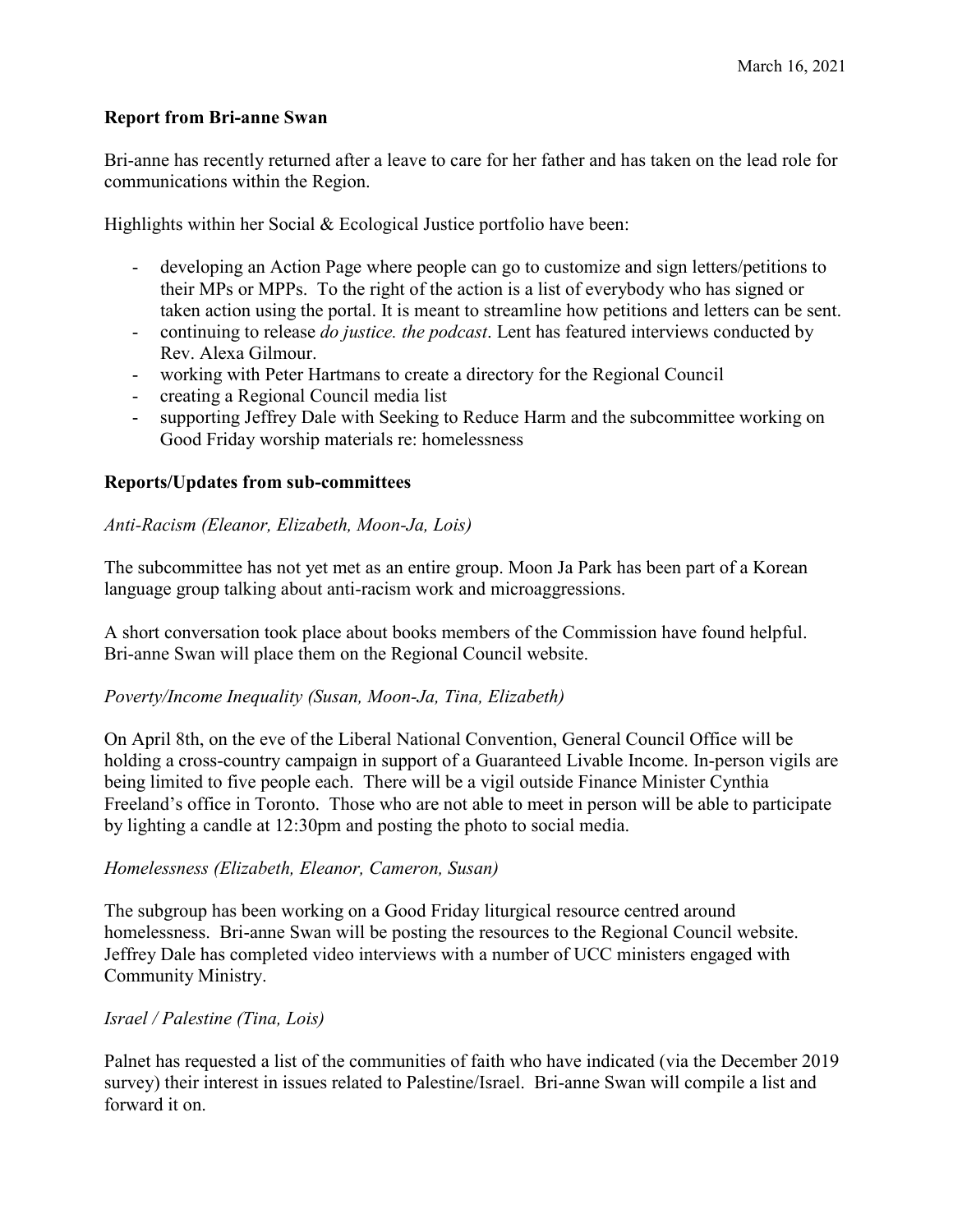The Social and Ecological Justice Commission Israel/Palestine subgroup will continue to offer support to Palnet and also extend their support to other similar groups within the Regional Council as they emerge.

*Environment (Moon-Ja, Donna)*

Have not yet met.

*Right Relations (Lois, Cameron, Tina)*

KAIROS is holding a number of conversations and events related to Bill C-15, giving voice to the different perspectives about the bill (attached).

<https://parl.ca/DocumentViewer/en/43-2/bill/C-15/first-reading>

[https://www.kairoscanada.org/federal-bill-to-implement-un-declaration-a-welcome-step-in-the](https://www.kairoscanada.org/federal-bill-to-implement-un-declaration-a-welcome-step-in-the-right-direction)[right-direction](https://www.kairoscanada.org/federal-bill-to-implement-un-declaration-a-welcome-step-in-the-right-direction)

#### **Regional Council and General Council Proposals**

A fuller discussion about proposals was deferred to the next meeting, although there was some initial conversation about who to let the communities of faith know about the proposal process.

#### **Discussion about Communication**

There was a discussion about how the Commission is able to communicate with other communities of faith within the Regional Council, particularly for Toronto-specific campaigns. Bri-anne Swan will be creating a tag within the Regional Council MailChimp for congregations in Toronto.

#### **Closing**

The Chairperson adjourned the meeting at 3:00 pm.

**Next Meeting:** April 20, 2021, 1 p.m.

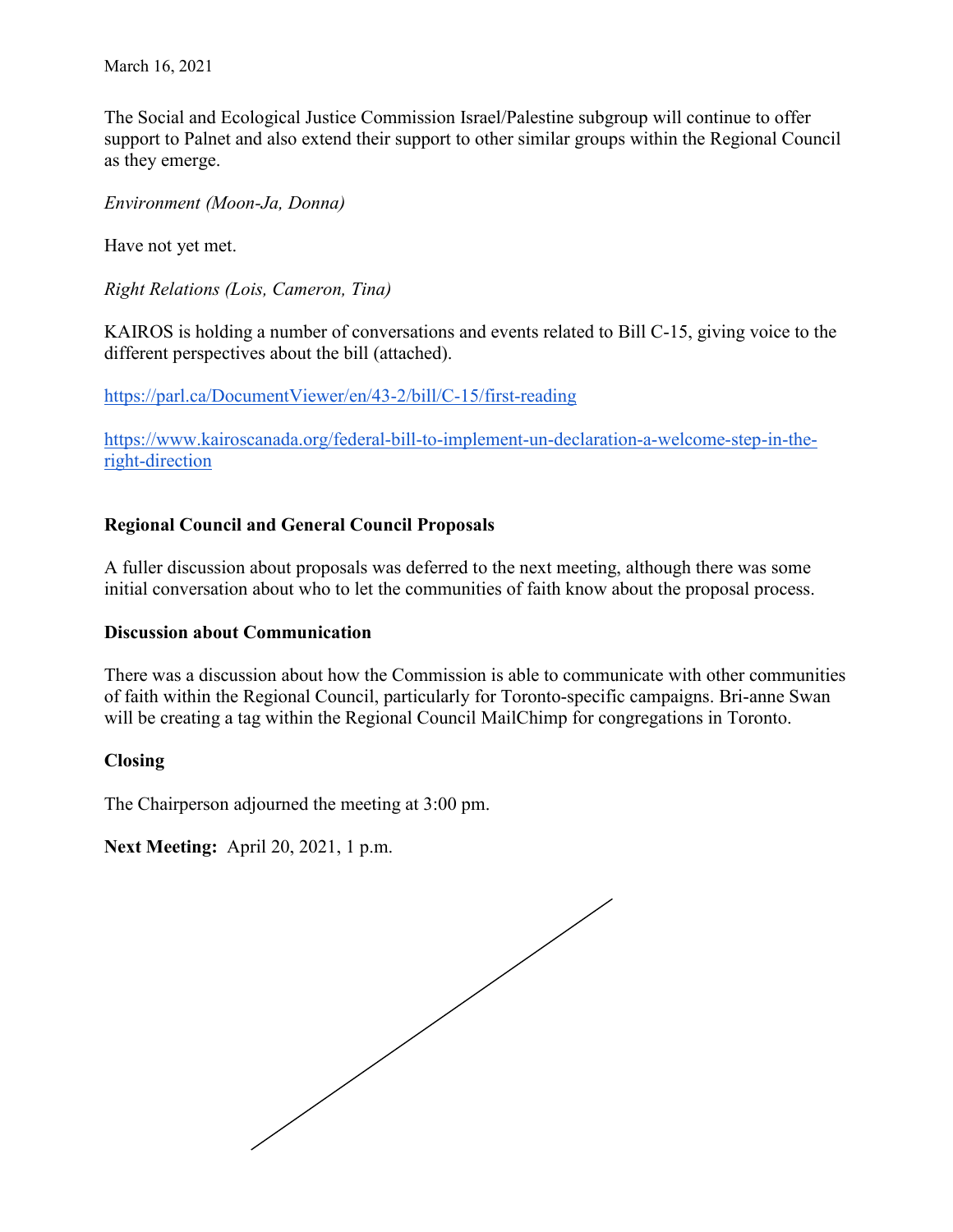# **Social Assistance COS** Social Assistand<br>COS of Scarborough

DATE

ADDRESS

Dear :

We are the *Social Assistance Coalition of Scarborough (SACS),* a group comprised of social assistance recipients, legal and policy professionals that meet to discuss issues related to social assistance and how they impact the lives of Scarborough residents.

We write under urgent circumstances, calling on the Ministry of Children, Community and Social Services (MCCSS) to update their policy regarding social assistance recipients and their collection of the Canadian Recovery Benefit (CRB). Currently, the MCCSS memorandum states:

*"…the federal government's three new Canada Recovery Benefits will be treated as non-exempt income for purposes of both OW and ODSP, in keeping with the treatment of EI benefits. However, existing OW and ODSP clients (those granted prior to October 1) who become financially ineligible as a result of receiving either EI or any of the new Recovery Benefits will be issued a nominal \$2.50 entitlement so that they can retain health and other benefits. These changes will be in effect until the end of March 2021."*

This policy presumes the recipients accessed the CRB sequentially and will have used up their CRB by the end of March 2021; this does not reflect the reality of when and how people are able to and do work, which is why some will receive CRB until the end of September.

The policy was likely presumed to impact a small number of recipients. However, Prime Minister Trudeau's announced on February 19, 2021 that the CRB would be extended for an additional 12 weeks. This means a significantly higher number of Ontario Works (OW) and Ontario Disability Support Program (ODSP) recipients in receipt of CRB or EI beyond March 31, 2021 will be exited from the programs.

We are gravely concerned that OW and ODSP recipients who receive the CRB or EI amounts higher than their social assistance after March this year, will abruptly lose their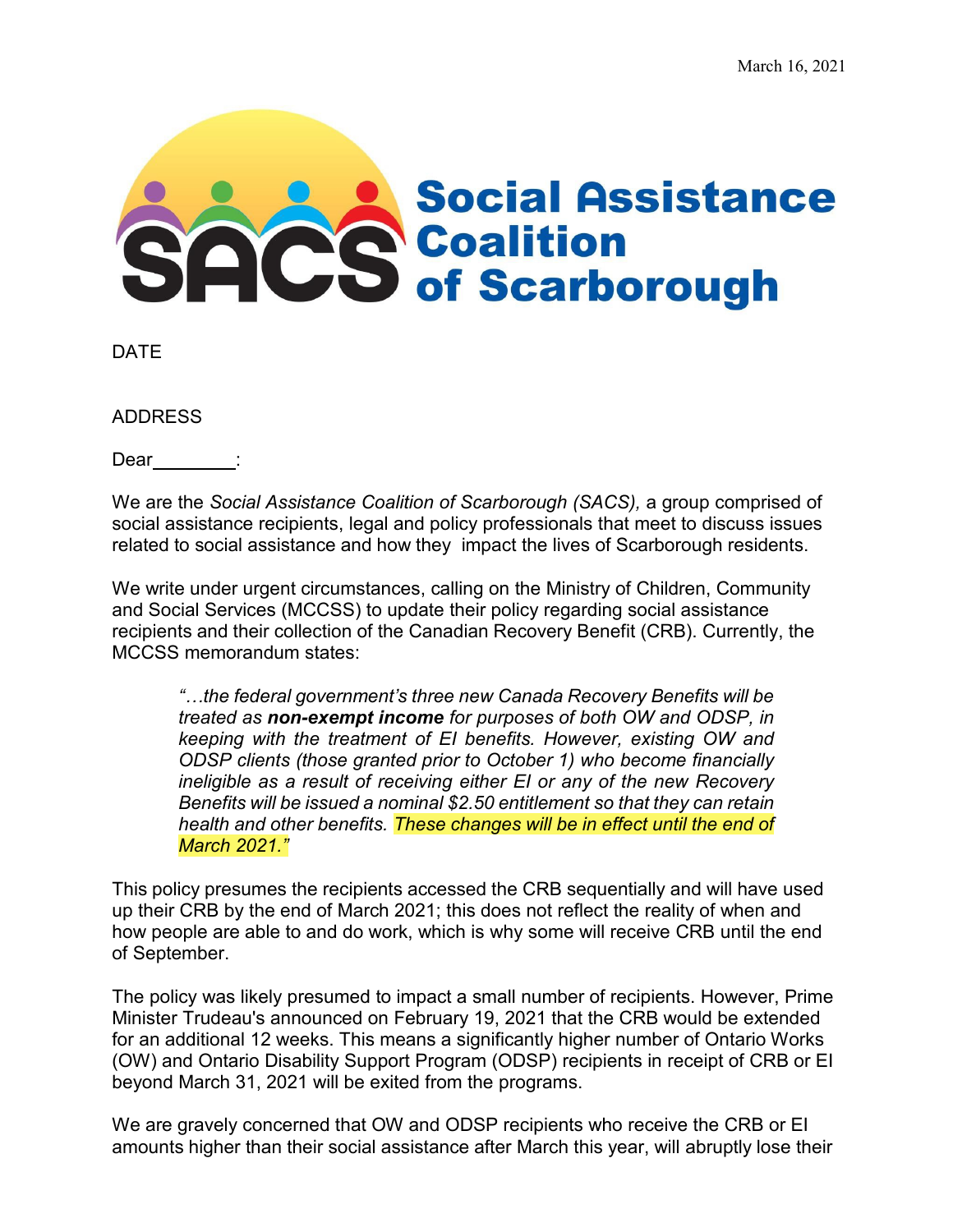benefits package (See Appendix). If this happens, we are also concerned that they will have to re-apply for social assistance once their CRB or EI runs out (where their financial situation has not improved).

Exiting recipients from the programs will place an unnecessary administrative burden on staff as we expect the majority of former recipients would apply for Extended Health Benefits and Rapid Reinstatement. Both of these programs can be difficult for recipients to navigate and require a significant level of caseworker support to assess applications. Maintaining a \$2.50 benefit for eligible recipients is a way to streamline the system rather than put extra pressure on recipients and caseworkers who will have to piece together additional provisions in order to meet needs.

# **We need the following:**

• For recipients who become financially ineligible as a result of receiving either EI or any of the new Recovery Benefits to continue to be issued a nominal \$2.50 entitlement so that they can retain health and other benefits until the end of the Recovery Benefits eligibility period.

Sincerely;

Social Assistance Coalition of Scarborough (SACS) [sacs.communitygroup@gmail.com](mailto:sacs.communitygroup@gmail.com)

Endorsed by: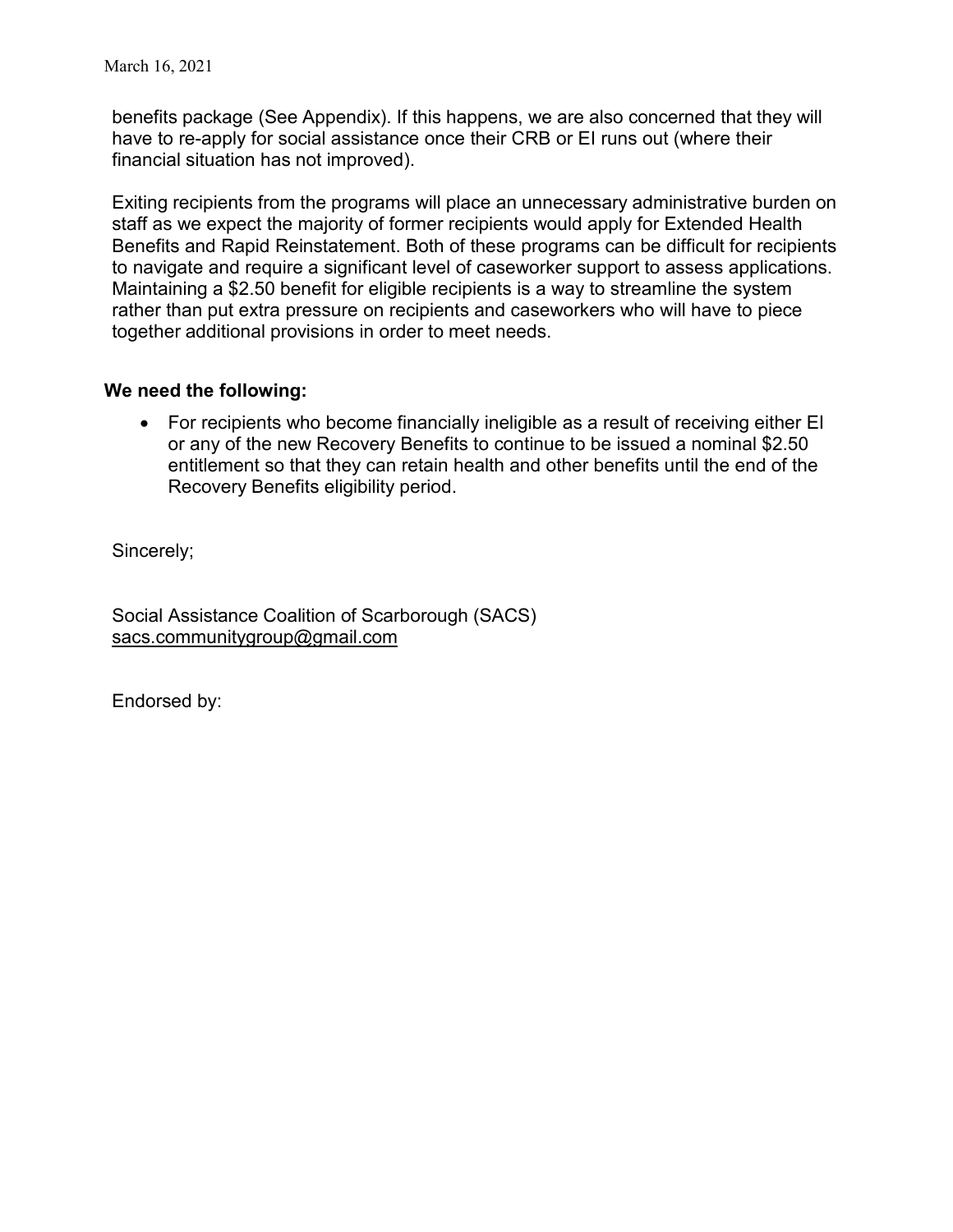# **Appendix**

There are certain benefits that are paid in addition to an allowance of \$2.50. These arebenefits paid under s55 of the OW regulations and s44 of the ODSP regulations and include:

- Prescription drugs under the Ontario Drug Benefit (ODB) plan
- Dental benefits as prescribed
- Diabetic supplies
- The client contribution under the Assistive Devices Program (ADP)
- Medical transportation
- Batteries and repairs for mobility devices
- Eye exams
- Dog guides
- Employment start-up
- Up front childcare; and
- Other specified benefits under OW and ODSP (e.g. MSN)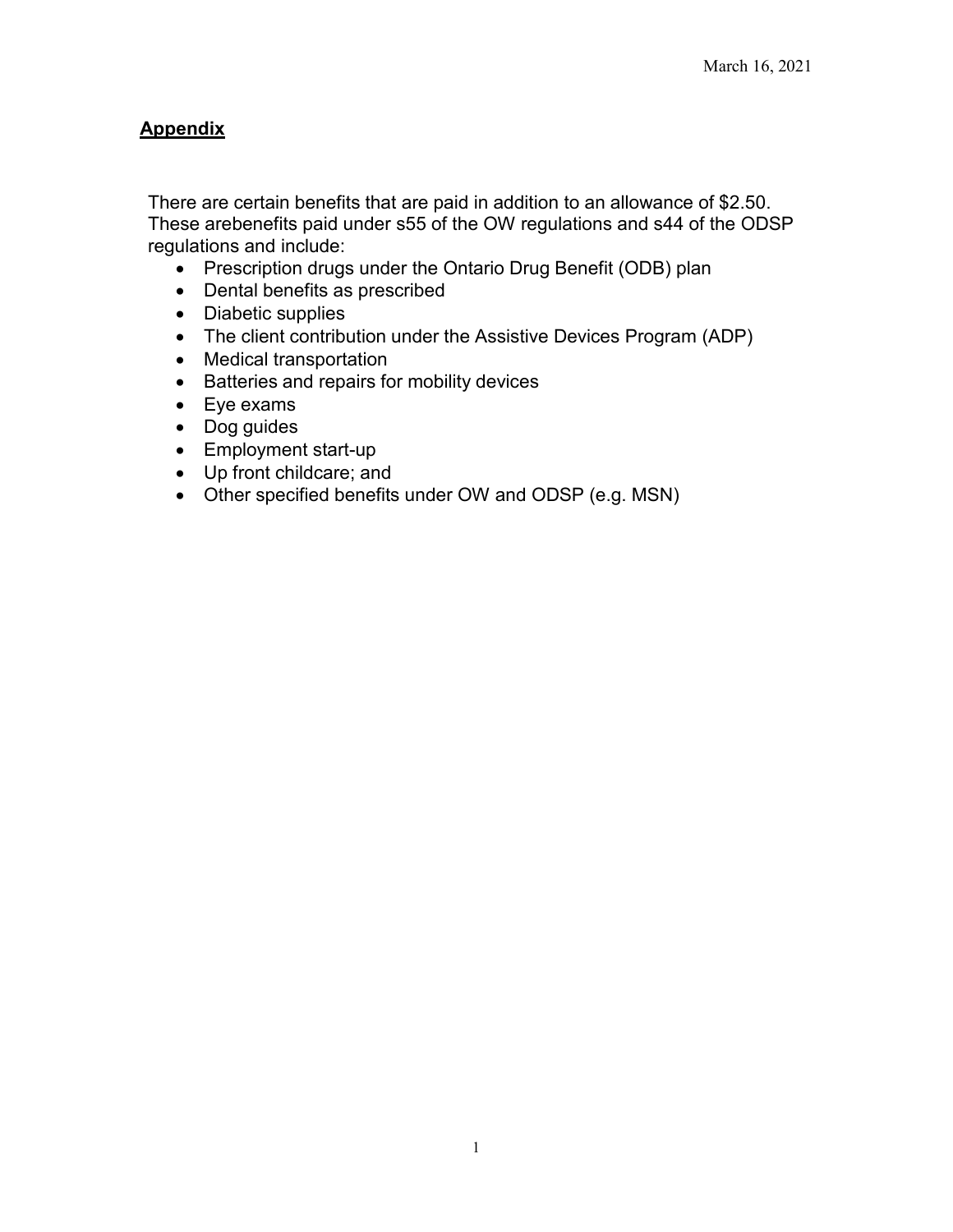# **THE UNITED CHURCH OF CANADA SHINING WATERS REGIONAL COUNCIL**

# **Minutes of a meeting of the Social and Ecological Justice Commission Tuesday, April 20, 2021**

The Social and Ecological Justice Commission of Shining Waters Regional Council met on April 20, 2021 by video conference. The meeting began at 1:00 p.m.

#### **Members Present**

Susan Eagle (Chairperson), Lois Brown, Tina Conlon, Elizabeth Cunningham, Moon-Ja Park, Eleanor Scarlett, Cameron Watts

Staff: Bri-anne Swan, Jeffrey Dale

Absent: Donna Lang

#### **Welcome, check in and prayer**

The chairperson welcomed everyone, opened with prayer, gave an acknowledgement of the land, and acknowledged our commitment to being a safe place for all people to gather and participate in our Region.

The chairperson constituted the meeting in the name of Jesus Christ.

There was a time of check-in.

#### **Agenda**

**MOTION** by Tina Conlon / Eleanor Scarlett that the agenda be approved as circulated, with the addition of Business Arising regarding letters related to Paid Sick Days in Ontario.

#### **MOTION CARRIED**

#### **Minutes**

**MOTION** by Lois Brown / Elizabeth Cunningham that the Minutes of the meeting of the Shining Waters Social and Ecological Justice Commission held March 16, 2021 be adopted as circulated.

**MOTION CARRIED**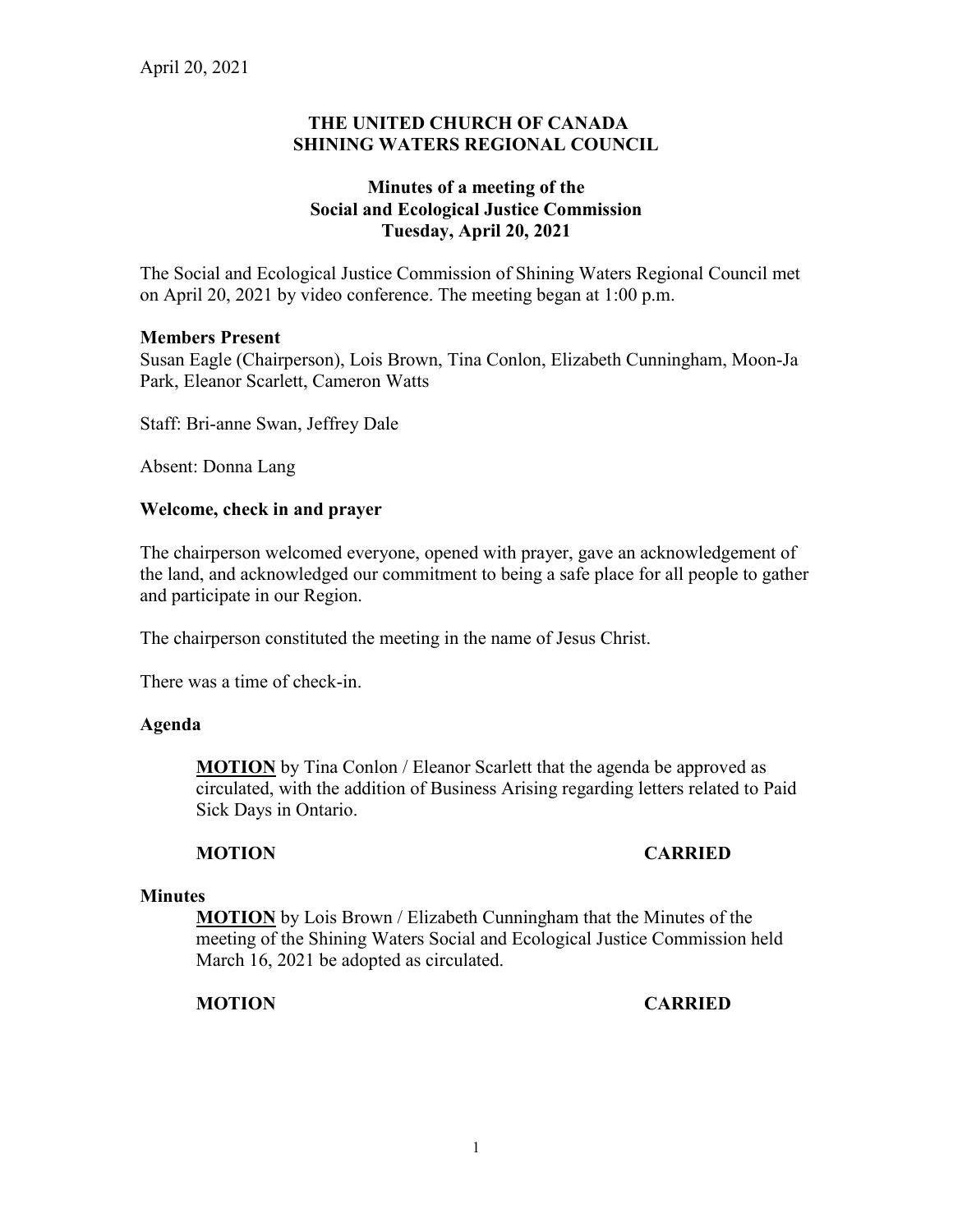April 20, 2021

# **Business Arising**

# *Community Ministries*

Since the last Commission meeting:

1. A letter was sent to the Regional Council Executive, as well as Executive Minister Peter Hartmans, expressing the concerns of the Commission. The letter was received by the Executive, but has not yet been dealt with.

2. Jody Maltby called Susan Eagle to propose a conversation with the Communities of Faith Commission (CFC) about how to relate to one another and talk about overlapping areas of responsibility and interest. There were 11 people on the call: several members of the CFC, staff and the Regional Council President. Susan was the only person present to represent the Social and Ecological Justice Commission (SEJC) and expressed that had she known there would be so many representatives from the Communities of Faith Commission she would have invited other SEJC members to join her. Within the meeting, there appeared to be two contrasting narratives: a) The outreach ministries saw the current funding phase was ending and have decided to close; that the board members have become burnt out. b) The board has been distressed that there is nobody looking for funding for the ministries but has been looking for ways to keep going. Seeing no way forward, and little support from the Regional Council they opted to close. The outcome of this meeting was that the two commission chairs would have a meeting with the Community Ministries board to understand their perspective in this conversation.

3. There was a meeting with the Board of Jane-Finch Community Ministry and Davenport-Perth Community Ministry, SEJC and the Communities of Faith Commission. The Board was very specific in saying that the *only* issue was funding and hoped that the Regional Council would see the ministries as a priority for funding. The Board expressed that they wanted to give their ministers ample notice if the ministries needed to close but were hopeful that they are not in palliative care. The Board said they have no understanding of where the rumour that they are tired came from and are distressed that this story is in circulation. The Board is waiting to see what the Regional Council is going to do next.

Susan Eagle has inquired as to whether there are additional pockets of funding available to keep the community ministries going. Funding sources identified include: Mission and Service, PTCC, TUCC. Questions were asked about who sets the priorities for the funding within the Regional Council. It was decided that this is the question for the Executive.

It was brought up that as Church we are called to walk with the vulnerable. We are a church moving towards being an anti-racist denomination. We need to be present in the communities where these ministries function. There are no churches present at Jane and Finch — they are all closed.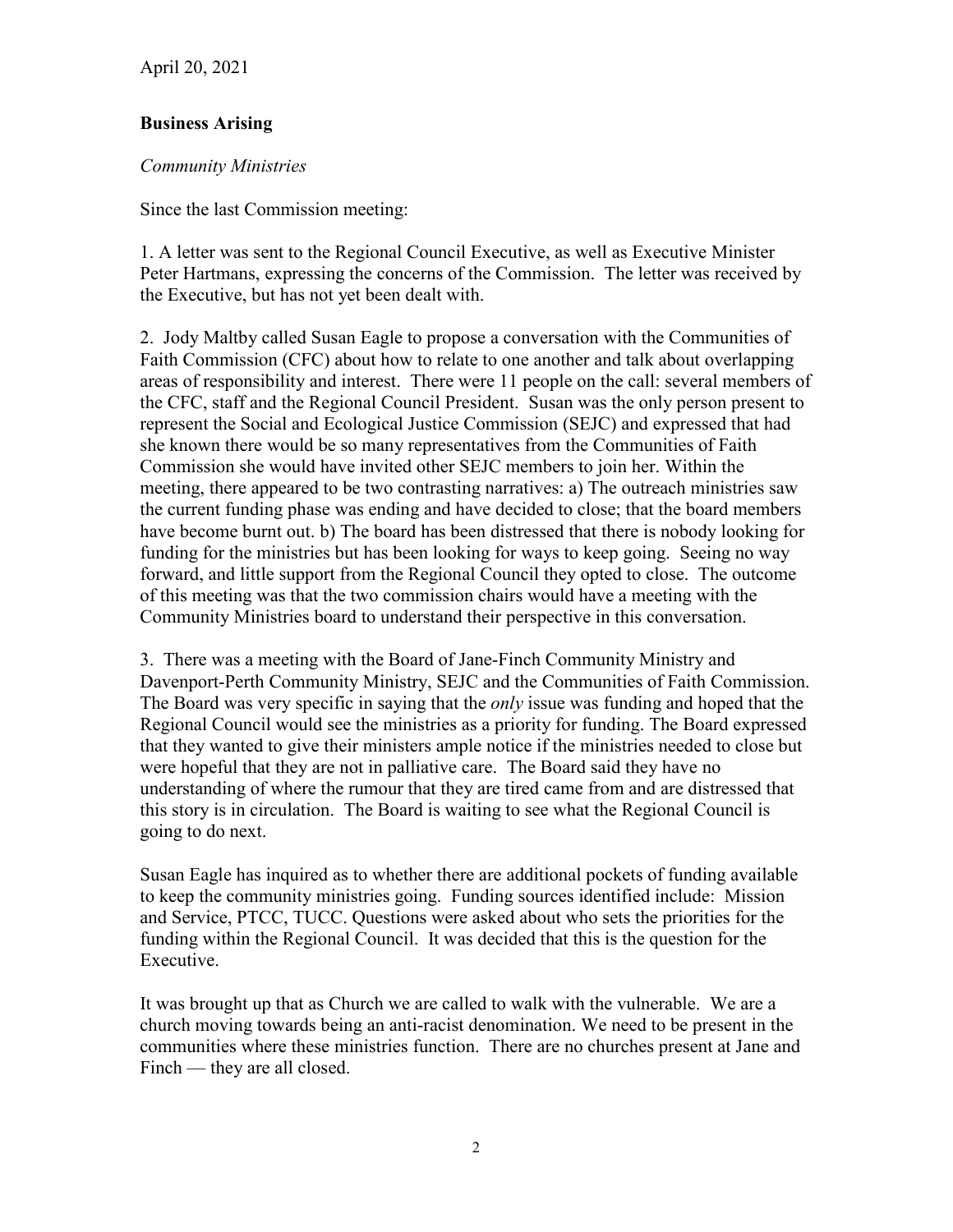April 20, 2021

A discussion took place around whether the Social and Ecological Justice Commission needs to take further action at this point. Susan Eagle and Cameron Watts will be present at the next Executive meeting (April 27th) and will address the letter and ask about how funding priorities get set within the Regional Council. There was concern expressed that all communities of faith, as members of the Regional Council, need to have the opportunity to participate in the setting of funding priorities.

The Commission could propose there be a working group that would look at what could be done in regards to funding the community ministries. SEJC would want to be at the table for those discussions.

Discussion about the priorities would include requesting:

- up-to-date financial statements.
- a timeline for priority setting.
- requesting a working group (that includes SEJC) with the purpose of setting priorities

After receiving a statement of funding, the working group could create a plan which would be ready for the Regional Council Annual Meeting.

# **Update from Jeffrey Dale re: Harm Reduction**

Conversations titled *Seeking to Reduce Harm* have been set for May. Seven Regional Councils are participating.

The House of Commons has a bill before Parliament to change the Criminal Code re: illicit substances. This bill does not go as far as Jeffery would like in decriminalizing illicit substances for personal use.

Peter Hartmans has agreed to increase this Commission's 2021 budget from \$10,000 to \$12,000, so that \$2000 can be allocated to Harm Reduction education and programming within the Region.

**MOTION** by Elizabeth Cunningham / Tina Conlon that the Social & Ecological Justice Commission of Shining Waters Regional Council ask that their budget be increased by \$2000, with that additional money allocated to harm reduction education and programming.

# **MOTION CARRIED**

**Bradford Bypass Action** (deferred)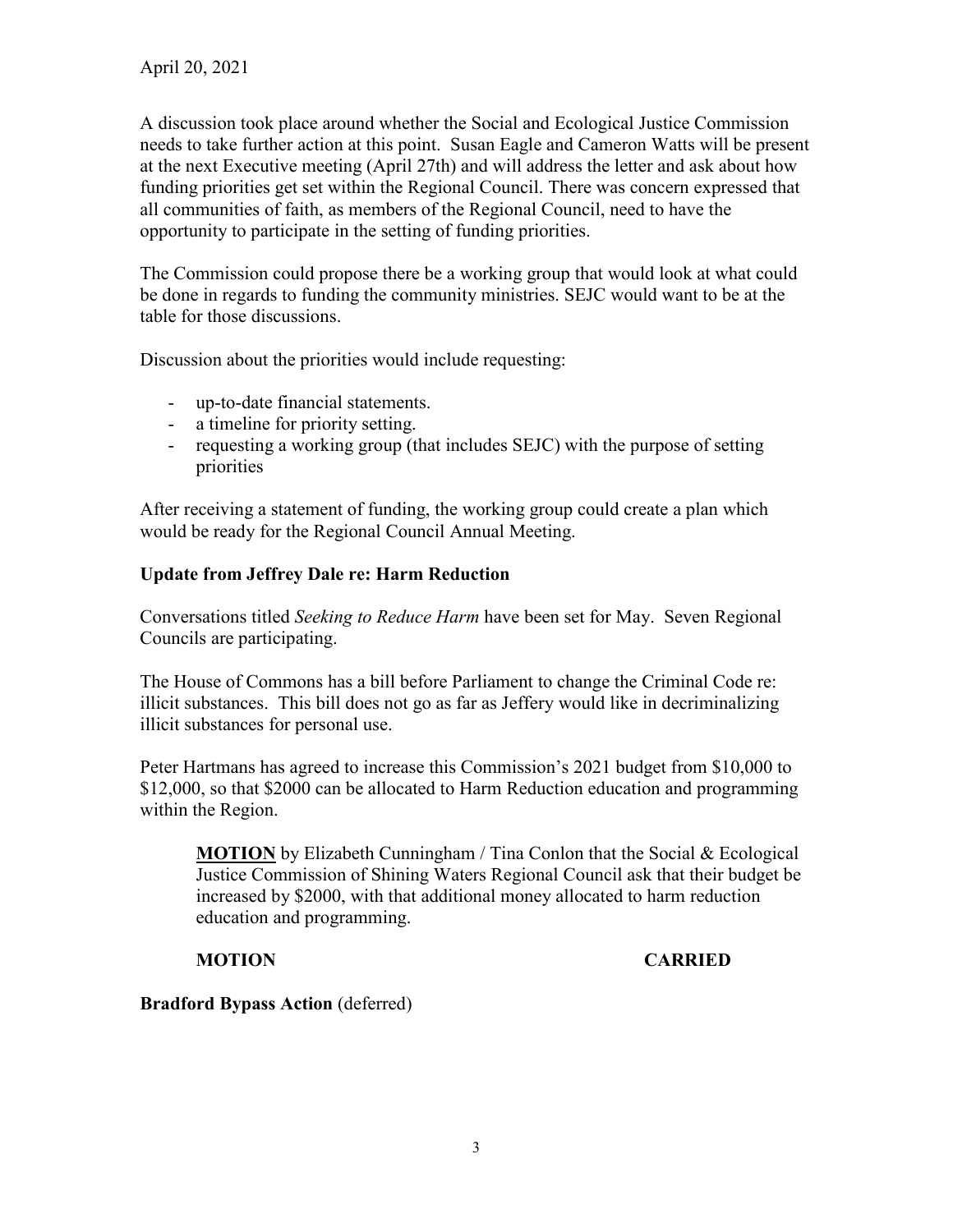# **Paid Sick Days**

Toronto Imams contacted Faith in the City in an attempt to gather faith leaders around a statement in support of increasing vaccine access in high risk areas and pushing the province to adopt (at least temporarily) sick pay for people who were ill, in isolation or needing time off work to get vaccinated. Seventy-two people/groups have so far endorsed the letter.

Bri-anne Swan has launched a Paid Sick Days action page on the Regional Council website. Individuals are able to send their own (customized if they wish) letter to the Ontario Government directly from the website. A tally is kept of how many people submit their own letter. Bri-anne has also drafted a letter for David's signature that can be sent on behalf of the Regional Council.

**MOTION** by Eleanor Scarlett / Tina Conlon that the Social and Ecological Justice Commission of Shining Waters Regional Council ask that a letter in support of Paid Sick Days for all working Ontarians be presented to President David Leyton-Brown for signature, and that the letter from Faith in the City be endorsed by Shining Waters Regional Council and distributed to communities of faith.

# **MOTION CARRIED**

# **Deferred Item**

#### *Regional Council and General Council Proposals*

There is a new timeline for proposals intended to go to General Council. While normally proposals would be received in the spring, these proposals are now being requested for the fall. Bri-anne Swan will circulate the proposal template in anticipation of the next Commission meeting. There was agreement expressed that effort needs to be focused in supporting communities of faith through the process of creating proposals. Proposals intended only for the Regional Council use the same format at the General Council proposals.

Questions were asked about how the theme and agenda of the Annual Meeting get set. Last year, they were set by the President and the Executive.

**SJNOR Report** – Tina Conlon and Bri-anne Swan

The last SJNOR meeting was primarily a large sharing session about the justice work being done in each particular Regional Council.

There has been a formal financial ask of Shining Waters Regional Council in 2021 to contribute \$1000 to the ongoing work of SJNOR. Peter Hartmans has approved this funding. The Commission thanks Peter for this approval.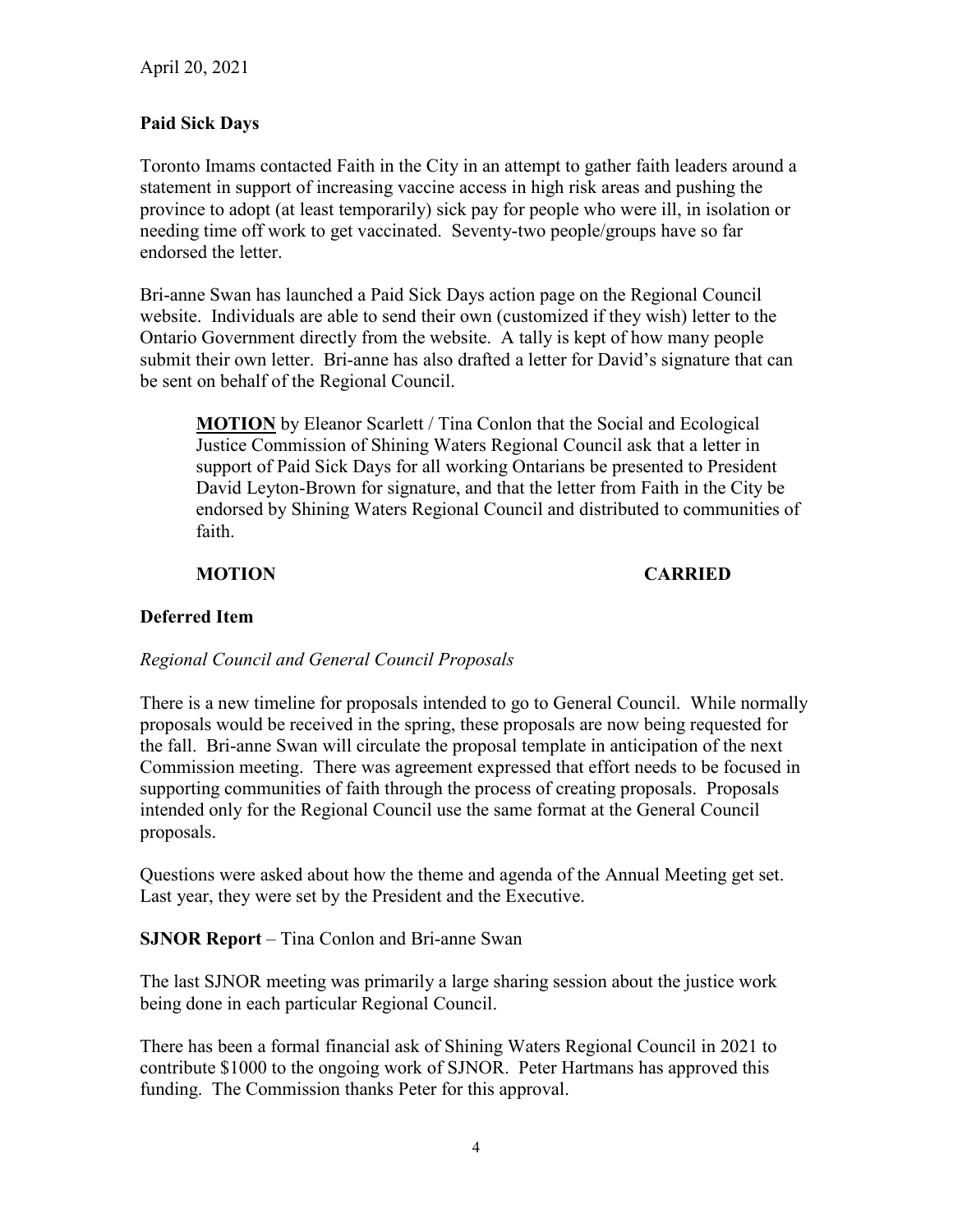# **Reports/updates from sub-committees** (as required):

#### *Homelessness (Elizabeth, Eleanor, Cameron, Susan)*

There was very positive feedback from communities of faith about the Good Friday resources re: homelessness. These liturgical resources remain relevant beyond Lent, and Bri-anne will make sure they are archived and renamed on the Regional Council website along with other worship resources available to congregations.

# *Poverty/Income Inequality (Susan, Moon-Ja, Tina, Elizabeth)*

Update of Guaranteed Livable Income Vigils, April 8: All of the Ontario vigils needed to (very last minute!) move online because of a stay-athome order issued by the Premier. Online vigils were held. Some MPs attended. Brianne Swan assisted with highlighting the social media posts of those who were lighting candles in support of Guaranteed Livable Income.

Bri-anne will be working with the videos and photographs submitted from the vigils held within the Region to increase awareness about Guaranteed Livable Income.

#### *Anti-Racism (Eleanor, Elizabeth, Moon-Ja, Lois)*

There are two different events for Asian Women being held nationally titled *Support, Strength, and Solidarity*. Kim Uyede-Kai is facilitating. Sunday, May 2 (6:00-8:00 pm, Eastern Time) Wednesday, May 5 (6:00-8:00 pm, Eastern Time)

There is a United-in-Learning webinar on May 18 titled *Lifting Up Asian Voices*. Tina Conlon will be one of the speakers. <https://www.united-in-learning.com/index.php/webinars/395-lifting-up-asian-voices>

Tina also recently appeared as a speaker with the Committee on Asian/North American Asian Theologies (CANAAT — a theological resource and support to Emmanuel College).

<https://emmanuel.utoronto.ca/the-centre-for-religion-and-its-contexts/canaat/>

#### *Right Relations (Lois, Cameron, Tina)*

Lois Brown is the new Chair of Living Into Right Relations. There has been a meeting with the Executive and this Commission about the role of LIRR as a committee and access to funding.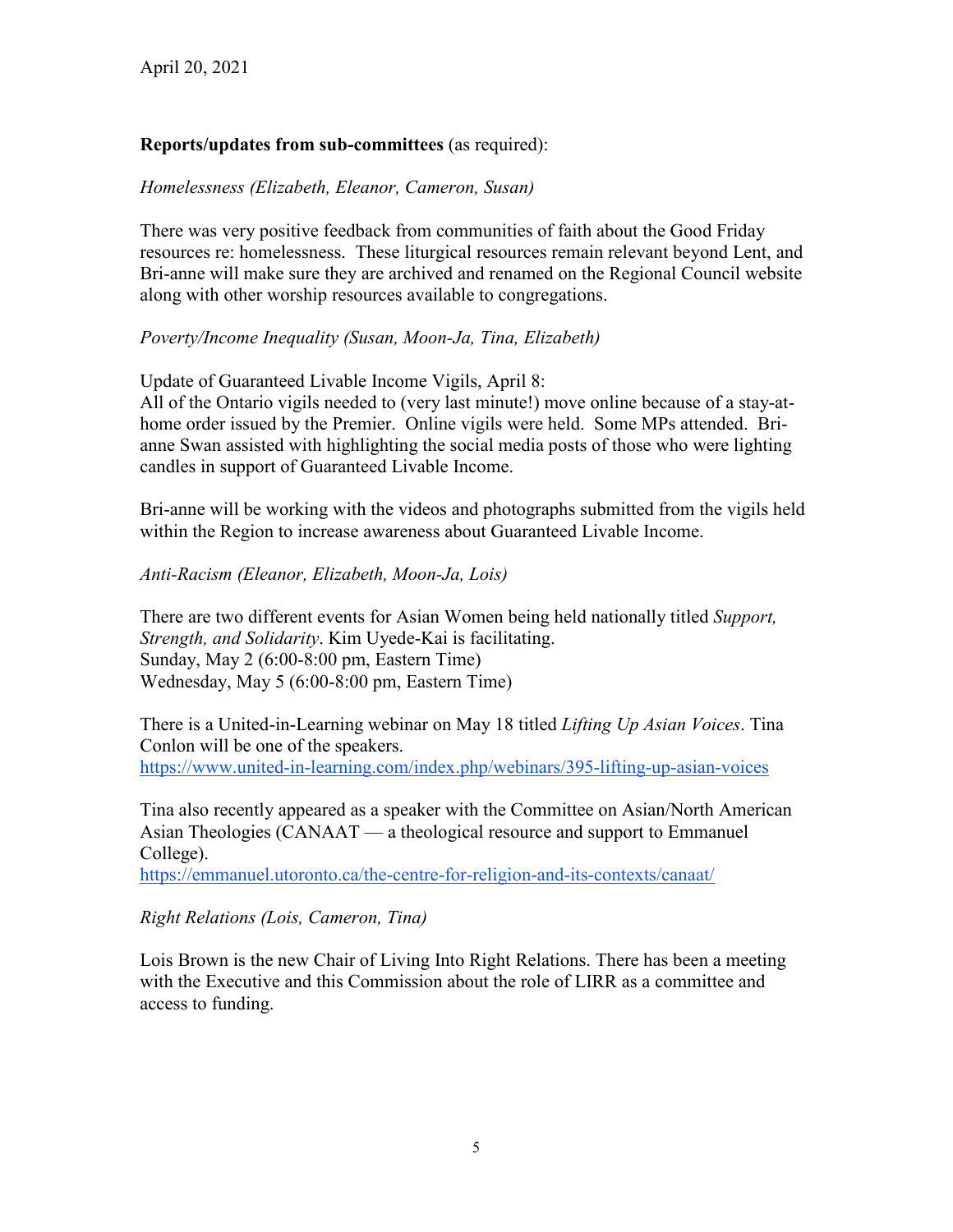# April 20, 2021

# *Israel/Palestine (Tina, Lois)*

Palnet is offering a virtual tour of Palestine/Israel. They are also looking to connect with communities of faith who are engaged with or interested in justice work related to Palestine and Israel.

There has been a request that the minutes from this Commission be forwarded to Palnet. The Commission minutes are available on the Shining Waters Regional Council website but Bri-anne will also forward minutes to Tina and Lois.

# **Report from Bri-anne Swan**

Bri-anne reported on:

- Supporting the Good Friday worship resources project (video re: Housing Charter)
- Paid Sick Days campaign
- Ongoing releases of the *do justice* podcast
- Increased social media conversations, support for Guaranteed Livable Income vigils
- Working with Nominations re: recruiting potential GC44 commissioners

# **Correspondence**

Letters from Tony Rennett re: prayers for the Unborn, and Trinity St. Paul's UC re: Right Relations were received for information.

Susan Eagle will go back to Trinity St. Paul's and ask for further clarification about their letter.

A response from the Province of Ontario re: Christian Colleges was received.

# **Closing**

A closing prayer was offered and the meeting adjourned at 3:05 pm.

**Next Meeting**: May 18, 2021, 1 p.m.

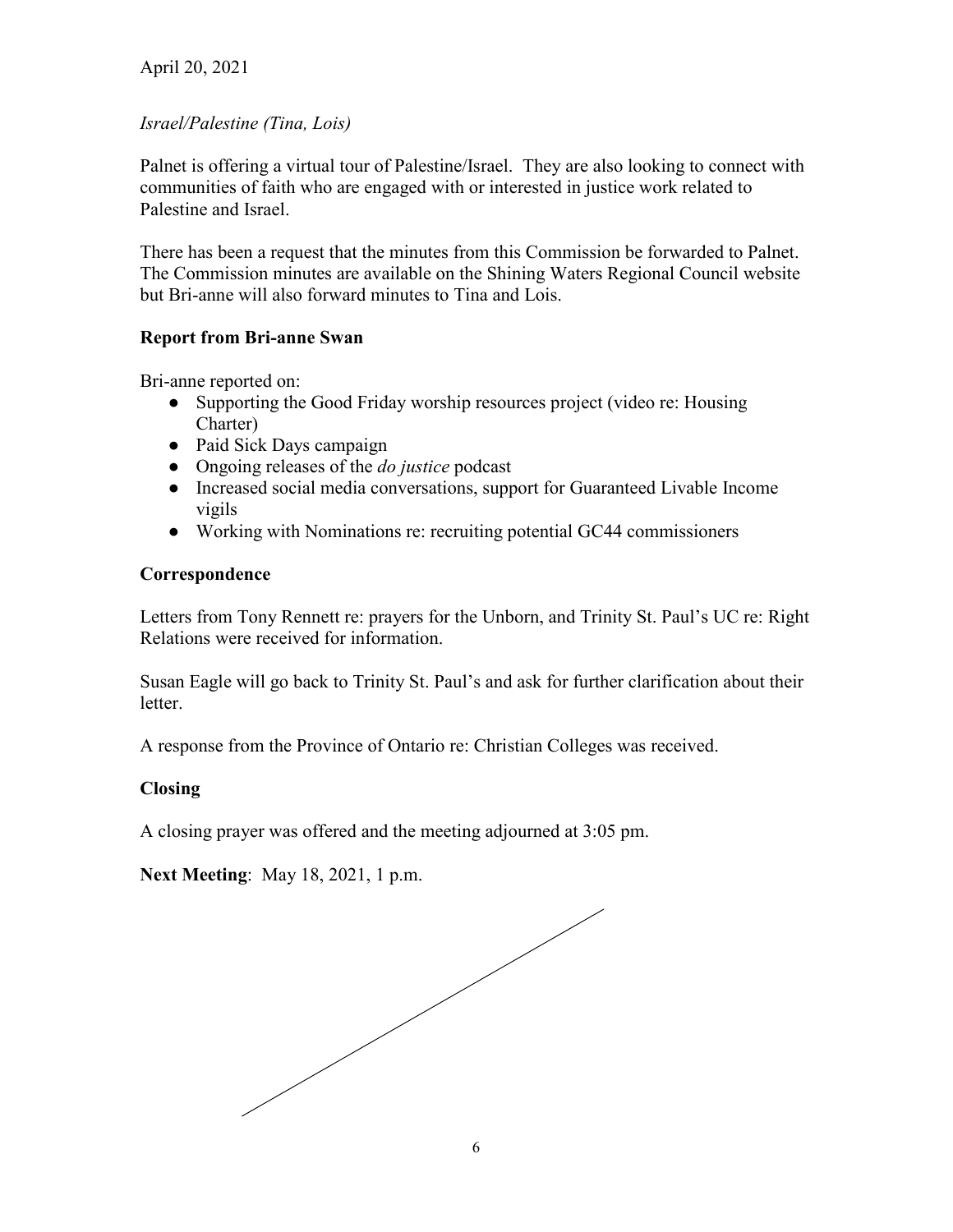# **Minutes of a meeting of the Social and Ecological Justice Commission Tuesday, May 18, 2021**

The Social and Ecological Justice Commission of Shining Waters Regional Council met on May 18, 2021 by video conference. The meeting began at 1:00 p.m.

#### **Members Present**

Susan Eagle (Chairperson), Lois Brown, Tina Conlon, Moon-Ja Park, Cameron Watts

Staff: Bri-anne Swan, Jeffrey Dale

Regrets: Eleanor Scarlett

Absent: Donna Lang, Elizabeth Cunningham

#### **Welcome, check in and prayer**

The chairperson welcomed everyone. Cameron Watts opened with prayer, honoured the people who first inhabited the lands of the Regional Council, and acknowledged our commitment to being a safe place for all people to gather and participate in our Region.

The chairperson constituted the meeting in the name of Jesus Christ.

#### **Agenda**

**MOTION** by Lois Brown / Cameron Watts that the agenda, be approved as circulated, with the addition of the correspondence from Lawrence Park Community Church.

#### **MOTION CARRIED**

#### **Minutes**

**MOTION** by Cameron Watts / Tina Conlon that the Minutes of the meeting of the Shining Waters Social and Ecological Justice Commission held April 20, 2021 be adopted as circulated.

#### **MOTION CARRIED**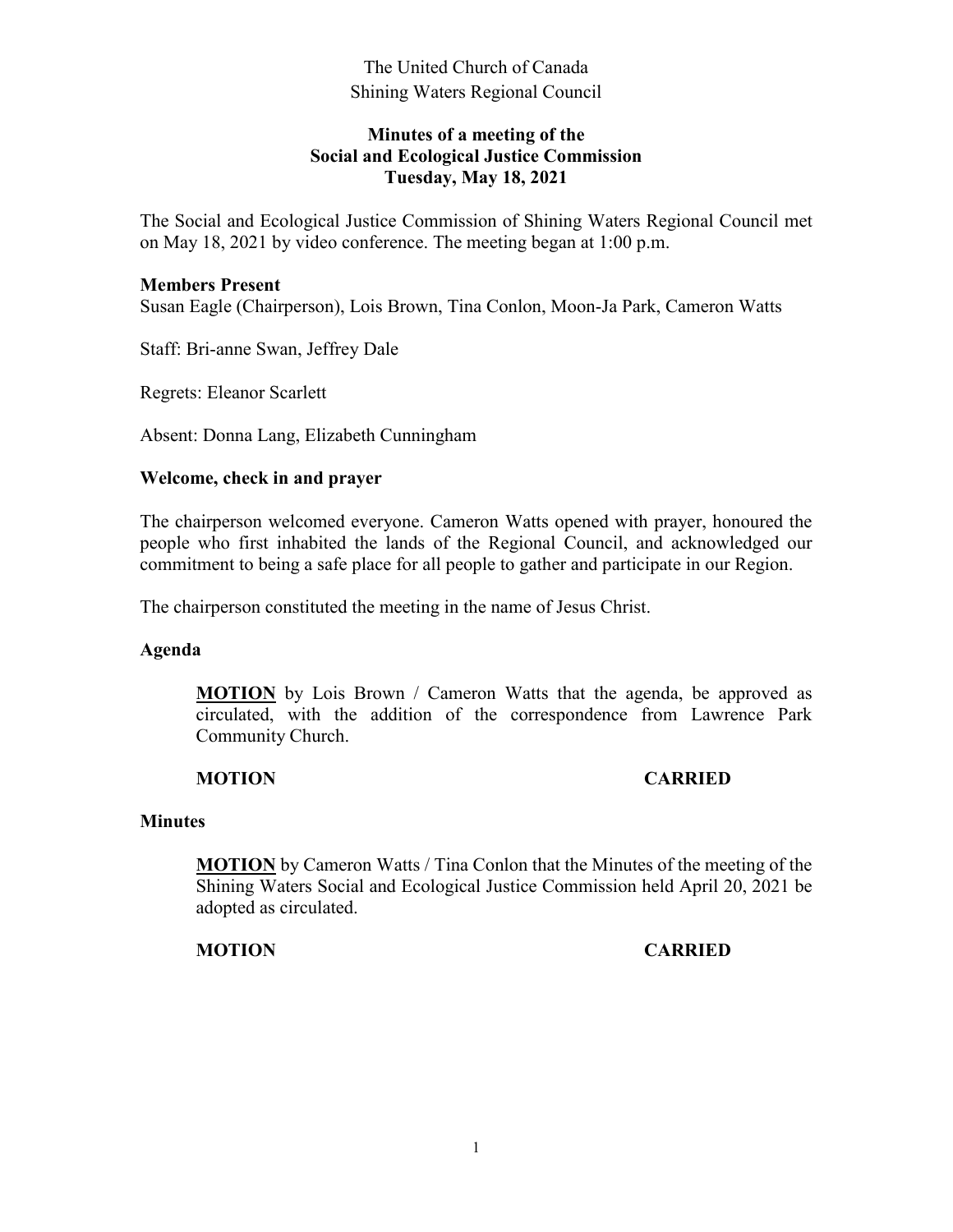#### **Business Arising**

Meeting with the Executive re: Community Ministries

Susan Eagle and Cameron Watts attended the Executive meeting to speak about the Community Ministries. The participation in the meeting was brief. The President said the Executive appreciated the Commission's input but they would be following and trusting a process that was already in place. Susan raised the issue of nominations and that we need more members for the Commission, especially within the area of environmental justice.

The Executive was also provided copies of the Commission's minutes up to the end of December 2020. There were no questions and the minutes were received for information.

The impression was that Executive is operating from a different narrative about the process re: the Community Ministries than the Social & Ecological Justice Commission is. There is a general agreement that the Commission would like to be involved in the process.

Susan also reported that there will be a review and vote at the November regional council meeting about whether the Social & Ecological Justice Commission will continue as a commission. This review was written into the original proposal in 2019.

Bri-anne will check to see if there needs to be any proposal sent to the Executive in anticipation of the meeting.

#### Priorities Funding meeting

Susan Eagle was part of a priorities funding conversation which was primarily focused on the Grants Review Committee and what grants may be provided to various ministries. The conversation didn't encompass the whole process of how funding is allocated and provided. There were questions about whether this is regularly done by the Executive, or if there is a finance committee because the process seems unclear. At the moment, Janet MacDonald is providing quarterly updates to the Executive. The priorities funding group will be meeting again.

#### Paid Sick Days Follow-up

Faith in the City decided to wait until September to send their letter in order to attach it to the September date the government has proposed for ending the new policy of three paid sick days. There needs to be a permanent solution.

Shining Waters launched a website where individuals and communities of faith could customize a letter and submit it to relevant MPPs directly through the Shining Waters website. Other Ontario regions shared the campaign to their members as well. Two hundred people signed the original letter. Approximately 140 signed the follow up letter.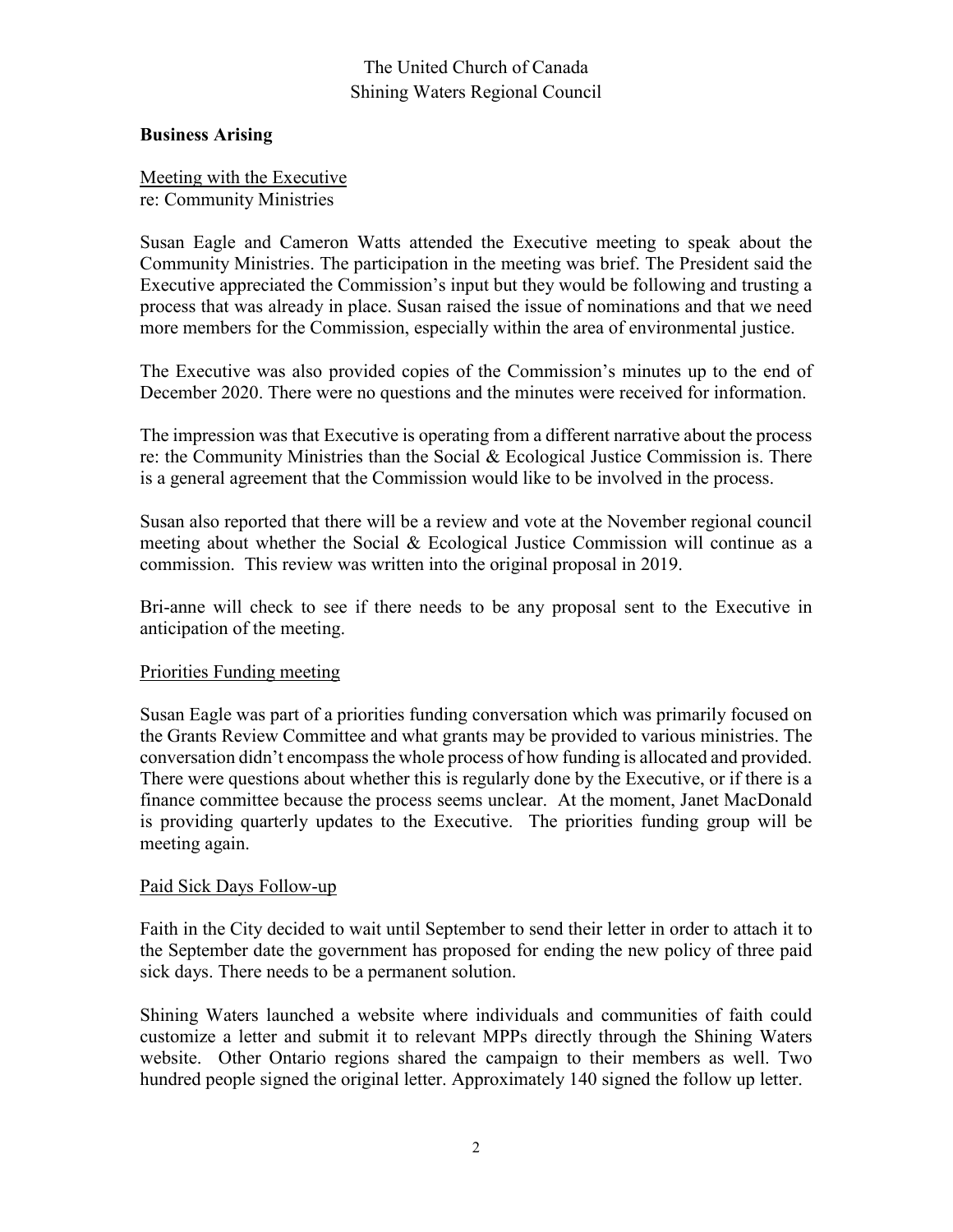#### Harm Reduction follow-up - Jeffrey Dale

Seven Regional Councils have supported the *Seeking to Reduce Harm* series. There have been 122 people that have registered and there were 68 people on the first call. Others who have registered will be able to watch the video afterwards.

Shining Waters Regional Council has signed a letter in support of a Supervised Consumption Site in Barrie. Grace United Church and Burton Avenue United Church are also signatories. The letter in support of a Supervised Consumption Site was sent by faith leaders throughout the Barrie area. It is the first instance of a letter being sent with signatures from communities other than the United Church congregations.

#### Request re: theme setting for Regional meeting

A theme has not yet been set for the regional annual meeting. This theme is normally set by the President in consultation with the Executive.

There was hope among the commission that the regional annual meeting not only be about institutional survival, as there may be a number of proposals in that theme, but rather about mission in the world and community. There was also a desire to have a place to celebrate the work Jeffrey Dale has done around harm reduction and to demonstrate that some very important work has been going on.

There was discussion about this Commission having some time on the agenda with breakout rooms, and to bring in a speaker who may be able to speak about mental health, homelessness, poverty, climate change, etc. Perhaps a young person from Fridays for the Future.

**MOTION** by Tina Conlon / Lois Brown that the Social & Ecological Justice Commission request from the Executive that there be a planning committee for the Regional Council annual meeting, with the Social & Ecological Justice Commission at the table as a participant.

#### **MOTION CARRIED**

#### **Deferred Items**

#### Bradford Bypass Action

Bri-anne Swan reported that the Federal Government has intervened and will be conducting their own environmental assessment and further action was being deferred until that assessment was complete.

[In a follow up email Bri-anne has explained her mistake. It is the Hwy 413 project that will be assessed by the Federal Government, not the Bradford Bypass.]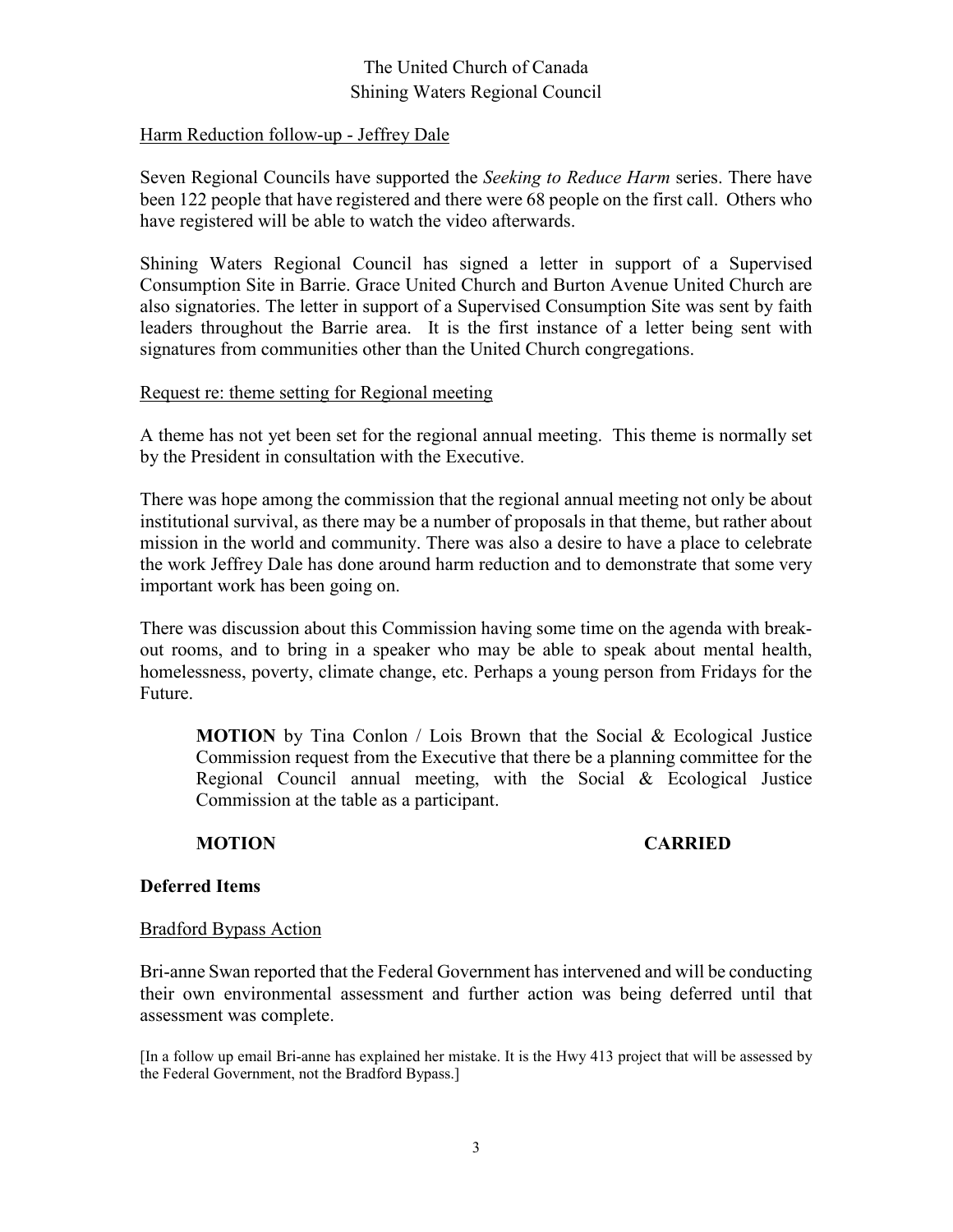# Regional Council and General Council Proposals

*How should commission connect with groups like Palnet, and other justice-focused groups (such as Trinity St. Paul's re: Right Relations?) re: bringing proposals forward to either the Regional Council and/or General Council. Would it be helpful for the Commission to host an evening re: How to write a proposal?* 

It may be good to coordinate proposals through SJNOR with other Regional Councils. Further discussion will take place at the June meeting to talk about what proposals could be brought forward at the Annual Meeting.

[at this point, the Commission was without quorum]

# **Budget for 2021**

Deferred to next meeting.

# **Reports/updates from sub-committees** (if applicable)

• Poverty/Income Inequality (Susan, Moon-Ja, Tina, Elizabeth) Update of Guaranteed Livable Income Planning

There is a proposal to encourage communities of faith to identify October 17th as a Sunday to focus on Guaranteed Livable Income with some prepared liturgical materials, paired with the lectionary.

There was also a video that came out of the April 8th vigil day. Bri-anne Swan will place this video on the Commission's webpage.

● Right Relations (Lois, Cameron, Tina) Update from Right Relations Circle

LIRR is working on revising the statement of their mission, re-imagining what Right Relations might look like. Lois Brown attended Trinity St. Paul's UC Indigenous Rights Solidary Group. Their letters are able to be used as templates for writing letters in solidarity with Indigenous communities.

• Environment (Moon-Ja, Donna) North Toronto Churches Cluster Green Team

Susan Eagle attended a meeting of the North Toronto Churches Cluster Green Team as part of linking the work of the commission and the cluster.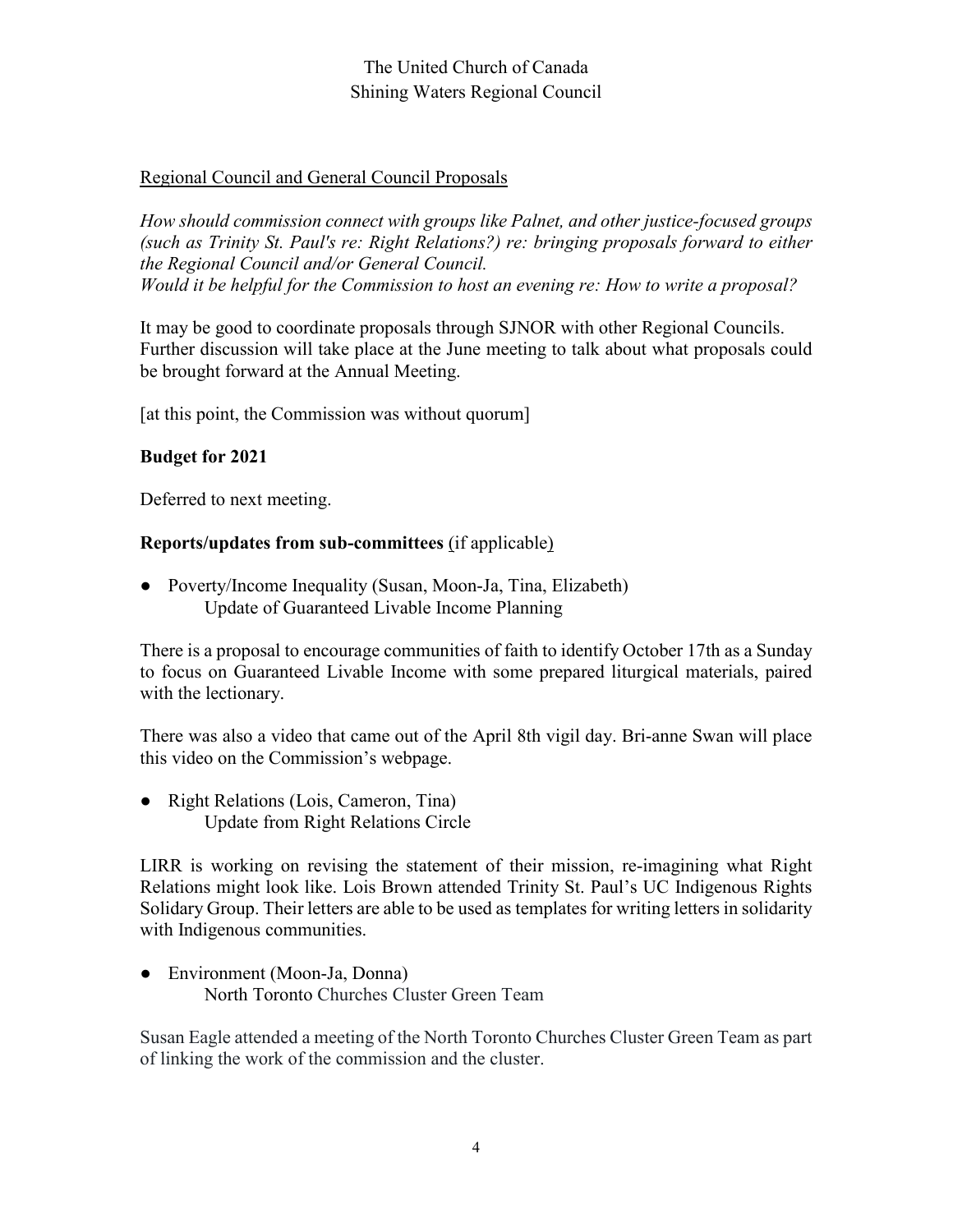#### **Report from Bri-anne Swan**

Bri-anne has been busy working on the Paid Sick Days campaign, Nominations on encouraging as diverse a slate of GC 44 commissioners as possible, supporting Jeffrey in the Seeking to Reduce Harm campaign and materials for Asian Heritage month.

### **Correspondence**

*Nobleton United Church: forwarding response from Premier's office re: Paid Sick Days*-Received. Shining Waters has not yet received a response.

# *Federal Government re: Basic Income* - Received.

*From Jim Keenan on behalf of Emergency Food Security Group in Toronto*-

re: appropriateness of seeking funding help from both the Federal and City levels. He asks "if what we are doing is against some United Church policy regarding the vulnerable and homeless sector" and if so to let him know.

Bri-anne Swan will communicate to Jim that there is no policy preventing him from seeking funding and support from outside the denomination and that the SEJC commends the group for all the wonderful work they are doing.

# *Lawrence Park Community Church*

The Commission received for information, correspondence that Lawrence Park, along with Manor Road and Humbervale, will be erecting crosses on their lawn as a sign of lament over the loss of life related to COVID. Other congregations are invited to take part as well. A similar action was taken at Queen's Park in relation to poverty and homelessness.

# **Closing**

A closing prayer was offered and the meeting adjourned at 2:30pm

**Next Meeting**: June 15, 2021, 1 p.m.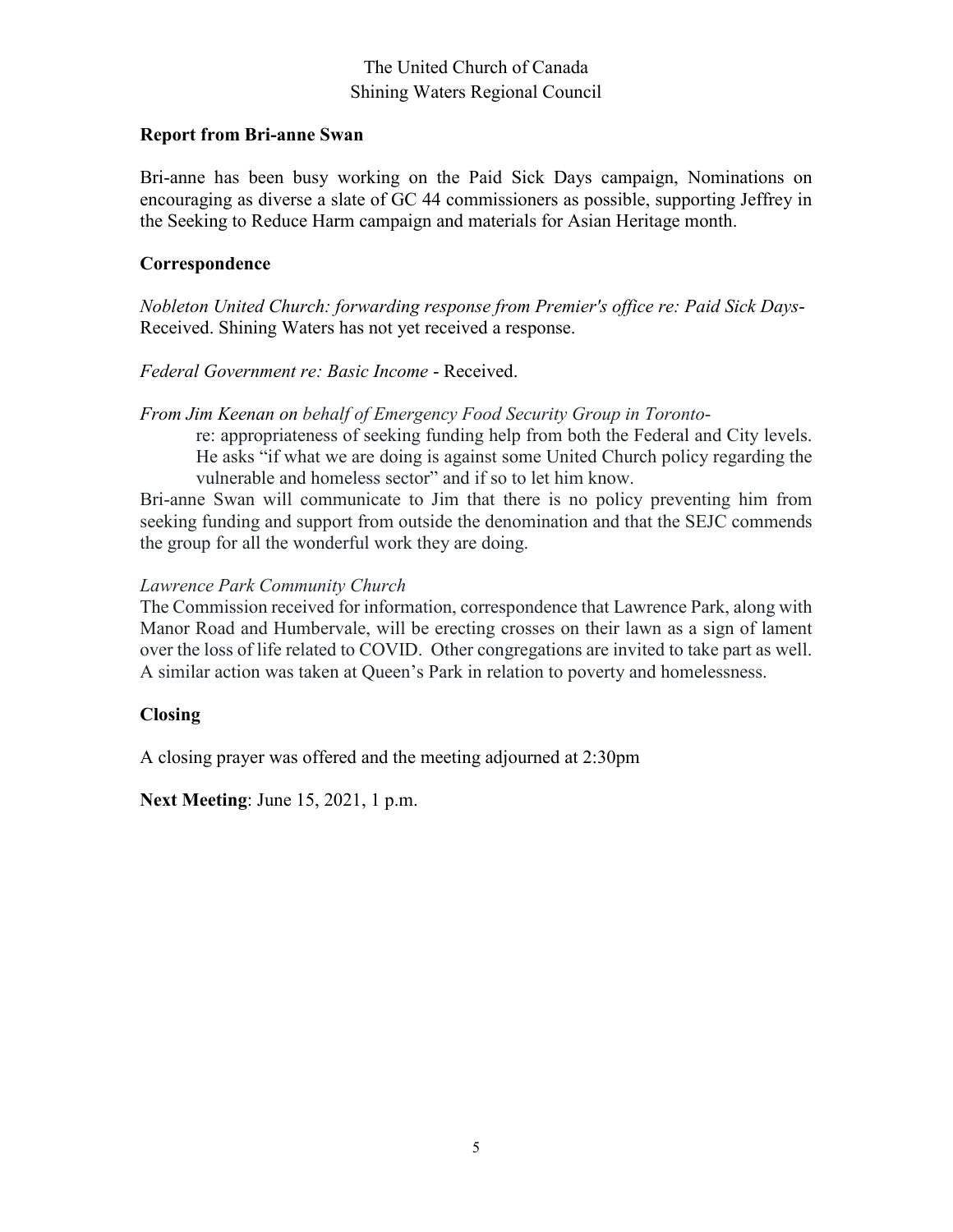# **THE UNITED CHURCH OF CANADA SHINING WATERS REGIONAL COUNCIL**

# **Minutes of a meeting of the Social and Ecological Justice Commission Tuesday, June 15, 2021**

The Social and Ecological Justice Commission of Shining Waters Regional Council met on June 15, 2021 by video conference. The meeting began at 1:00 p.m.

#### **Members Present**

Susan Eagle (Chairperson), Lois Brown, Tina Conlon, Elizabeth Cunningham, Eleanor Scarlett, Cameron Watts

Staff: Bri-anne Swan Guest: Robin Wardlaw

Regrets: Moon-Ja Park

Absent: Donna Lang

#### **Welcome, check in and prayer**

The chairperson welcomed everyone. Elizabeth Cunningham opened with prayer, gave an acknowledgement of the land, and acknowledged our commitment to being a safe place for all people to gather and participate in our Region.

The chairperson constituted the meeting in the name of Jesus Christ.

There was a time of check-in.

#### **Agenda**

**MOTION** by Cameron Watts/Tina Conlon that the agenda be approved as circulated

#### **MOTION CARRIED**

#### **Minutes**

**MOTION** by Cameron Watts/Tina Conlon that the Minutes of the meeting of the Shining Waters Social and Ecological Justice Commission held May 18, 2021 be adopted as circulated.

#### **MOTION CARRIED**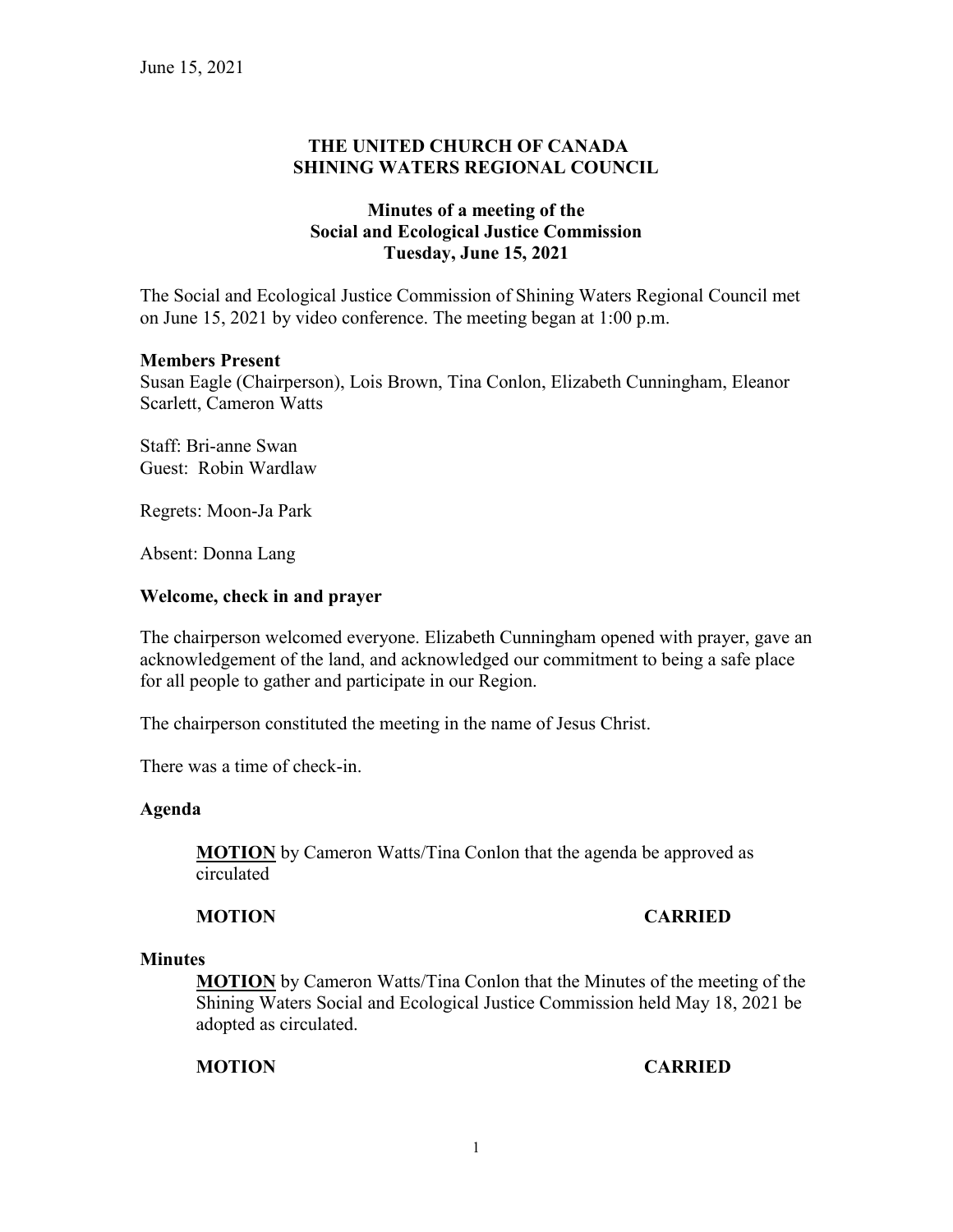# **PalNet (Palestine Network)**

Robin Wardlaw shared the ongoing work of Palnet within the Regional Council.

Robin shared his story of how he became involved in issues related to Palestine and Israel as well as UNJPPI's transition to becoming *Palestine Network - Shining Waters (PalNet)*. Currently, they are exploring how we might arrive at a place of peace and justice in that part of the world. Their mission is to advocate for peace and offer opportunities for education, as well as generating support across the Region for human rights advocacy in Palestine/Israel. The group is very passionate about the work they are doing.

One of the theories is that if enough people around the world say we don't wish to own shares in companies that operate in the disputed territories, those advocating for the rights of Palestinians will eventually get the attention of countries like Canada, and encourage courage in speaking up. Can the United Church become more clearly identified with the divestment campaign? That is tricky, as there is sensitivity around appearing anti-Semitic. However, there are links being made to different kinds of colonial oppression around the world and PalNet is very mindful that there is a distinction between being critical of Israel's policies and practices, and being anti-Judaic.

PalNet has two proposals they are presenting to the Regional Council for consideration at the Regional Meeting this fall. One of the proposals is about education and the other about the divestment campaign. Robin described submitting the proposals to the Shining Waters as a "litmus test" prior to the General Council gathering in 2022. The former Toronto Conference held a leadership role in issues regarding Palestine and Israel prior to the structural change of the United Church.

PalNet is making a request for Shining Waters Regional Council (via this Commission) to recognize PalNet and the work they are doing. In addition, PalNet is requesting an introduction to Communities of Faith within the Regional Council.

Currently, PalNet is very centred in Toronto, but they are eager to expand their network across the Region.

**MOTION** by Eleanor Scarlett/Lois Brown that the Social & Ecological Justice Commission of Shining Waters Regional Council recognize Palnet — Shining Waters as a partner in education and advocacy to promote justice and peace between Palestine & Israel.

#### **MOTION CARRIED**

*Robin Wardlaw left the meeting.*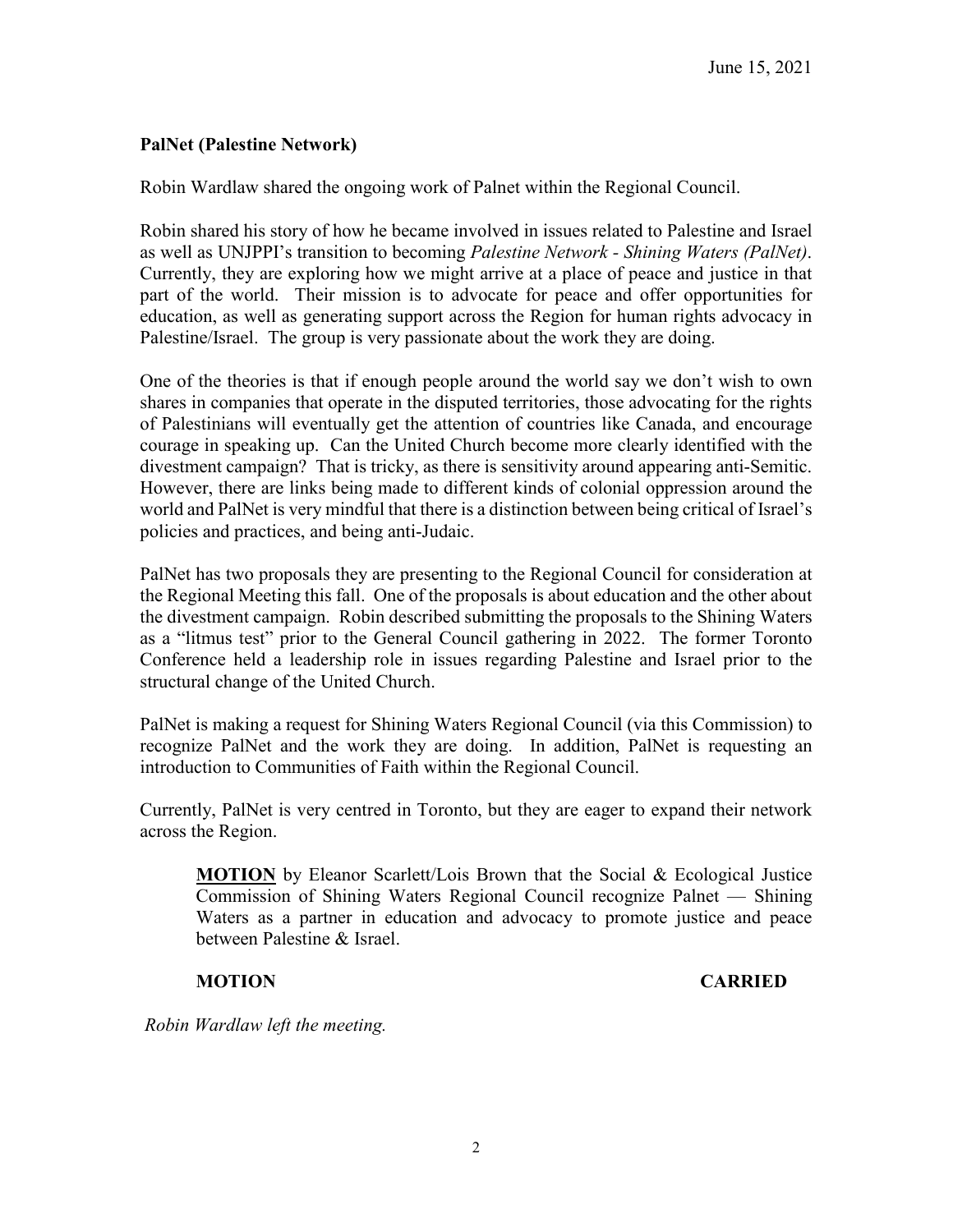June 15, 2021

# **Business Arising**

Priorities Funding meeting

At the last funding meeting, there was a commitment to report back to each Commission. Two questions emerge:

- 1. Multi-year funding. We have ministries that have ongoing connections to communities and there is recognition that it is not fair to make them (or those they minister with) to apply for funding every year.
- 2. Whether or not there should be deep or wide funding. No answer yet, except to acknowledge that where there are ministries we really want to affirm, we need to take care of those before we widen the base. There was also a feeling that we need to be open to where the Spirit may be moving us.

All of this is in the context of there being limited resources. We may not have looked at all the places the resources may be for funding. The interest of this commission is the community ministries, but there are other ministries involved that come through that channel: camping, chaplaincy, etc.

Question: are we adequately resourcing the ministries we feel are important? Are we really looking for those resources? Or, are we being negative, "Well, there is only limited funding...?" Do we need to put some energy into being less fatalistic?

# Right Relations

There was a question about whether the Regional Council could be included in the ceremony (referenced in a letter from Peter Hartmans to Michael Blair) acknowledging the repair of the apology cairn. We need to be a visible presence. This has come up between the Right Relations meeting.

It was acknowledged that we're at a place where we are talking about action while the aboriginal church and other racialized people are saying, "This is not the time for that kind of action. This is the time for us as a church, as a country, as a people, to sit in the pain, to hold it, to lament, and to journey, to walk side by side until every single one of those children's bodies are found." We need to see what colonization has done to the people. Only after that can we engage in action.

Eleanor Scarlett was asked if she would prepare a proposal regarding the need for lament to be presented at the Regional meeting this fall.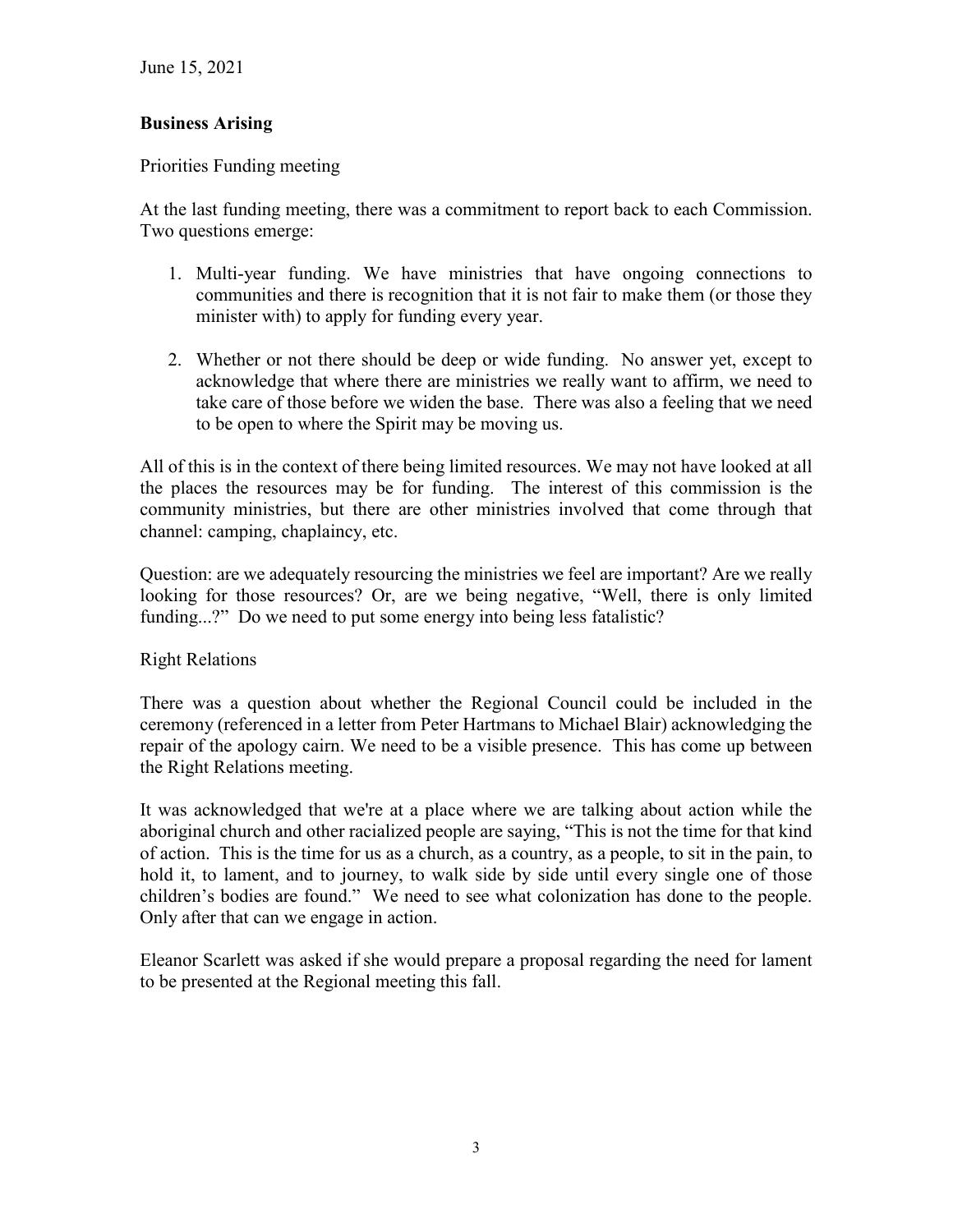# **Annual Meeting planning request**

There is interest in this Commission's participation in the Regional meeting for next spring.

For the annual meeting in the fall, *A Time for Every Purpose* is the theme. The content of the meeting will be entirely focused on proposals.

Next spring may be an in-person gathering and the hope is that this Commission would be invited into the planning.

# **Proposals**

There is hope that we are intentional about doing our work, and everything we do, through an anti-racist lens, and that moving forward, the staff reflects who we are as a people, and the work we're trying to do. There was a question about whether this "hope" requires a proposal to be presented at the Regional meeting. If so, should we also include being affirming and intercultural?

Bri-anne Swan gave a brief overview of the format and timelines for proposals. There are two deadlines to submit proposals: September 24th and October 22nd. There will also be at least two town hall meetings to discuss the proposals ahead of the Regional meeting in November.

Questions arose about whether justice issues that were voted on in the former Toronto Conference, are automatically transferred into the Regional Council. The answer is, not necessarily (i.e. voting again to be an Affirming Regional Council). The thought was to move forward understanding the intent that any justice stances previously voted on would be carried forward. If, in the future, anything is challenged, the Regional Council can vote to reaffirm the position.

In the next few weeks, subgroups are asked to think about what proposals could be coming forward to the Fall Regional meeting.

#### **Nominations Request**

The Commission needs to put forward a proposal about continuing as a Commission of the Regional Council. Susan Eagle has spoken to Peter Hartmans, and Peter has spoken to the Executive. They would like a proposal that outlines the work the Commission has done. Susan will do some work on this.

The Commission also needs Nominations to recommend some additional members for the Commission. Part of the proposal for the continuation of this commission would be that the current members of the commission continue with some members extending their term another year, some three years, and then set those starting with the Commission to a threeyear term.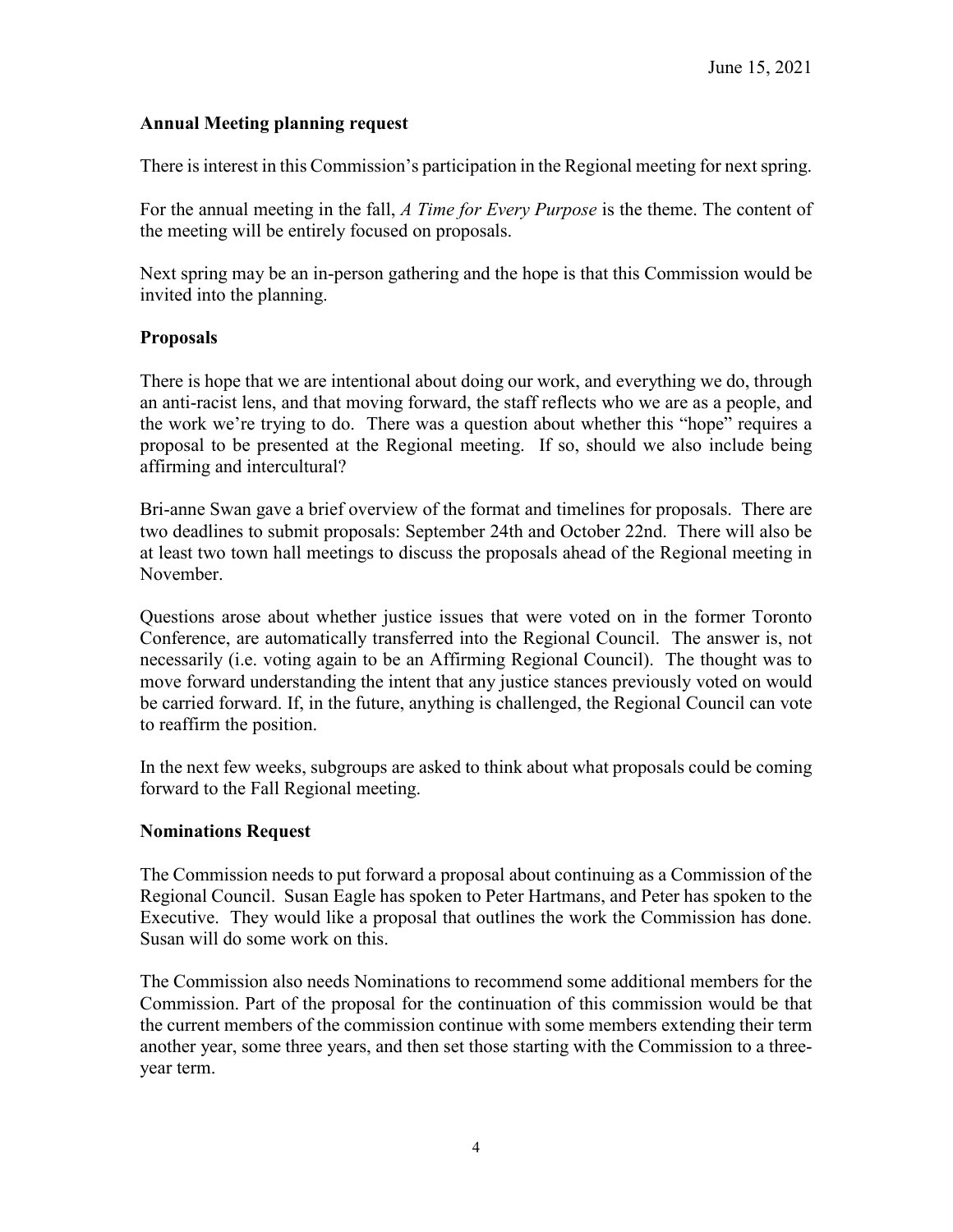# **Deferred Items**

- Bradford Bypass Action
- Regional Council and General Council Proposals Proposals to go forward; Timelines, format, Town Hall conversations
- Budget for 2021 Lawn signs for GLI campaign

The national Guaranteed Livable Income group is looking for each Regional Council to commit to purchasing lawn signs that would be available this fall ahead of a potential federal election. They asked if our Regional Council would agree to 20 lawn signs that we would purchase out of our budget.

**MOTION** by Lois Brown/Tina Conlon that the Social and Ecological Justice Commission of Shining Waters Regional Council commit to purchasing 20 lawn signs for the General Council Guaranteed Livable Income campaign in the fall with funds coming from the Social and Ecological Justice Commission budget.

# **MOTION CARRIED**

# **Reports**

• Report from Bri-anne Swan

Bri-anne gave a very brief overview of what she's been working on. Bri-anne and Kim Uyede-Kai have been very busy engaging with many different groups after the identification of unmarked graves in Kamploops. Much of what Bri-anne has been doing is explaining to those outside of the United Church what steps the UCC has already taken towards reconciliation and that we are not starting right from zero (i.e. the UCC provided copies of all of its archive material years ago, etc.).

Jeffrey Dale and Bri-anne worked on a video re: the 50th Anniversary of the War on Drugs.

Bri-anne has also been involved with nominations, and encouraging a diverse slate of commissioners for General Council 44 next year.

Bri-anne and Susan Eagle drafted a statement re: the killing of the Afzaal family in London that was sent out to the Regional Council.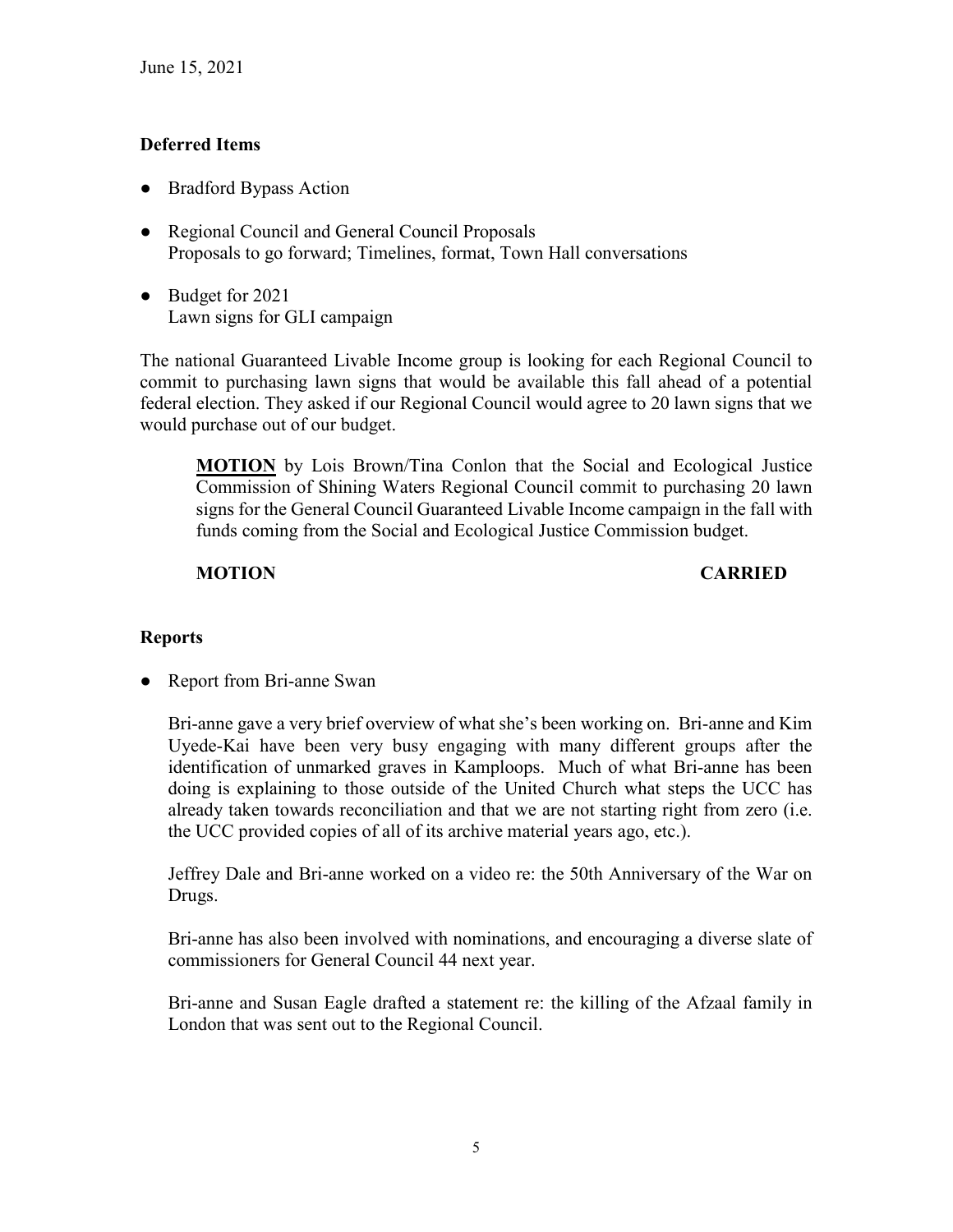- Homelessness no report.
- Poverty/Income Inequality no report.
- Anti-Racism no report.
- Right Relations no report.
- Update from Right Relations Circle no report.
- Environment no report.
- Israel/Palestine no report.

# **Closing**

A closing prayer was offered and the meeting adjourned at 3:15pm

**Next Meeting**: September 14th, 2021 at 1:00pm via Zoom, with communication re: proposals happening via email before the meeting.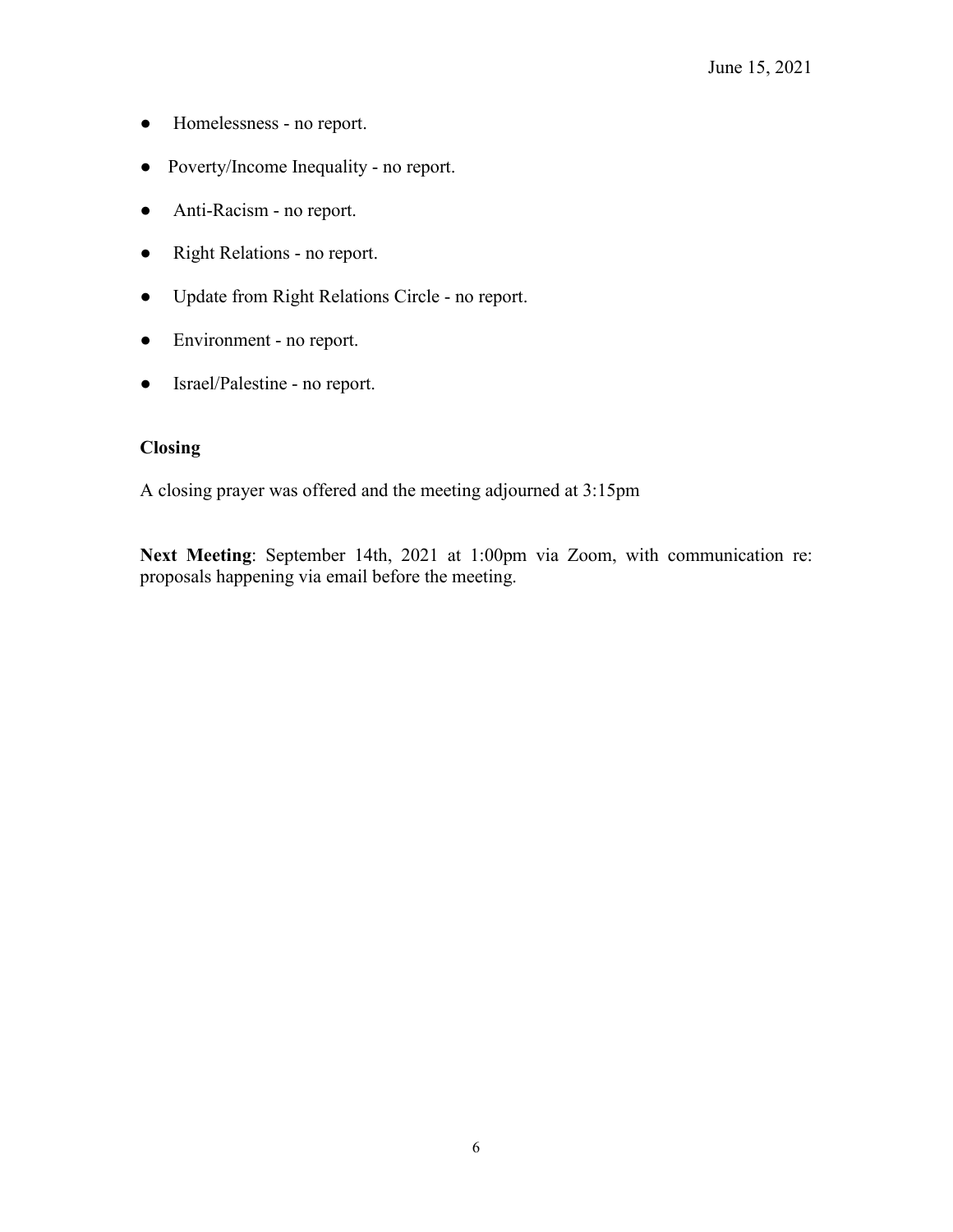# **THE UNITED CHURCH OF CANADA SHINING WATERS REGIONAL COUNCIL**

# **Minutes of a meeting of the Social and Ecological Justice Commission Tuesday, September 21, 2021**

The Social and Ecological Justice Commission of Shining Waters Regional Council met on September 21, 2021 by video conference. The meeting began at 1:00 p.m.

# **Members Present**

Susan Eagle (Chairperson), Lois Brown, Tina Conlon, Moon-Ja Park, Eleanor Scarlett, Cameron Watts

Staff: Jeffrey Dale, Rachael Howes, Kim Uyede-Kai

Absent: Donna Lang

# **Welcome, check in and prayer**

The chairperson welcomed everyone. Jeffrey Dale, as an opening prayer, played a video of the song *Prayer*, from the musical *Come From Away*. Susan Eagle gave an acknowledgement of the land, and acknowledged our commitment to being a safe place for all people to gather and participate in our Region.

The chairperson constituted the meeting in the name of Jesus Christ.

There was a time of check-in.

#### **Agenda**

**MOTION** by Tina Conlon / Lois Brown that the agenda, be approved as circulated

# **MOTION CARRIED**

#### **Minutes**

**MOTION** by Cameron Watts / Moon Ja Park that the Minutes of the meeting of the Shining Waters Social and Ecological Justice Commission held June 15, 2021 be adopted as circulated.

**MOTION CARRIED**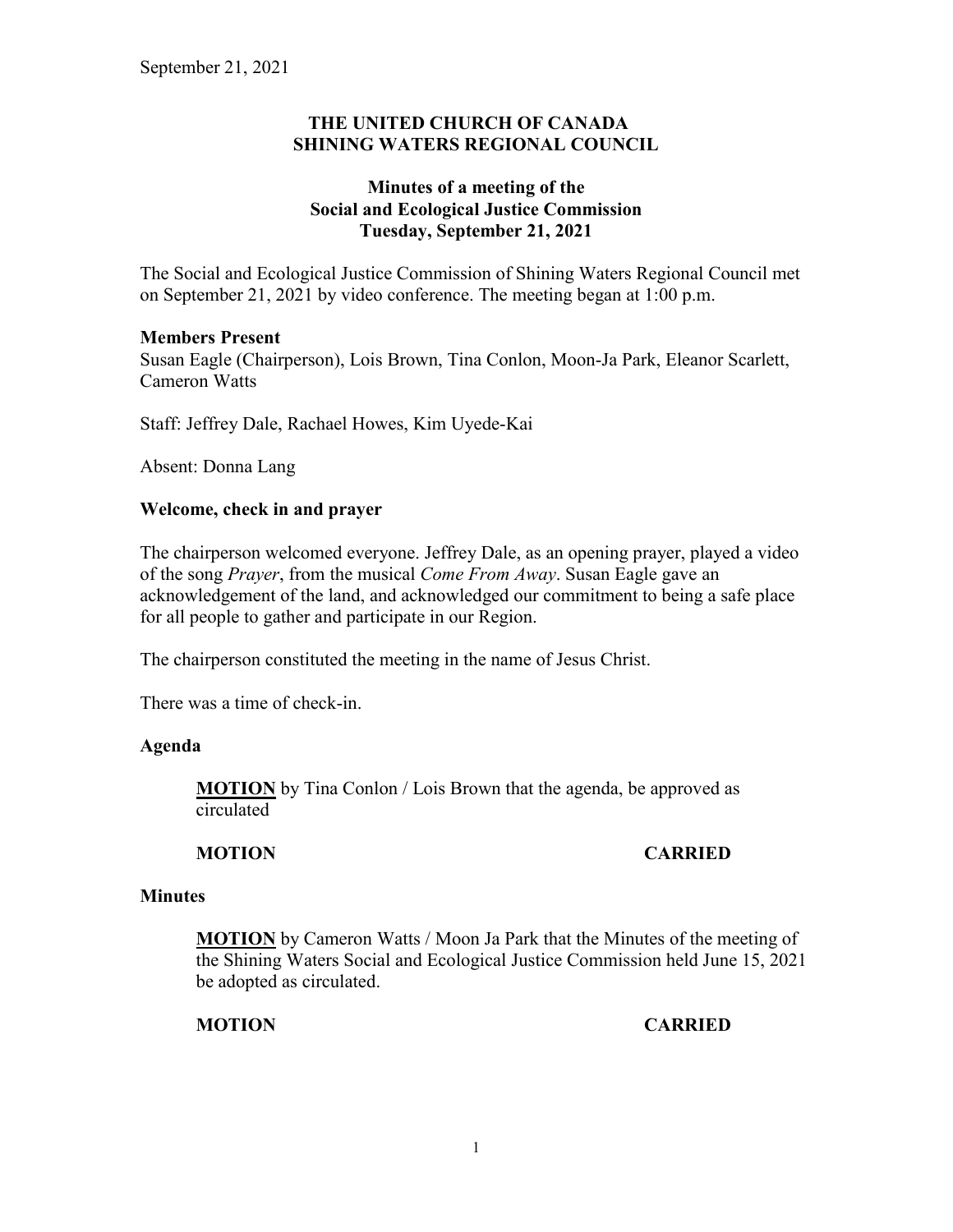# **Email votes**

The Commission made the following decisions by email:

• Canada Summer Jobs Grant for Fall 2021:

approved the job description for a Justice and Faith Formation Animator, to be hired through the Canada Summer Jobs Program for 35 Weeks from September 6th – May 9th at 10 hrs per week and \$17.00 per hour.

approved the use of \$2,000.00 from their annual budget, to cover the extra expenses not covered by the Canada Summer Jobs Program in the hiring of a Justice and Faith Formation Animator.

# **Regional Council Meeting**

Commission Proposals:

*a. Commission Review and Approval*

The Commission agreed to submit a proposal to the Regional Council that would enable this group to move from being a 2-year pilot project to being a permanent commission of the region. The deadline for the submission of the proposal is October  $22<sup>nd</sup>$  and will be discussed at the Town Hall on November 3rd.

Susan Eagle will continue to work on putting the proposal together to come to the next meeting

# *b. Harm Reduction*

Jeffrey Dale had drafted a proposal on Harm Reduction which was circulated to the Commission prior to the meeting. He reviewed the proposal with the group, there was discussion and some amendments suggested. This proposal would go to the October  $6<sup>th</sup>$ Town Hall

Eleanor Scarlett joined the meeting.

**MOTION** by Lois Brown / Moon Ja Park that the Social and Ecological Justice Commission of Shining Waters Regional Council approve the draft proposal on Harm Reduction with the addition of the amendments discussed and that it be forwarded to the Regional Council.

# **MOTION CARRIED**

# *c. Other*

Susan Eagle has a proposal around affordable housing. It will be ready for the next meeting.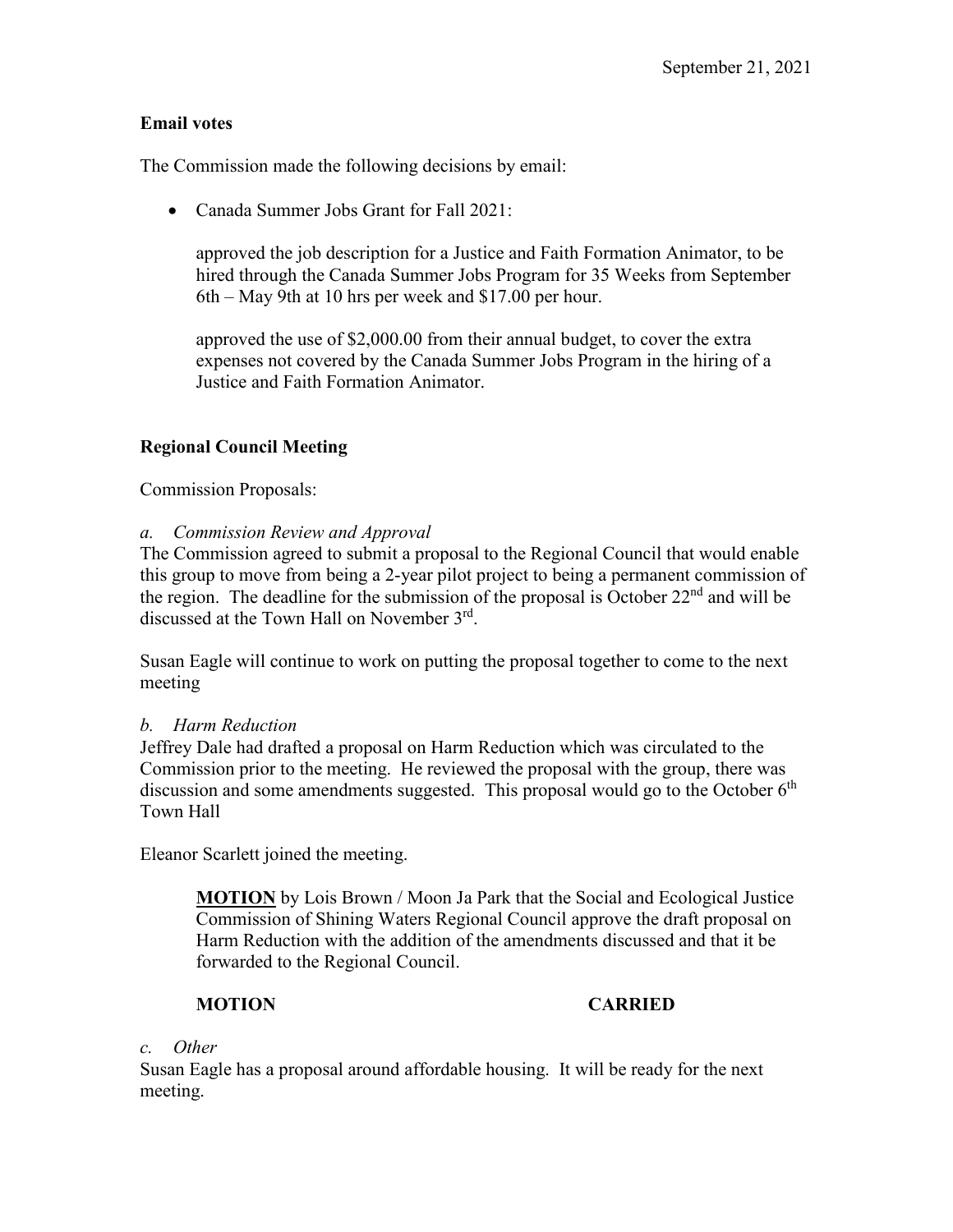# Partner Proposals:

### *a. Israel/Palestine*

This proposal is coming from PalNet. They will attend our next meeting to discuss it with the Commission.

### *b. Right Relations*

Kim Uyede-Kai confirmed that there are no proposals coming on this topic.

Worship for Regional Meeting:

This Commission has been asked to provide worship for the Regional Council meeting on November  $13<sup>th</sup>$  in the morning. It's best if it can be pre-recorded as it is easier for the online meeting.

The group discussed some ideas and follow-up will be to set some times to work on it and explore the theme.

# **Other Commission work**

#### *Nominations*:

The Commission allows for up to 12 people and there are currently seven. The Nominations Committee have decided to recruit for this commission after the Regional Council meeting in November when the proposal to extend the work of the commission is dealt with.

The current commission members had a two-year term and the usual term is three years which means that all the current members will be done as of the November regional meeting. A motion can be brought at the regional meeting to extend the current members' terms an additional year, if the proposal regarding the continuation of the Commission is approved. That would allow the Commission to continue to do its work while the Nominations Committee recruits new members.

At the October meeting, Susan will invite the couple of people that she knows are interested in or thinking of joining the commission

Susan encouraged the commission members to actively seek out people that might join the commission.

#### *Church Polling* (Student Position proposal):

This grew out of the initiative to try to work with Communities of Faith; to try to connect with congregations to see what issues resonate with them and we had started into a process but then the pandemic hit.

Jeffrey Dale reported that the Canada Student Jobs program for the hire of an animator did not work out. He did, however, receive an email from a person at the Toronto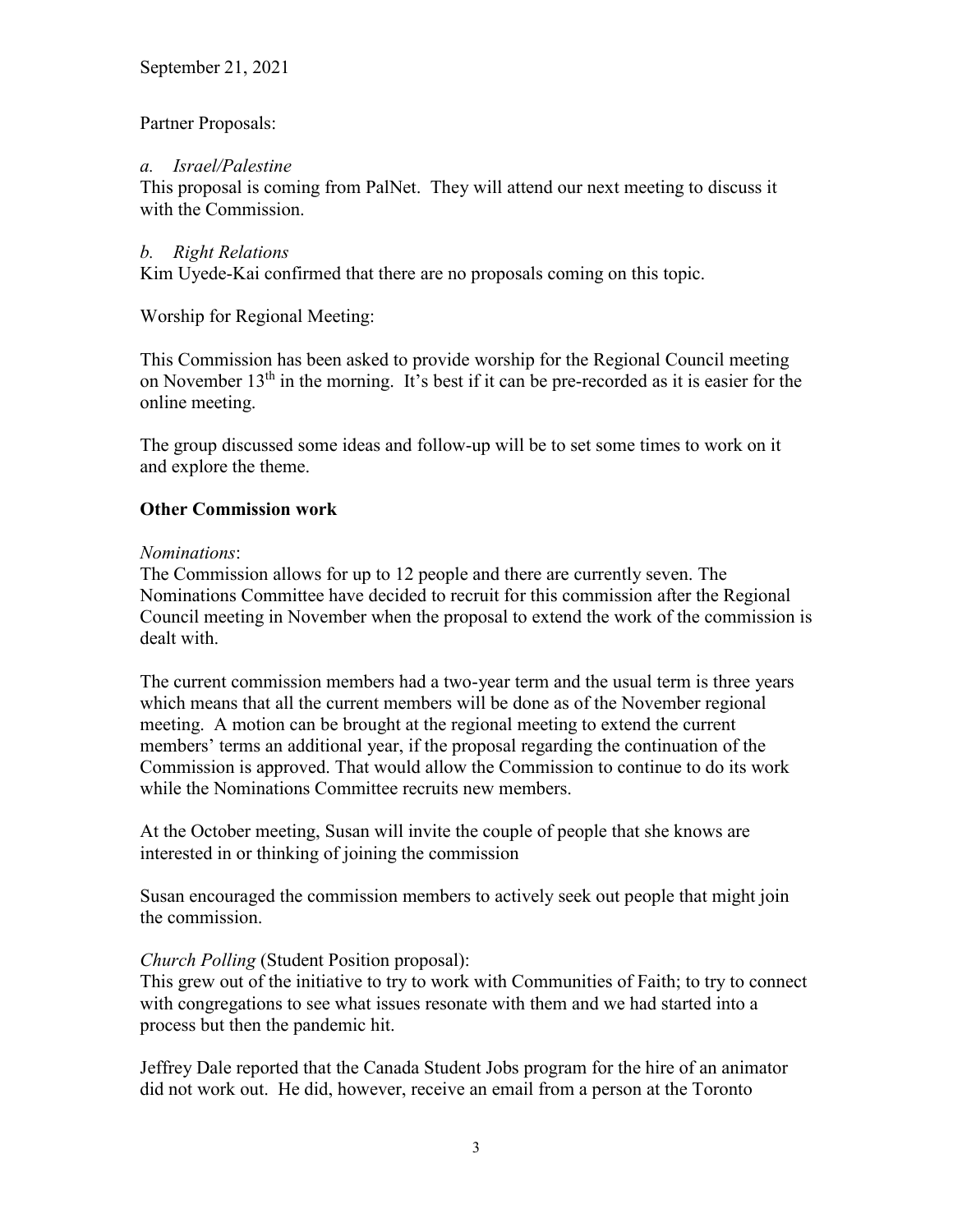District School Board Adult Education and they have students who are engaged in adult education that are needing co-op placements. Jeffrey is hoping to receive resumes as soon as possible, and he will send them out to the Commission members to look at. It will then come to the next meeting for decision.

# *Budget*:

Jeffrey Dale was able to give an update on the status of the Commission's budget.

# *Sub Committee work*:

- Homelessness Susan is working on a proposal.
- Poverty/Income Inequality: Guaranteed Livable Income (Oct 17 & Sign distribution) - working with national church to develop worship materials for October  $17<sup>th</sup>$ ; there are still signs available that the Commission bought; an email will go out to the Region about the resources available for October 17<sup>th</sup>.
- Anti-Racism no report
- Right Relations no report
- Environment Susan met with North Toronto Churches Cluster Green Team with this team but has not heard from them since.
- Israel/Palestine will be on agenda for October meeting.

# **Staff Report**

Jeffrey Dale shared:

- a summer student worked on an idea of an anti-racism bible study for youth and young adults; he hopes to loop in Adele Halliday at General Council; Shining Waters would be supporting the experimentation of making it work with youth and young adults in our region. He is hopeful that this Commission will help promote it.
- The regions west of us (Western Ontario Waterways, Antler River Watershed, Horseshoe Falls), are hosting something around Earth Day April 2022 and asked if Shining Waters wants to partner with them and donate money towards making the event happen. Jeffrey can get some more information for the Commission as it is available.

Kim Uyede-Kai shared:

- the Intercultural Diversity Commission has had some difficulty finding a meeting date, and are looking into October for their first meeting.
- the Living into Right Relations Circle has been busy with Orange Shirt Day, the graves uncovered, and National Truth and Reconciliation Day on September 30.
- the National Truth and Reconciliation has offered a week-long event series particularly for school children.
- National Indigenous Ministries and Justice is offering a vigil on the evening of September  $30<sup>th</sup>$ .
- Toronto Urban Native Ministries is offering a service on September  $29<sup>th</sup>$ .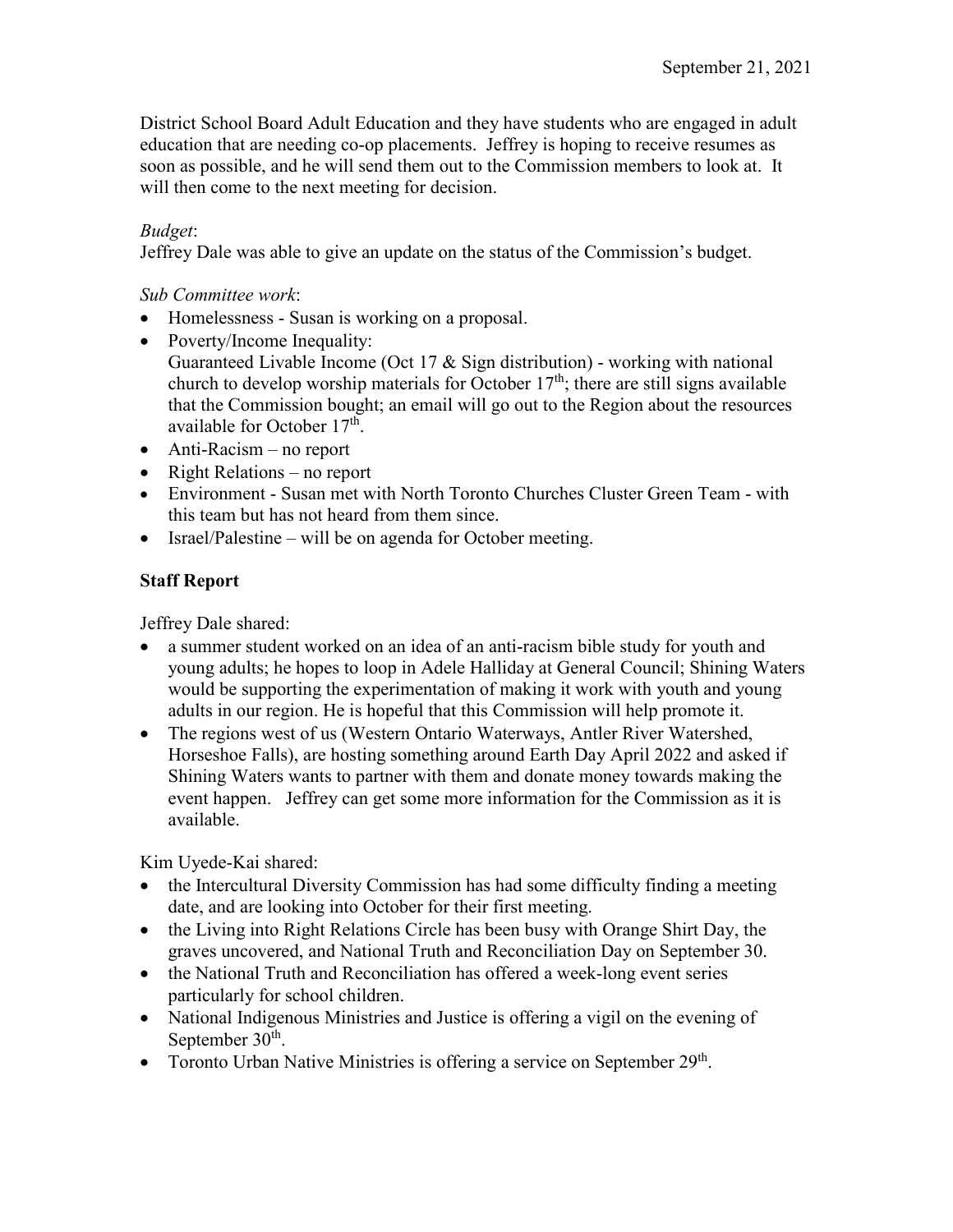- Western Ontario Waterways, Antler River Watershed, Horseshoe Falls and Shining Waters are looking at an All Saints Day event on November 1<sup>st</sup> around candlelight and song with various indigenous musicians and groups to participate.
- Becoming Nakuset was well attended across the country and made some connections with the Living into Right Relations Circle with four people coming in new to the Circle.

# **Deferred Items:**

Bradford Bypass Action (deferred from last meeting)

This is an environmental issue and the Commission has not had the personnel to followup on it. It will stay as one of the deferred items. The issue seems to be a done deal at this time.

# **Closing Prayer and Adjournment**

Susan Eagle offered a closing prayer and the meeting adjourned at 3:07 p.m.

**Next Meeting:** October 19, 2020, 1 pm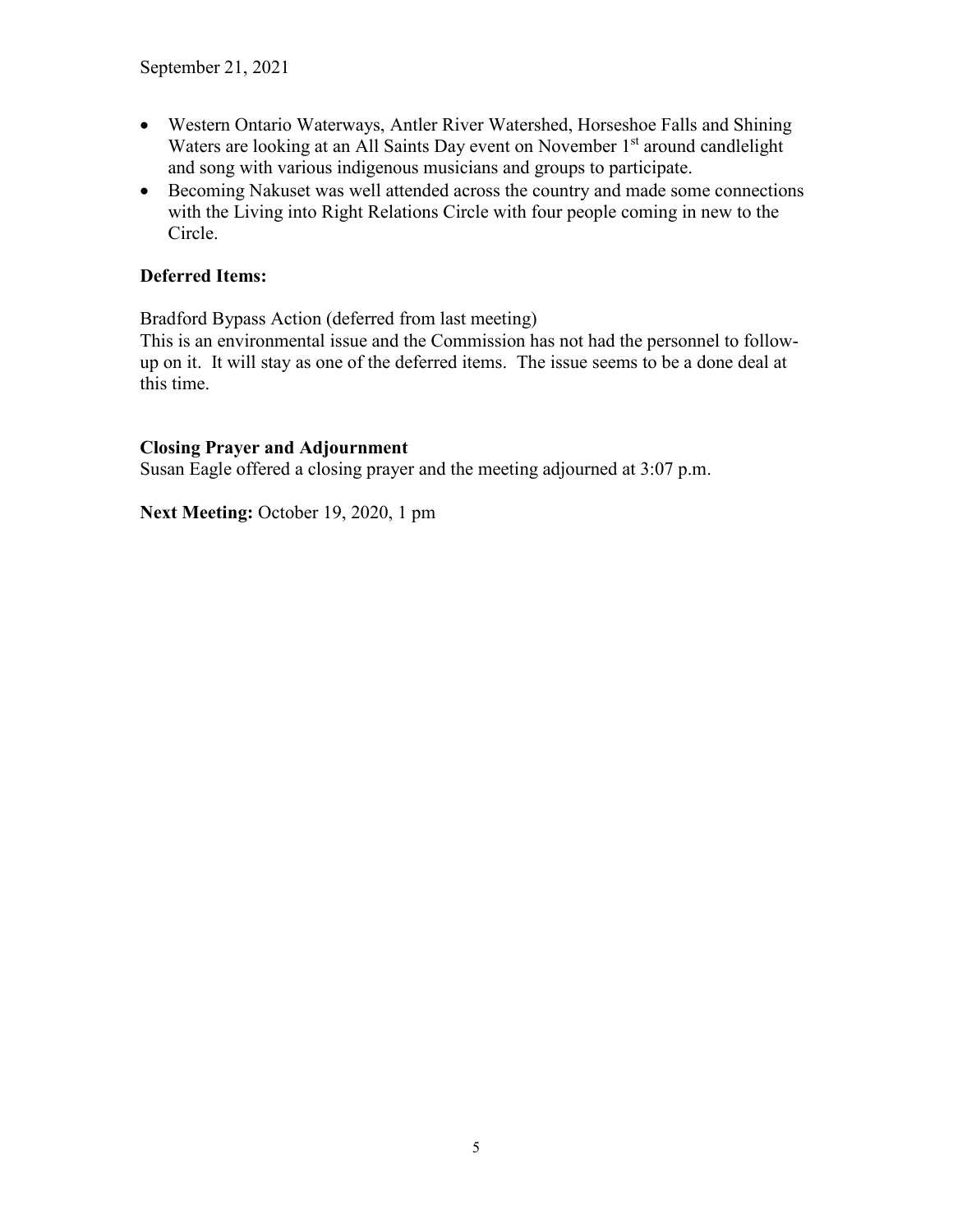### **THE UNITED CHURCH OF CANADA SHINING WATERS REGIONAL COUNCIL**

# **Minutes of a meeting of the Social and Ecological Justice Commission Tuesday, October 19, 2021**

The Social and Ecological Justice Commission of Shining Waters Regional Council met on October 19, 2021 by video conference. The meeting began at 1:00 p.m.

#### **Members Present**

Susan Eagle (Chairperson), Lois Brown, Tina Conlon, Eleanor Scarlett, Cameron Watts

Staff: Jeffrey Dale, Kim Uyede-Kai Guests: Brian McIntosh, Barbara Lloyd and Adele Boy Regrets: Moon-Ja Park

#### **Welcome, check in and prayer**

The chairperson welcomed everyone and opened with a reading of a prayer/poem by Walter Brueggemann from his book, *Inscribing the Text*. She gave an acknowledgement of the land, and acknowledged our commitment to being a safe place for all people to gather and participate in our Region.

The chairperson constituted the meeting in the name of Jesus Christ.

There was a time of check-in.

#### **Agenda**

**MOTION** by Tina Conlon / Eleanor Scarlett that the agenda be approved as circulated

#### **MOTION CARRIED**

#### **Minutes**

**MOTION** by Tina Conlon / Lois Brown that the Minutes of the meeting of the Shining Waters Social and Ecological Justice Commission held September 21, 2021 be adopted as circulated.

**MOTION CARRIED**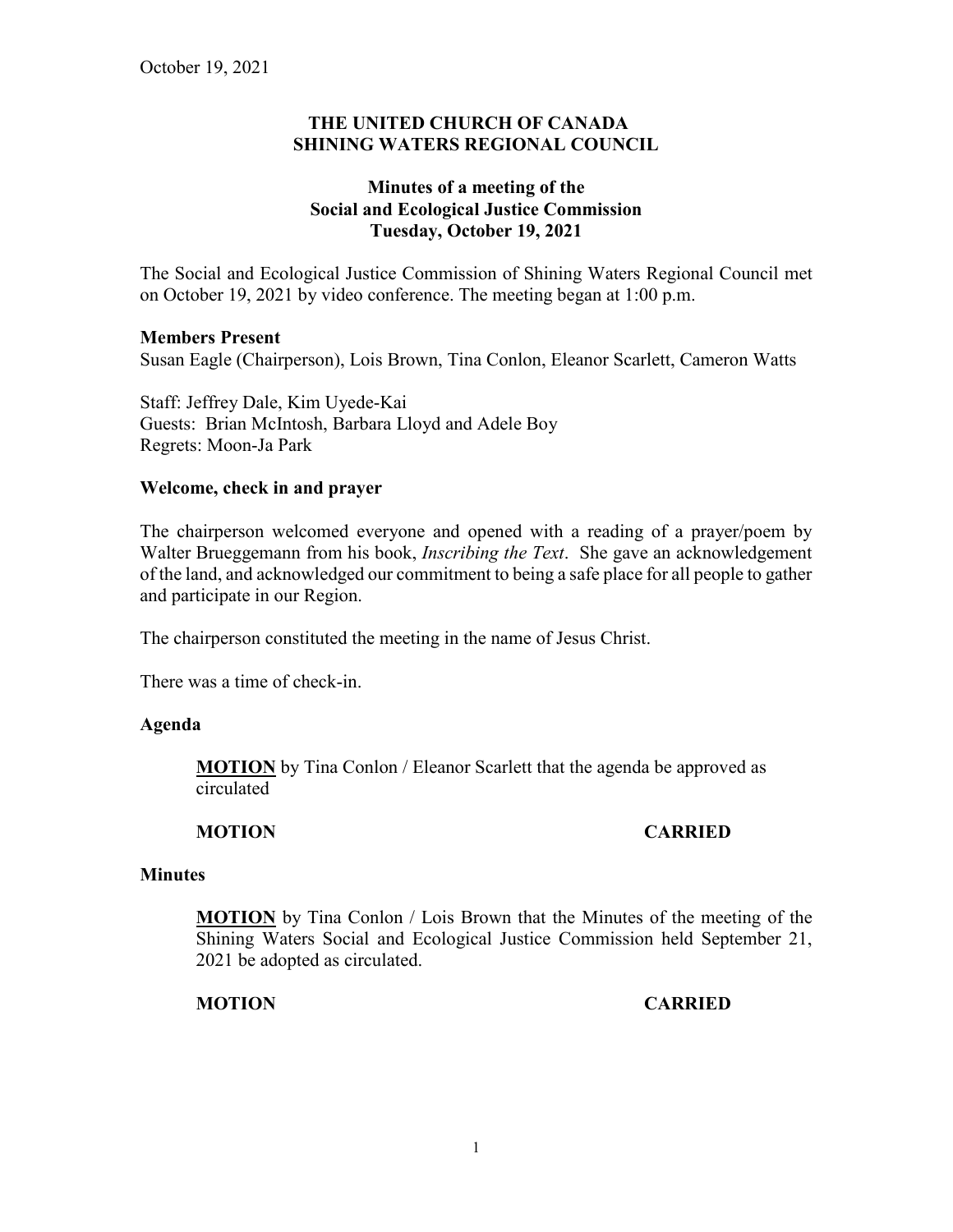### **Business Arising**

### Regional Council Meeting

#### a. Commission Proposals:

There are two proposals from this Commission going to the Regional Council meeting in November; harm reduction and continuation of the commission.

Jeffrey Dale outlined the process of presenting them, that a member of commission is needed to present the proposals and Jeffrey will be available to answer questions. Tina Conlon agreed to present the Harm Reduction proposal.

Susan Eagle reviewed the proposal for the continuation of the Social & Ecological Justice Commission.

**MOTION** by Tina Conlon / Cameron Watts that the proposal for the continuation of the Social & Ecological Justice Commission be forwarded to Shining Waters Regional Council.

#### **MOTION CARRIED**

b. Worship for Regional Meeting:

The Commission is responsible for the worship service for the regional meeting in November. There was discussion on the theme; about addressing the questions, what are you reluctant to do, whose lives are you willing to save; discussed needing music, prayers, and a short reflection or dialogue. Eleanor Scarlett and Tina Conlon agreed to work on scripture and prayers; Susan will work alongside. Cameron suggested each Commission member record a 15-30 second video of them addressing the second question – whose lives are you willing to save – which would be put together to form the reflection/dialogue. Cameron offered to help with choosing the music. The service will be all pre-recorded.

c. Housing Proposal:

Since the last Commission meeting, Susan Eagle and Jeffrey Dale have had a conversation with Tim Blair of United Property Resource Corporation (UPRC) because the Commission had talked about doing proposals around housing. Tim shared with them what UPRC are doing; they have some active proposals and sites identified for development going forward. However, that does not lend itself to housing proposals from our Commission unless we want to encourage United Churches toward what possibilities they have for re-developing their land. Even so, that would be a very limited number of churches that would have land for re-development given the size of lot needed to make something viable.

After that discussion, Susan looked towards whether there was some kind of activism or advocacy issues the commission might want to raise with the region's communities of faith. She concluded that possibly does not warrant a proposal to the regional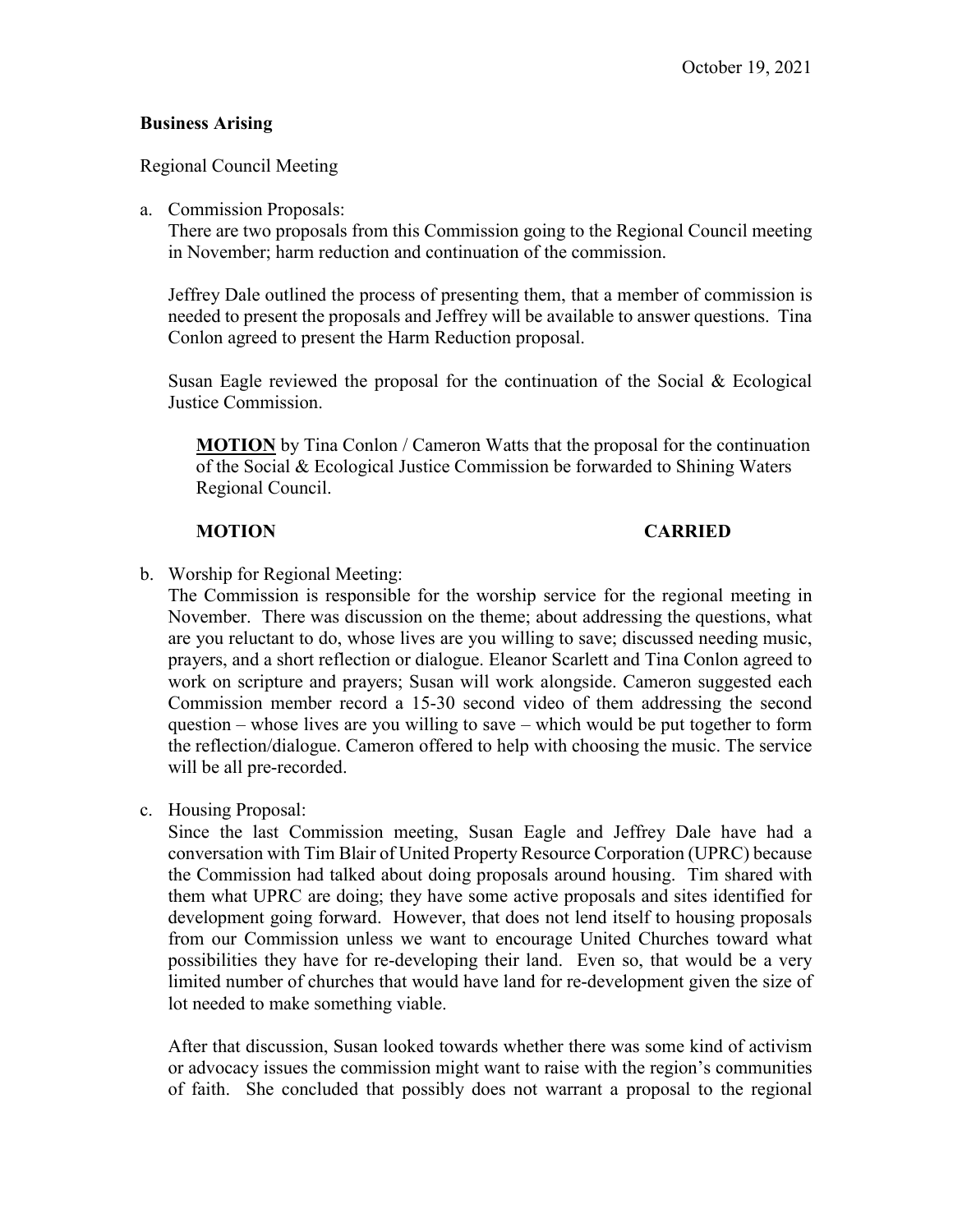council, but instead the Commission could develop an advocacy strategy around housing and send that out the communities of faith. This could be done over the next few months. The Commission agreed to go in this direction.

d. Partner Proposals:

Barbara Lloyd and Adele Boy of PalNet joined the meeting regarding the PalNet proposal to Shining Waters Regional Council, *Raising our Voice for Human Rights.*  Barbara and Adele introduced themselves and their work and background on the issues of justice and peace for Palestinians. They gave information to the Commission on PalNet and on the proposal. The commission members then had an opportunity to ask questions.

Barbara and Adele left the meeting.

# **Staff Report** (Anti-Racism Bible Study)

Jeffrey Dale reported Cheri DeNovo hosted a United-in-Learning event, *How to be a Christian Activist.* The videos of it are available. He also took part in an online World Parliament of Religions event and he shared how it made him realize how little we recognize the various ages and their engagement; the younger people are talking about the climate crisis and how the global south will definitely be affected by the climate crisis well before the global north; and how much these younger people are doing this work and not being heard and not being seen. This is a topic Jeffrey has been trying to figure how to bring more into this group's consciousness.

Kim Uyede-Kai reported that the United Church, through Adele Halliday, is hosting *40 Days of Engagement on Anti-Racism,* a series of videos from different people across the church. Because the profile of Orange Shirt Day and the National Day for Truth and Reconciliation has increased, people are more aware of the existence of Living Into Right Relations in the regional council and a number of people have expressed an interest in joining the network.

Tina Conlon mentioned the Week of Prayer for Christian Unity is coming up in January. This will be an agenda item for the November meeting to look at ways the commission can promote it with the communities of faith.

**Closing:** The meeting closed at 3:20 p.m.

**Next Meeting:** November 16, 2021, 1 p.m.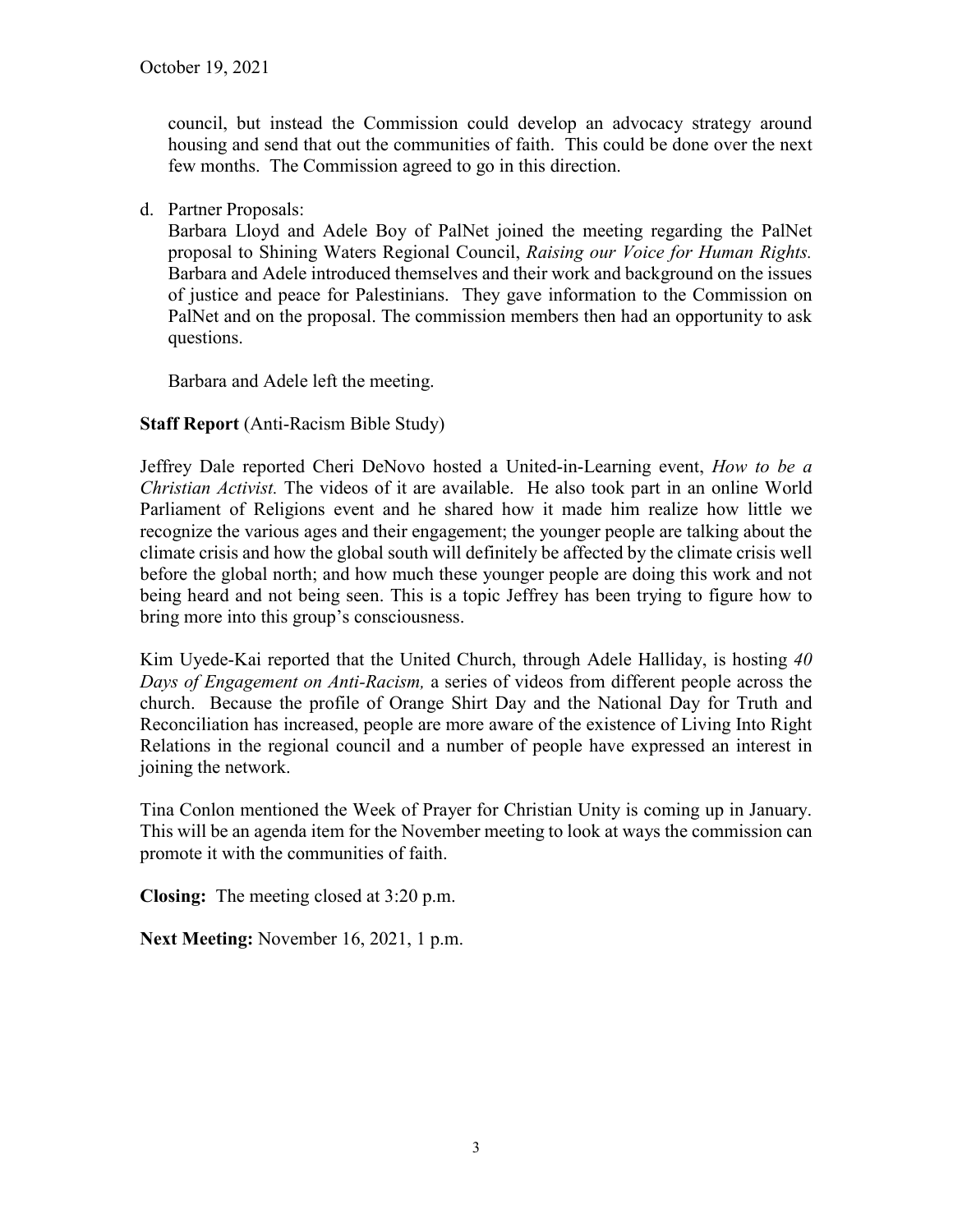# **THE UNITED CHURCH OF CANADA SHINING WATERS REGIONAL COUNCIL**

# **Minutes of a meeting of the Social and Ecological Justice Commission Tuesday, December 7, 2021**

The Social and Ecological Justice Commission of Shining Waters Regional Council met on December 7, 2021 by video conference. The meeting began at 1:00 p.m.

#### **Members Present**

Susan Eagle (Chairperson), Lois Brown, Tina Conlon, Eleanor Scarlett, Cameron Watts

Staff: Jeffrey Dale (Staff Support), Rachael Howes (Administrative Support) Regrets: Moon-Ja Park

# **Welcome, check in and prayer**

The chairperson welcomed all and opened the meeting with a reflection by Jessica Peterson of the United Church of Christ. She gave an acknowledgement of the land, and acknowledged our commitment to being a safe place for all people to gather and participate in our Region.

The chairperson constituted the meeting in the name of Jesus Christ.

There was a time of check-in.

#### **Agenda**

**MOTION** by Cameron Watts / Tina Conlon that the agenda be approved as circulated

#### **MOTION CARRIED**

#### **Minutes**

**MOTION** by Eleanor Scarlett / Tina Conlon that the Minutes of the meeting of the Shining Waters Social and Ecological Justice Commission held October 19, 2021 be adopted as circulated.

#### **MOTION CARRIED**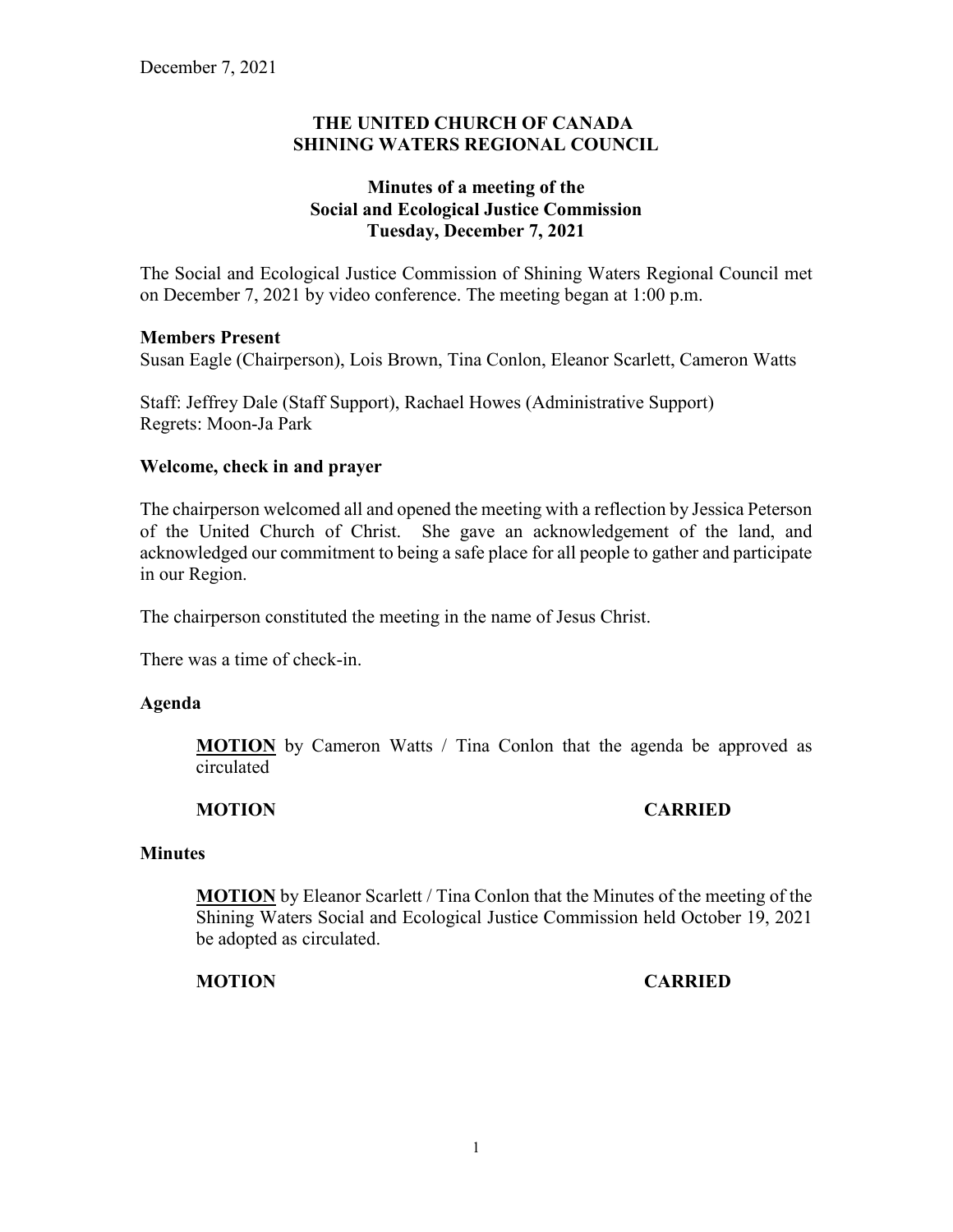#### **Regional Council Meeting follow-up**

The commission members gave feedback on the meeting.

- Susan expressed thanks for the participation of the commission in preparing and presenting worship for the meeting.
- The Commission was approved for continuation as a Commission of Shining Waters Regional Council and the policy/mandate of the commission will be updated as a result.
- The proposal on harm reduction was passed.

### **Nominations follow-up**

Susan Eagle has talked with the new chair of Nominations Committee, which has not met yet. She re-iterated the need for more members of this commission and gave names of people who are interested in serving.

# **Mid-Winter Event**

Susan Eagle suggested the commission host a social justice clergy gathering, perhaps end of January or beginning of February; invite people to identify issues and places where they would like more support; preaching about social justice; issues congregations are interested in/more likely to respond to; perhaps bring in someone to speak about the topic and then move into break-out rooms.

Members discussed structure of such an event; perhaps give questions for break-out rooms prior to the event.

The Commission agreed to proceed with this and Susan, Tina and Jeffrey agreed to work on the planning and other members can provide input.

#### **Commission Member updates from their areas**

Susan Eagle feels it would be beneficial to have commission members give updates from their geographic areas to share at the meetings. This will be a standing item on the Commission agendas starting next meeting.

#### **Staff report**

Jeffrey Dale reported on conversations within the wider church and community:

- Harm Reduction, signed a letter supporting Canadian Organization for HIV and Hepatitis C Research, Support, and Information (CATIE) and the Decriminalization of Illicit Substances for Personal Use in the City of Toronto,
- Attended a meeting with Ryerson University for the creation of a Harm Reduction certificate,
- conversations with Trinity-St. Paul's and others around police violence and surveillance (looking at an early 2022 round table conversation),
- conversations with PalNet regarding Regional Council proposal and resources for communities of faith,
- *For the Love of Creation* meeting, conversations around the TRC and Camping **Ministries**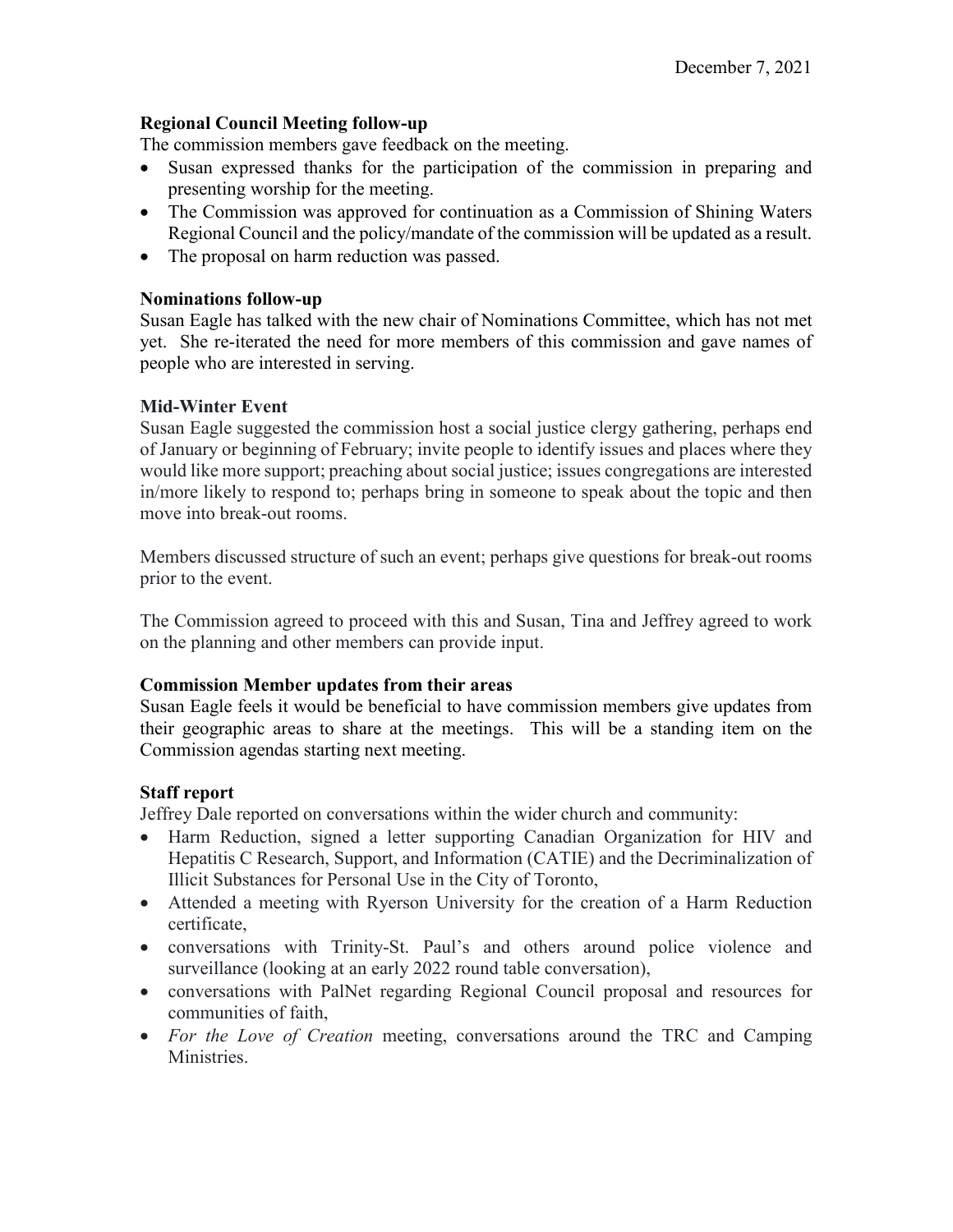Tina Conlon brought the following four items to the attention of the Commission.

• Justice for workers, decent hours and scheduling in long term care workers, equal pay/benefits regardless of status (temp/contract workers, migrants) - this continues to be advocated by partners; a liveable income is approx. \$22 per hour in Toronto which is higher than the recent increase in minimum wage.

This item will come back to the January meeting.

- Food Drives **–** There is an excellent article on food drives this Christmas season by Elaine Power, Valerie Tarasuk and Paul Taylor, [https://www-thestar](https://www-thestar-com.cdn.ampproject.org/c/s/www.thestar.com/amp/opinion/contributors/2021/12/05/food-drives-are-not-the-answer-to-poverty-and-hunger.html?fbclid=IwAR3q-VnHayORK7bQu4LwokRE2aVtVUTBK-6IEd0BVWWsQptdMyjGEX_P_mA)[com.cdn.ampproject.org/c/s/www.thestar.com/amp/opinion/contributors/2021/12/05/f](https://www-thestar-com.cdn.ampproject.org/c/s/www.thestar.com/amp/opinion/contributors/2021/12/05/food-drives-are-not-the-answer-to-poverty-and-hunger.html?fbclid=IwAR3q-VnHayORK7bQu4LwokRE2aVtVUTBK-6IEd0BVWWsQptdMyjGEX_P_mA) [ood-drives-are-not-the-answer-to-poverty-and-hunger.html?fbclid=IwAR3q-](https://www-thestar-com.cdn.ampproject.org/c/s/www.thestar.com/amp/opinion/contributors/2021/12/05/food-drives-are-not-the-answer-to-poverty-and-hunger.html?fbclid=IwAR3q-VnHayORK7bQu4LwokRE2aVtVUTBK-6IEd0BVWWsQptdMyjGEX_P_mA)[VnHayORK7bQu4LwokRE2aVtVUTBK-6IEd0BVWWsQptdMyjGEX\\_P\\_mA,](https://www-thestar-com.cdn.ampproject.org/c/s/www.thestar.com/amp/opinion/contributors/2021/12/05/food-drives-are-not-the-answer-to-poverty-and-hunger.html?fbclid=IwAR3q-VnHayORK7bQu4LwokRE2aVtVUTBK-6IEd0BVWWsQptdMyjGEX_P_mA) *-"… take a minute to drop a note or email to your MPP and your MP and ask how they will commit to eliminating poverty and food insecurity in 2022. And please let CBC know that you don't want them using public resources to further enshrine charity as Canada's default response to poverty and food insecurity. We need CBC to promote clear-eyed analyses of why poverty exists, who is most affected, and how to solve the problem with just solutions."*
- Reach Out Response Network. In February 2021, Toronto City Council gave the green light to create four new non-police response pilot programs. They voted to expand on these pilots by creating a multi-year plan to ensure that interventions involving vulnerable people are redirected to appropriate non-police local services. In July 2021, Council passed the SafeTO policy that promises to "embed the Community Crisis Support Service as a well-resourced, first-response service City-wide." Tina urged contacting councillors to step up and keep their commitment to approve and fund the development of the four new non-police interventions with clear timelines, to help create programs as Council promised, and ensure community involvement in how these plans and programs are developed and implemented in the communities they serve.

Tina will do some more follow-up and bring it back to the Commission.

• Use of Artificial Intelligence Technology by Toronto Police Services – the Toronto Police Services Board believes this technology will benefit police services; but is very invasive and could racially profile people. Input on the policy is due by December 15th. Tina will be giving input and wanted to gather more from Commission members.

The commission had a discussion as to how best to get urgent items out to people in the region. A Slack account was suggested. Jeffrey will follow-up with that.

# **Guaranteed Liveable Income**

Susan Eagle reported that she attended the national network on guaranteed liveable income on behalf of the commission.